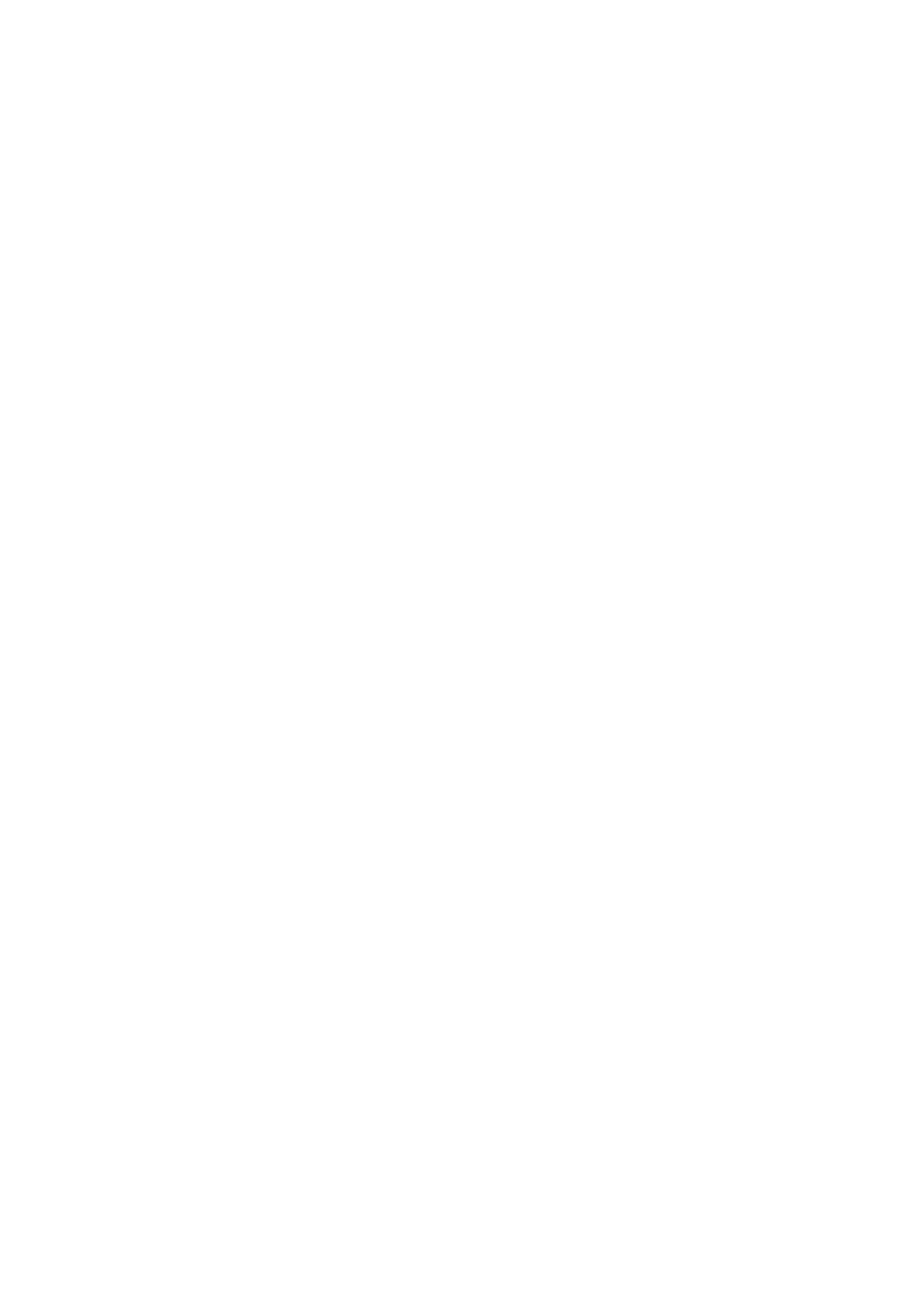# **EUROPEAN UNIVERSITY INSTITUTE, FLORENCE DEPARTMENT OF ECONOMICS**

*Social Security and Risk Sharing* 

**PIERO GOTTARDI and FELIX KUBLER**

EUI Working Paper **ECO** 2009/12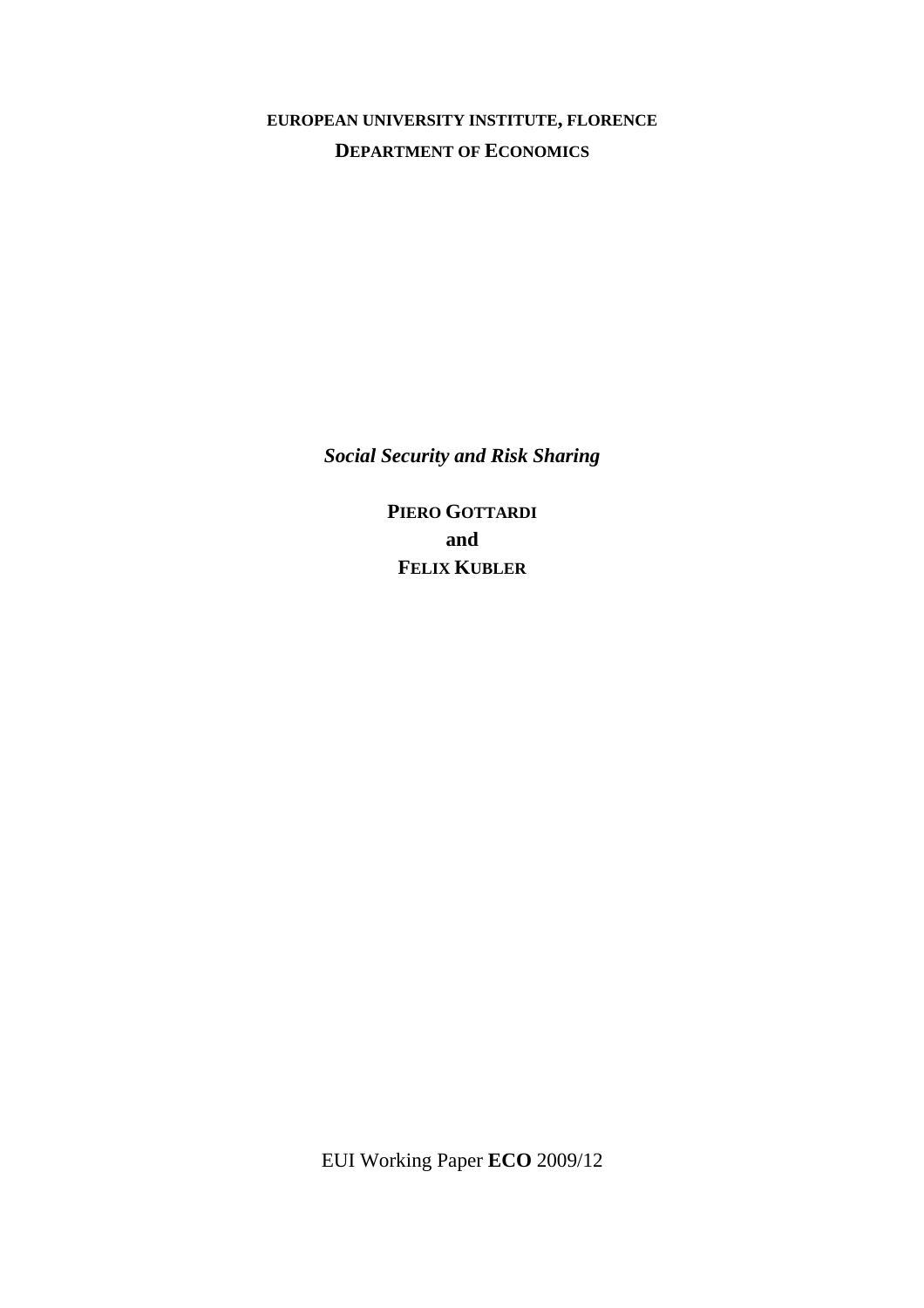This text may be downloaded for personal research purposes only. Any additional reproduction for other purposes, whether in hard copy or electronically, requires the consent of the author(s), editor(s). If cited or quoted, reference should be made to the full name of the author(s), editor(s), the title, the working paper or other series, the year, and the publisher.

The author(s)/editor(s) should inform the Economics Department of the EUI if the paper is to be published elsewhere, and should also assume responsibility for any consequent obligation(s).

ISSN 1725-6704

© 2009 Piero Gottardi and Felix Kubler

Printed in Italy European University Institute Badia Fiesolana I – 50014 San Domenico di Fiesole (FI) Italy [www.eui.eu](http://www.eui.eu/)  [cadmus.eui.eu](http://www.eui.eu/)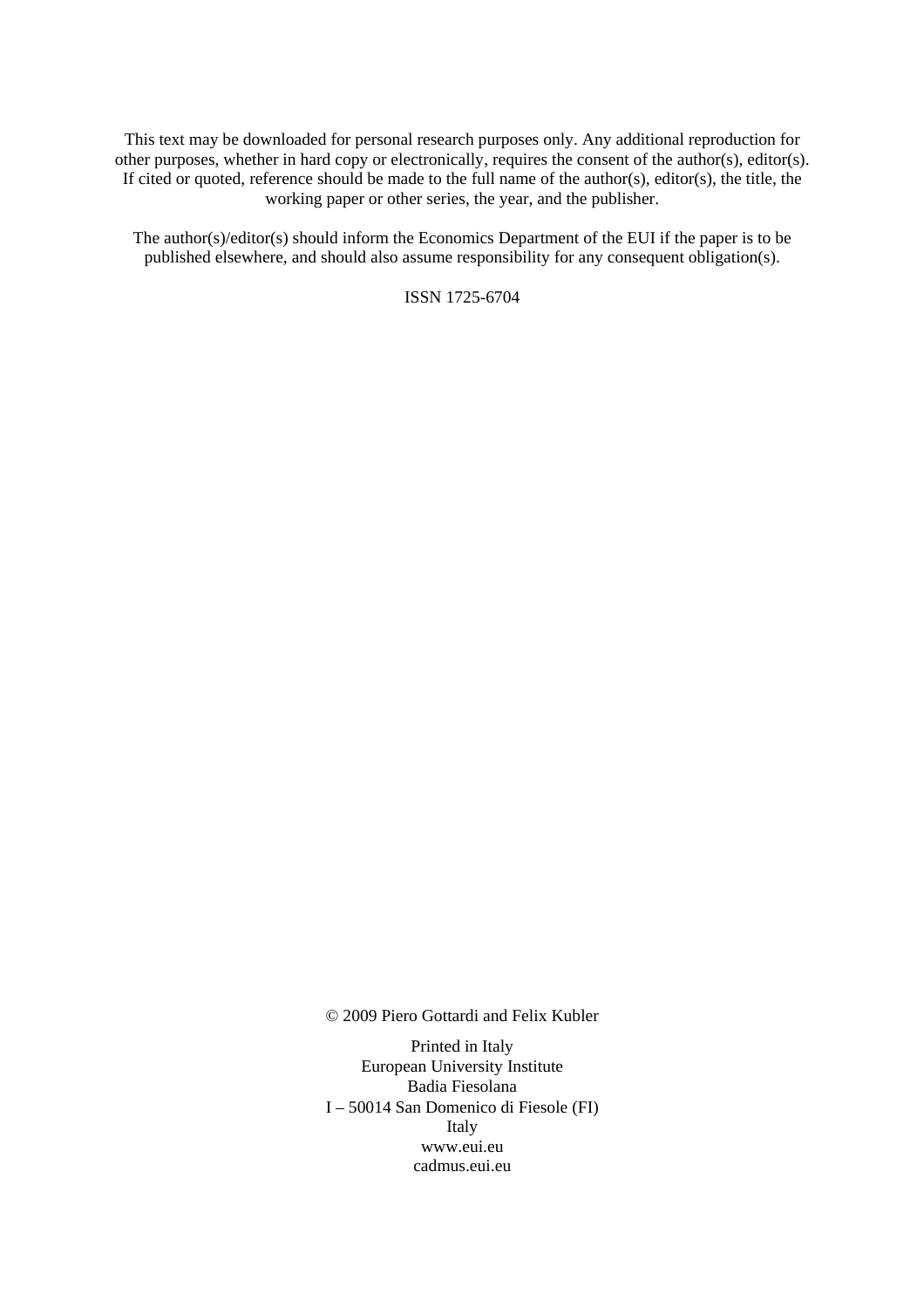# Social Security and Risk Sharing\*

Piero Gottardi Department of Economics, European University Institute Felix Kubler ISB, University of Zurich

February 17, 2009

# Abstract

In this paper we identify conditions under which the introduction of a pay-as-you-go social security system is ex-ante Pareto-improving in a stochastic overlapping generations economy with capital accumulation and land. We argue that these conditions are consistent with many calibrations of the model used in the literature. In our model financial markets are complete and competitive equilibria are interim Pareto efficient. Therefore, a welfare improvement can only be obtained if agents' welfare is evaluated ex ante, and arises from the possibility of inducing, through social security, an improved level of intergenerational risk sharing. We will also examine the optimal size of a given social security system as well as its optimal reform.

The analysis will be carried out in a relatively simple set-up, where the various effects of social security, on the prices of long-lived assets and the stock of capital, and hence on output, wages and risky rates of returns, can be clearly identified.

Keywords: Intergenerational Risk Sharing, Social Security, Ex Ante Welfare Improvements, Social Security Reform, Price Effects.

JEL Classification: H55, E62, D91, D58.

<sup>\*</sup>We thank seminar participants at various universities and conferences and in particular Subir Chattophadyay, Gabrielle Demange, Georges deMenil and Narayana Kocherlakota for helpful comments and discussions. Email: piero.gottardi@EUI.eu, kubler@isb.uzh.ch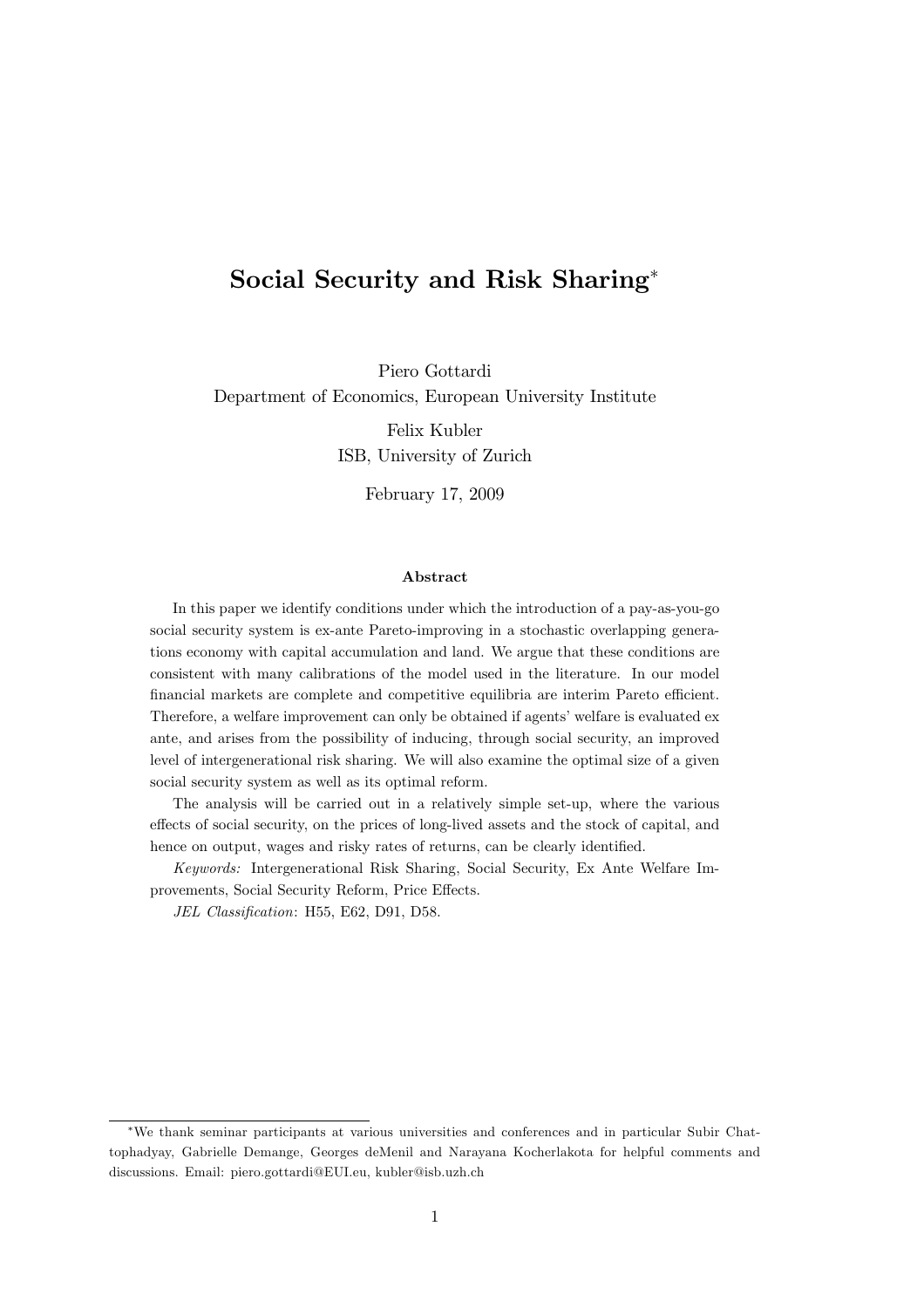#### $\mathbf 1$ Introduction

The pay-as-you-go social security system in the US was introduced as a tool to mitigate the effects of economic crises. In a special message to Congress accompanying the draft of the social security bill President Roosevelt said "No one can guarantee this country against the dangers of future depressions, but we can reduce those dangers. ... we can provide the means of mitigating their results. This plan for economic security is at once a measure of prevention and a measure of alleviation." (see e.g. Kennedy (1999), page 270). In this paper we examine to what extent enhanced intergenerational risk sharing through a pay-as-you-go social security can alleviate the consequences of economic downturns. This idea dates back to at least Enders and Lapan (1982). More recently, it is used as an argument against privatization of social security. For example, Shiller (1999a) writes "If risk management is to be really effective, it is most important that it help out in the most desperate situations, and this is what the US government's social security, financed with income taxes, does."

To properly evaluate whether a social security system allows to improve risk-sharing it is important to specify the welfare criterion that is used (and hence the market failures social security may address). If agents' utility is evaluated at an interim stage, conditionally on the state at their birth, an improvement can only be obtained if some financial markets are missing, or the economy is dynamically inefficient. While one might argue that in reality crucial markets are missing (in particular annuity markets and markets for securities that pay contingent on idiosyncratic shocks), this source of inefficiency is not specific to economies with overlapping generations and other insurance schemes could be introduced which are Pareto-improving (in particular new financial assets, fully funded annuities etc.). Hence the presence of some missing markets might provide a justification for some government intervention but does not directly point to social security as an ideal instrument. Using an interim welfare criterion, several authors have examined the potential benefits of payas-you-go social security systems in realistically calibrated, dynamically efficient economies with missing markets (see e.g. Imrohoroglu et al. (1999) or Krueger and Kubler (2006)). They find that the negative effects of social security on the capital stock and wages clearly outweigh, quantitatively, any positive risk sharing effects of such a system.

However, if agents' welfare is evaluated at an ex ante stage competitive equilibria in stochastic overlapping generation models are generally suboptimal, even when markets are complete, because agents are unable to trade to insure against the realization of the uncertainty at their birth. There must then be some transfers between generations which improve intergenerational risk sharing and constitute a Pareto-improvement. It is then particularly of interest to investigate under what conditions a pay-as-you-go social security system (or, more generally, one-sided transfers from the young to the old) is Pareto-improving according to an ex ante welfare criterion in economies where equilibria are interim Pareto efficient. In these economies the only possible source of an improvement is the imperfection in intergenerational risk sharing due to the limitations on trading imposed by the demographic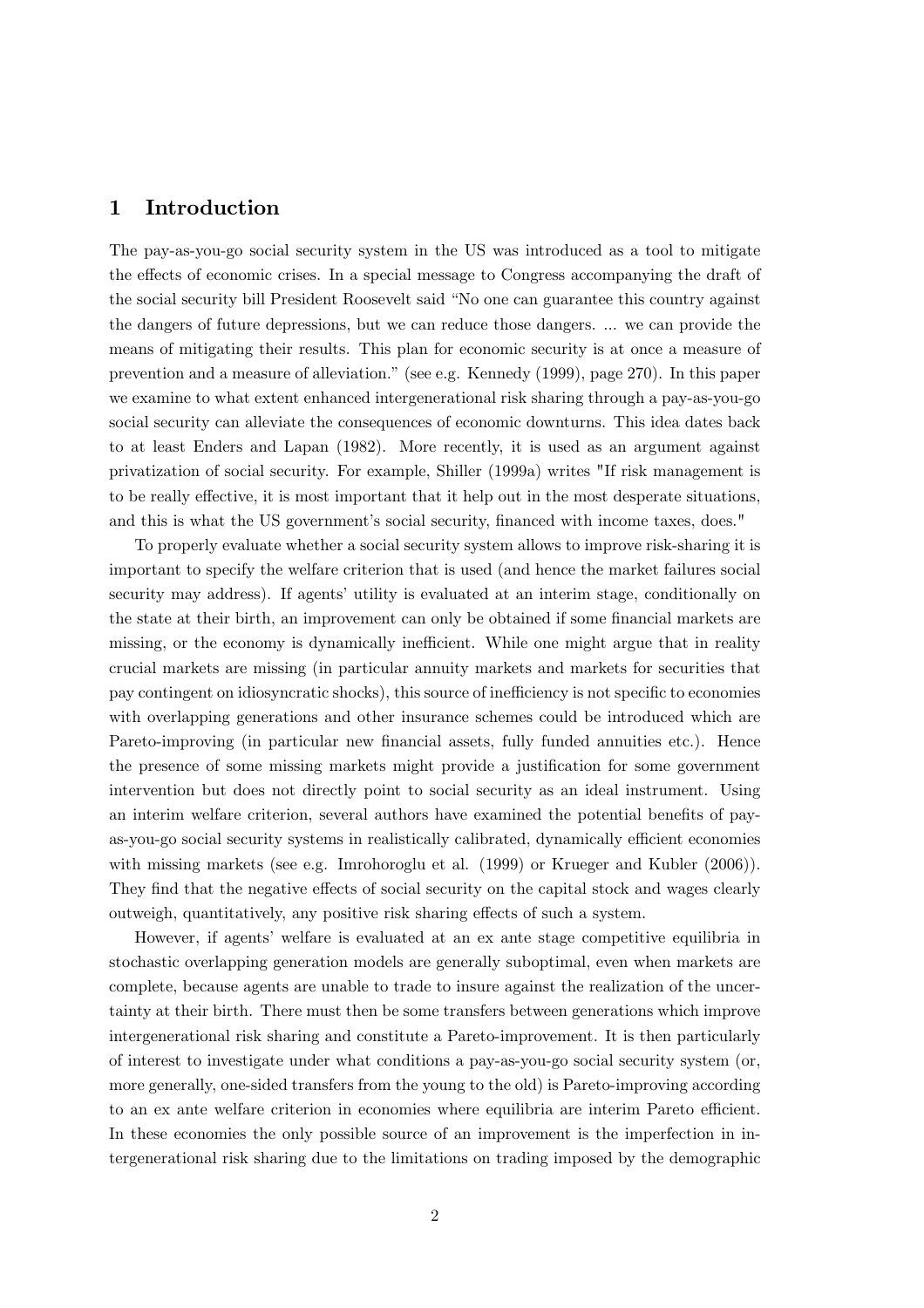structure.

In this paper we consider a class of overlapping generations economies where markets are complete, there is capital accumulation and land, an infinitely lived asset used in the production process together with labor and capital. The presence of land ensures that competitive equilibria are interim Pareto efficient. We show that, for a wide range of realistic specifications of the parameters of the economy, a pay-as-you-go social security system is ex-ante Pareto improving and we demonstrate that the effects on the equilibrium price of land play a crucial role in enhancing the welfare benefits of social security (in a slightly different framework, Diamond and Geanakoplos (2003) already point to the interaction of social security and land prices).

We consider two period overlapping generations economies with a single<sup>1</sup> agent per generation and stochastic shocks to aggregate production, and analyze three different payas-you-go systems: a defined contribution system, where transfers from the young are proportional to their income level, a defined benefits system, where transfers from the young to the old are state independent, and an ideal system, where any state contingent transfer from the young to the old is allowed. We decompose the effects of a social security scheme into: i) a direct transfer from the young to the old (the one prescribed by the scheme), ii) an indirect transfer (which may have positive or negative sign) induced by the general equilibrium effects of social security on the stock of capital, and hence on equilibrium wages and return to capital, and on the price of long lived assets, iii) a change in the level of total resources available for consumption (due to the change in the stock of capital). In the simple set-up of the economy considered, we are then able to identify several crucial conditions (primarily on the covariance between the shocks affecting the agents when young and old, on their risk aversion, and on the stochastic properties of the production shocks) under which these different components of the effects of a social security scheme have a positive effect on welfare.

We proceed in steps, by examining first the effects of the direct transfer specified by the different social security schemes. To this end we consider the special case where capital and land are not productive, so that there are no general equilibrium effects of social security. We find that in order for the introduction of a defined benefits social security system to be Pareto-improving, we need<sup>2</sup> consumption (and hence income) of the old agents to be positively correlated with the consumption of the young and, at the same time, to exhibit a higher variability. Similar conditions must hold for a defined contribution system if risk aversion is sufficiently large. A weaker condition suffices for an ideal system to be improving: the existence of at least one state where the old are poorer than the young (their discounted

 $1$ Since we assume markets are complete, perfect risk sharing can be attained within each generation. We can abstract then from the heterogeneity within each generation so as to better focus on intergenerational risk sharing.

<sup>&</sup>lt;sup>2</sup>It should be kept in mind that such conditions are derived for competitive equilibria which are interim efficient.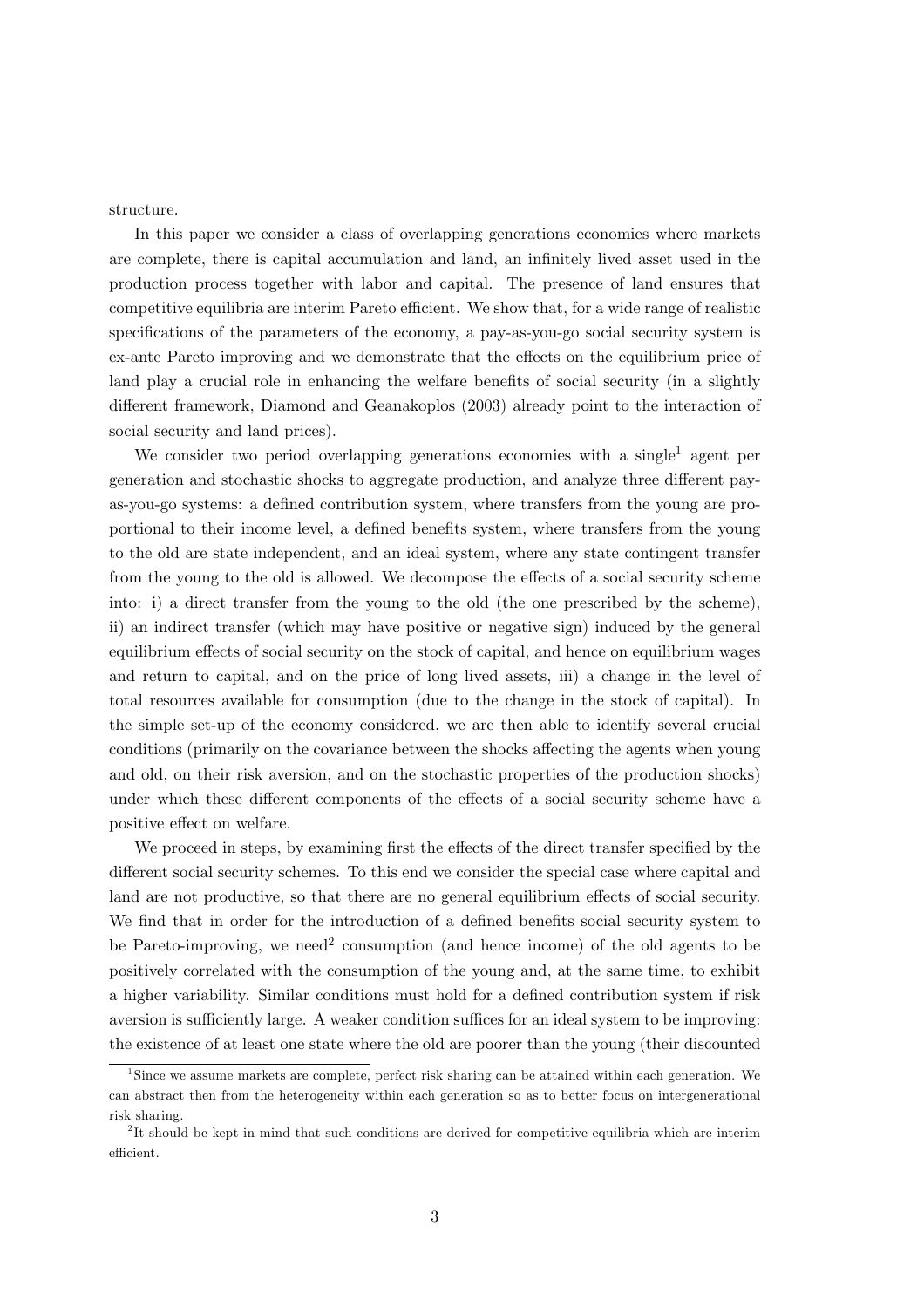marginal utility for consumption exceeds the marginal utility when young).

Next, we consider the case where only land is productive, so that we do have a first general equilibrium effect given by the changes in the price of long-lived assets generated by the introduction of the policy. We find that the price of land tends to decrease, so that we have an indirect transfer from young to old agents of negative sign, which in interim efficient economies has typically a positive effect on the welfare of future generations. On this basis, we show that the presence of long-lived assets improves the case for social security, making the conditions for such policy to be welfare improving less stringent.

Finally we examine the case where only capital is productive. With production the introduction of social security in dynamic efficient economies tend to crowd out the investment in capital and hence to lower output level. Furthermore, the stochastic structure of the production shocks determine the correlation between wages, affecting the income when young, and return to capital, affecting the income when old. While we are able to identify some conditions on the properties of the production shocks under which the various social security schemes are improving, we show that in general it is rather difficult to find a rationale of pay-as-you-go social security in models with capital accumulation but without land.

On the basis of this qualitative analysis, we examine more general economies, where there is both land and capital. In this case we solve for equilibria numerically and show that for economies with somewhat realistic parameter specifications the introduction of a defined contributions as well as that of a defined benefits social security system is welfare improving. It turns out that, while the general equilibrium effect of social security on the equilibrium level of the stock of capital tends to decrease welfare, this effect is more than compensated by the effect of the change in the price of land. The sign (and size) of the direct effect is then crucial for determining if a (defined benefits or defined contributions) social security scheme is Pareto-improving. As argued above, this direct effect is positive if the consumption when old is positively correlated, but sufficiently more volatile, with the consumption when young.

In this set-up we also analyze the optimal size of the social security system and evaluate the benefits of reforming an existing social security system to improve its risk-sharing properties. We find that large welfare gains can be obtained by reforming a pay-as-you-go defined contributions system making social security contributions state contingent, i.e. by optimally designing the level of contributions across the various realizations of the shocks affecting the economy. Such finding is in line with Shiller (1999b)'s observation that, the US system's risk sharing potentials seem limited in that the young's transfers to the current old do not depend on the wealth of the young relative to that of the old.

Starting with Gordon and Varian (1988) several papers have examined the scope for a pay-as-you-go social security system under an ex ante welfare criterion. Shiller (1999b), Ball and Mankiw (2007) and De Menil et al. (2005) approach this question by using a partial equilibrium analysis in that in their model there is no capital accumulation and no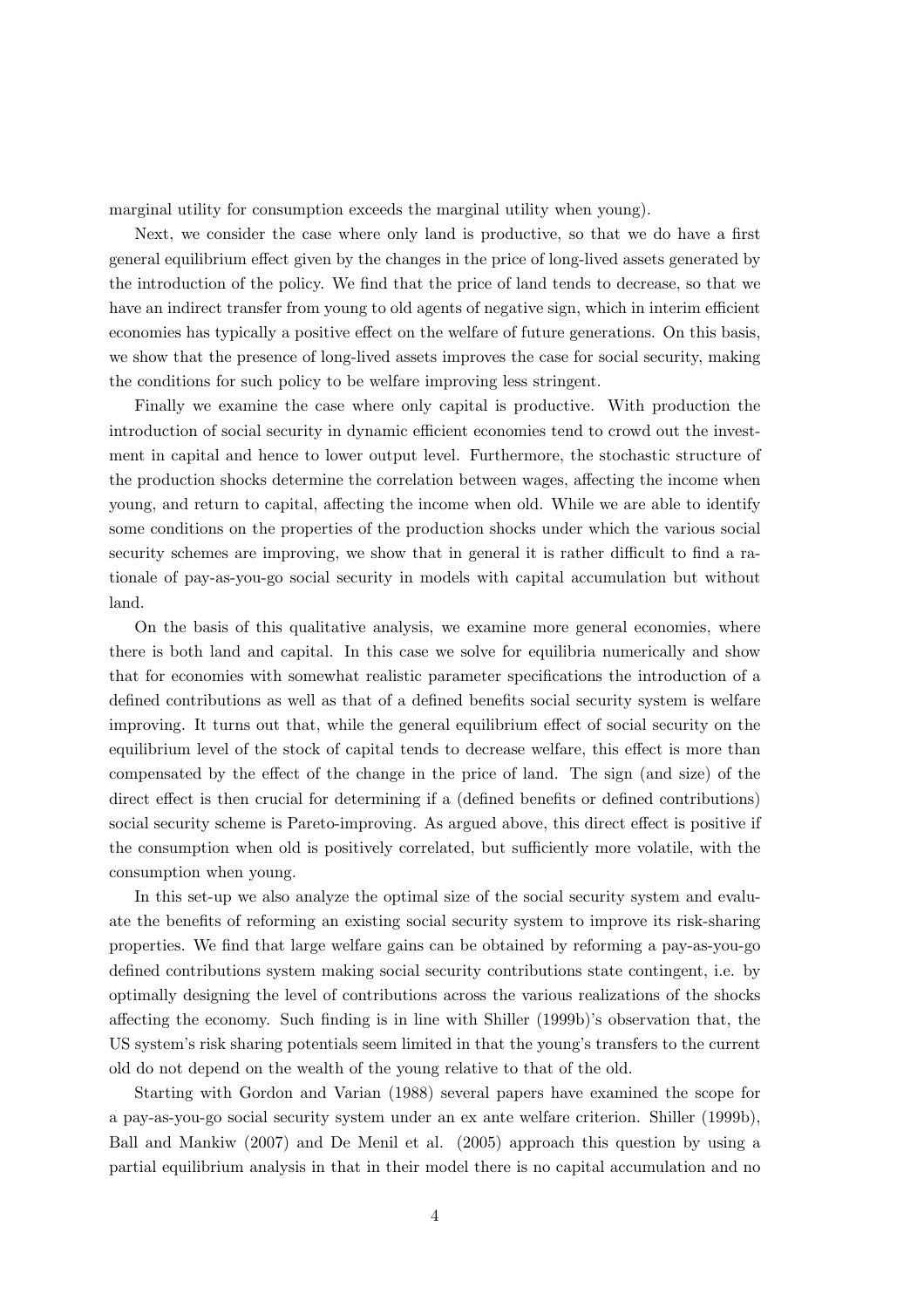land, and agents have access to a risky storage technology. As argued in this paper, the general equilibrium effects induced by social security play a very important role in a proper assessment of the benefits of costs and benefits of social security.

Bohn (2003) (probably the closest to our analysis, see also Olovsson (2004)) compares the competitive equilibria with and without social security for a realistically calibrated version of an economy with capital accumulation. He shows that it is difficult to make an argument in favor of social security in such set-up. This result, however, depends crucially on the fact that Bohn abstracts from the presence of long-lived assets and restricts his attention to a specific form of production shocks. We should also point out that, without controlling for the fact that competitive equilibria without social security are interim efficient it is not possible to properly argue that any welfare gain is due to the improvements in intergenerational risk sharing induced by social security.

The effects of other forms of fiscal policy interventions on intergenerational risk sharing according to an ex ante welfare criterion have then been studied by various authors. Gale (1990) analyzes the efficient design of public debt, while Smetters (2004) examines the role of capital taxation.

The paper is organized as follows. In Section 2 we describe the class of economies and the various types of social security systems considered, and give conditions for interim and ex-ante optimality. Section 3 examines the direct effects of such systems. Section 4 focuses on the equilibrium effects on the price of land and Section 5 on the effects on capital accumulation. In Section 6 we analyze the interaction among all the effects of the alternative social security schemes for the class of economies under consideration. In Section 7 we examine within the same framework the optimal size of a social security system as well as the optimal design of such system and assess the welfare gains of reforming an existing system.

#### $\boldsymbol{2}$ The OLG economy

We consider a stationary overlapping generations economy under uncertainty with 2 period - lived agents. Time runs from  $t = 0$  to infinity. Each period a shock  $s \in \mathcal{S} = \{1, ..., S\}$ realizes. Date-events, or nodes, are histories of shocks, and a specific date event at  $t$  is denoted by  $s^t = (s_0...s_t)$ . We collect all (finite) histories in an event tree  $\Sigma$ .

There are 4 commodities: capital, labor, a single consumption good, which is perishable, and a perfectly durable good, land.

As discussed in the introduction, our primary focus is on intergenerational risk sharing. We will abstract therefore from issues concerning intragemerational risk sharing by assuming there is one representative agent born at each date-event. The representative agent in each generation has a unit endowment of labor when young and zero when old as well as an endowment of the consumption good which depends on age and the current shock; for an agent born in node s<sup>t</sup> it is given by  $e^y(s^t) = e^y_{s_t}$  when young and  $e^o(s^{t+1}) = e^o_{s_{t+1}}$  when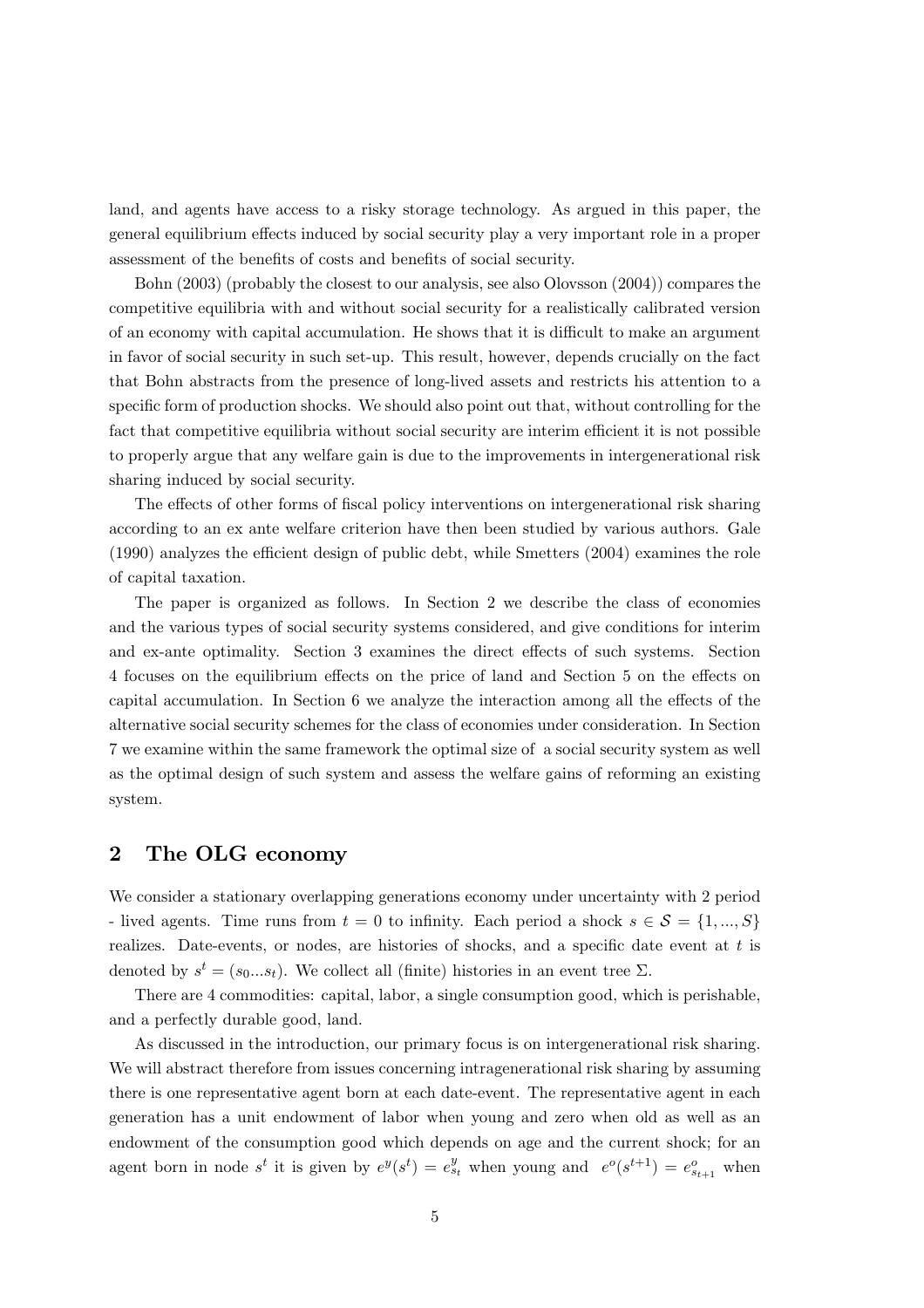old. At a given node  $s^t$ , we denote the consumption of the young agent by  $c^y(s^t)$  and consumption of the old agent who was born at  $s^{t-1}$  by  $c^o(s^t)$ .

Agents' preferences are only defined over the consumption good and represented by the time-separable expected utility

$$
U^{s^t}(c) = u(c^y(s^t)) + \beta \mathbb{E}_{s^t} v(c^o(s^{t+1}))
$$

where  $u(.)$  and  $v(.)$  are increasing, concave and smooth functions. Agents supply their labor inelastically:  $l_s^y = 1$  for all  $s \in S$ . At the root node,  $s^0$  there is one initial old agent with utility  $U(c) = v(c^o(s^0)).$ 

At each date event  $s^t$ , there is a representative firm which produces the consumption good using capital k, labor l and land b as inputs. The firm's production function, f, is subject to stochastic shocks. Given any shock  $s \in \mathcal{S}$ ,  $f(k, l, b; s)$  is assumed to exhibit constant returns to scale in capital, labor and land. Capital is obtained from the consumption good in the previous period via a storage technology: more precisely, one unit of the consumption good at  $t-1$  yields one unit of capital in each state at t. Land is perfectly durable and there is a fixed quantity of it, which we normalize to one.

After the shock is realized, the firm buys labor and capital and rents land from the households on the spot market so as to maximize spot-profits. We denote the price at  $s^t$ of capital by  $r(s^t)$  (in terms of the consumption good whose price we normalize to 1), the price of labor by  $w(s^t)$ , and the rental price of land by  $d(s^t)$ , paid by producers to use land in the current production process.

At date 0 the initial old holds the entire amount of land as well as a given amount of capital,  $k(s^{-1})$ , to which we refer as the 'initial condition'. Land is then traded by consumers in the market and  $q(s^t)$  denotes the price of land at  $s^t$ .

Given an initial condition  $k(s^{-1})$ , a feasible allocation is  $((c^y(s^t), c^o(s^t)), k(s^t))$  such that

$$
c^{y}(s^{t}) + c^{o}(s^{t}) + k(s^{t}) \le e_{s^{t}} + f(k(s^{t-1}), 1, 1; s_{t})
$$
 for all  $s^{t}$ ,

where  $e(s^t) = e_{s_t}^y + e_{s_t}^o$  denotes the agents' total endowment of the consumption good at  $s^t$ .

For simplicity we abstract from population growth or technological progress and assume the shocks to be i.i.d.;  $\pi_s$  denotes then the probability of shocks s occurring. Evidently, these are not innocuous assumptions when it comes to a quantitative analysis of social security. However, in this paper we focus largely on more qualitative issues.

#### $2.1$ Optimality

As explained in the introduction, we distinguish between two welfare concepts. Given an initial condition  $k(s^{-1})$ , a feasible allocation  $((c^y(s^t), c^o(s^t)), k(s^t))_{s^t \in \Sigma}$  is *conditionally Pareto optimal* (CPO) if there is no other feasible allocation  $((\tilde{c}^y(s^t), \tilde{c}^o(s^t)), \tilde{k}(s^t))_{s^t \in \Sigma}$ with

$$
U^{s^t}(\tilde{c}^y(s^t), \tilde{c}^o(s^{t+1})) \ge U^{s^t}(c^y(s^t), c^o(s^{t+1}))
$$
 for all  $s^t, t$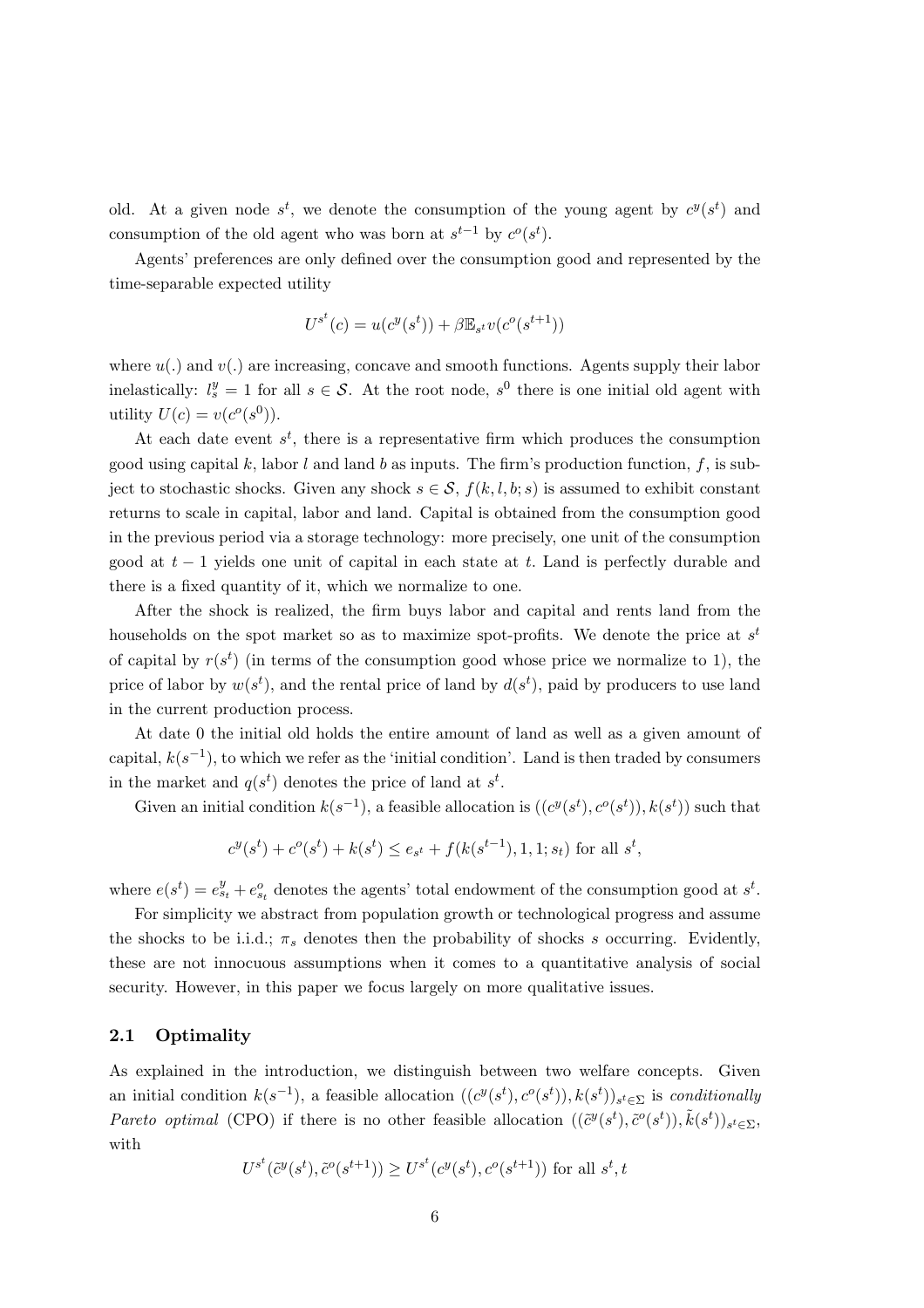with the inequality holding strict for at least one  $s^t$ . Thus, in this notion agents' welfare is evaluated at the interim stage, after the realization of the uncertainty at the time of birth.

On the other hand, a feasible allocation  $((c^y(s^t), c^o(s^t)), k(s^t))_{s^t \in \Sigma}$  is ex ante Pareto*optimal*<sup>3</sup> if there is no other feasible allocation  $((\tilde{c}^y(s^t), \tilde{c}^o(s^t)), \tilde{k}(s^t))_{s^t \in \Sigma}$ , with

$$
\mathbb{E}_0 U^{s^t}(\tilde{c}^y(s^t), \tilde{c}^o(s^{t+1})) \ge \mathbb{E}_0 U^{s^t}({c}^y(s^t), {c}^o(s^{t+1})) \text{ for all } t = 0, 1, ...,
$$

with the inequality holding strict for at least one t.

#### $2.2$ Social security

We model social security as a system of non-negative transfers from the young to the old. In general the pattern of transfers is described by  $(\tau(s^t))_{s^t \in \Sigma}$ , where  $\tau(s^t) \geq 0$ . We let  $\nu \geq 0$ denotes the size of the system, so that at any node  $s^t$  the current young transfers  $\nu\tau(s^t)$ units of the consumption good to the current old.

Actual social security systems in most developed countries are characterized by the fact that neither the specification of taxes nor benefits seem to vary across states of the world. In various countries, like the US, a social security trust-fund stabilizes imbalances between benefits and contributions over the business cycle. We will abstract from this feature and not allow for the presence of a trust-fund, so as to focus on the pure intergenerational transfer component of social security systems, with no possibility of intertemporal smoothing. Evidently, this fact will lead us to underestimate the welfare benefits of social security systems.

In what follows, we will therefore restrict our attention to stationary social security systems that maintain budget balance in every period; i.e., current benefits coincide with current taxes and the specification of the transfer at each node  $s<sup>t</sup>$  depends at most on the current state  $s_t$ , not on past history. We will consider three different kinds of stationary social security systems:

- 1. In the first case, the social security transfer is a suitably designed function of the current shock. The transfer pattern is thus given by  $(\tau_s)_{s \in \mathcal{S}}$ , where  $\tau_s$  can be any non-negative number: in each state  $s \in \mathcal{S}$  the current young makes then a transfer proportional to  $\tau_s$  units of the consumption good to the current old. We will refer to this as an 'ideal' (stationary) social security system.
- 2. In the second case the contributions paid by the young are proportional to their income. Since the latter may vary with the node, so will the level of the tax paid, but the tax rate is state invariant. That is, for all  $s^t$ , we have:

$$
\tau(s^t) = e_{s_t}^y + w(s^t).
$$

We will refer to this as a '*defined contributions*' social security system since the social security tax-rate remains constant across states.

 ${}^{3}$ In the following we will sometimes drop the qualification 'ex ante'.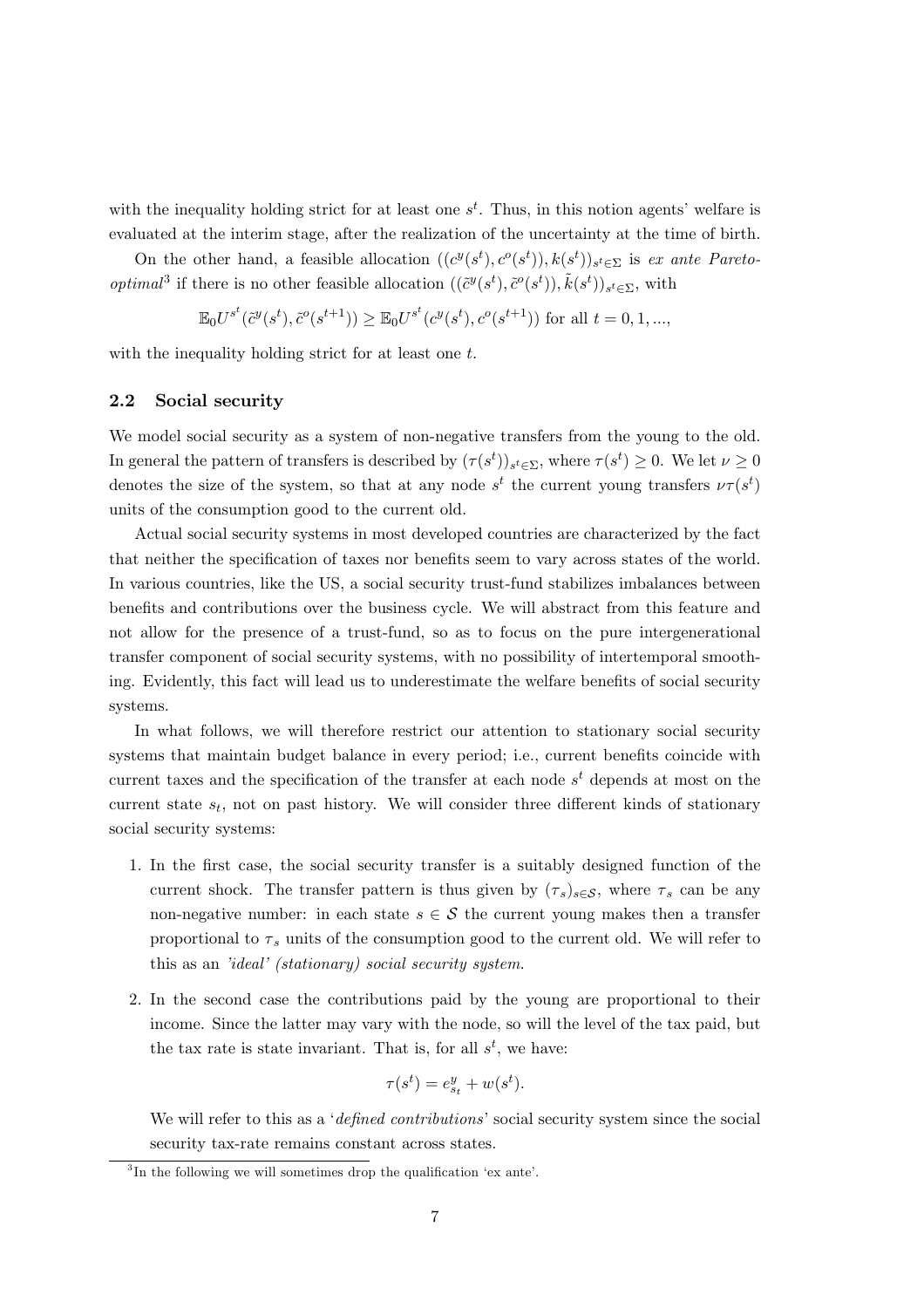3. In the third case considered in this paper, benefits are state invariant. We call a social security system a 'defined benefits' one if, for all  $s \in \mathcal{S}, \tau_s = 1$ .

Feldstein and Liebman (2001) characterize the US pay-as-you-go system as a defined benefits system and argue that some countries such as Sweden and Italy have defined contribution programs. The fact however that we require transfers to balance in each period constitutes, as we already argued, a departure from the features of the social security systems present in most industrial countries.

The ideal system is an idealization, which provides an important reference point by allowing us to identify the welfare maximizing stochastic structure of the transfers from young to old agents and can be contrasted with the welfare improving transfers  $(T_s)_{s\in\mathcal{S}}$ discussed in the previous section, where no sign restriction was imposed on  $T_s$ . It also allows us to see how far existing defined benefit or contribution systems are from a welfaremaximizing system.

#### $2.3$ Competitive equilibria

A competitive equilibrium is a collection of choices for the households and firms such that households maximize utility, firms maximize spot profits and markets clear. It simplifies the characterization of equilibria to note that by market clearing, in equilibrium the firm will always buy the entire capital and labor and rent the entire amount of land from the households. Recall also that  $l_s^y = 1$  for all s. In the presence of a social security system  $(\nu \tau(s^t))_{s^t \in \Sigma}$  a competitive equilibrium is then given by a collection of choices  $\{c^y(s^t), c^o(s^t), k(s^t), b(s^t)\}_{s^t \in \Sigma}$ , where  $b(s^t)$  denotes the amount of land purchased by the young and  $k(s^t)$  the amount of consumption good destined to capital at  $s^t$ , and prices  $\{w(s^t), r(s^t), q(s^t), d(s^t)\}\,\{s^t \in \Sigma}$  such that:

i) at each s<sup>t</sup> the young chooses  $k(s^t)$ ,  $b(s^t)$  to maximize  $u(c^y(s^t)) + \beta \mathbb{E}_{s^t} v(c^o(s^{t+1}))$  subject to

$$
c^{y}(s^{t}) = e^{y}(s_{t}) + w(s^{t}) - q(s^{t})b(s^{t}) - k(s^{t}) - \nu\tau(s^{t})
$$

$$
c^{o}(s^{t+1}) = e^{o}(s_{t+1}) + (q(s^{t+1}) + d(s^{t+1}))b(s^{t}) + k(s^{t})r(s^{t+1}) + \nu\tau(s^{t+1});
$$

ii) firms maximize profits, i.e. using the market clearing for labor and capital,

$$
r(s^t) = \frac{\partial f(k(s^{t-1}), 1, 1; s_t)}{\partial k}, \quad w(s^t) = \frac{\partial f(k(s^{t-1}), 1, 1; s_t)}{\partial l}, \quad d(s^t) = \frac{\partial f(k(s^{t-1}), 1, 1; s_t)}{\partial b}
$$

iii) and the land market clears:

$$
b(s^t) = 1.
$$

The presence of an infinitely lived asset like land, yielding each period a dividend that is bounded away from zero ensures (see, e.g. Demange (2002)) that competitive equilibria are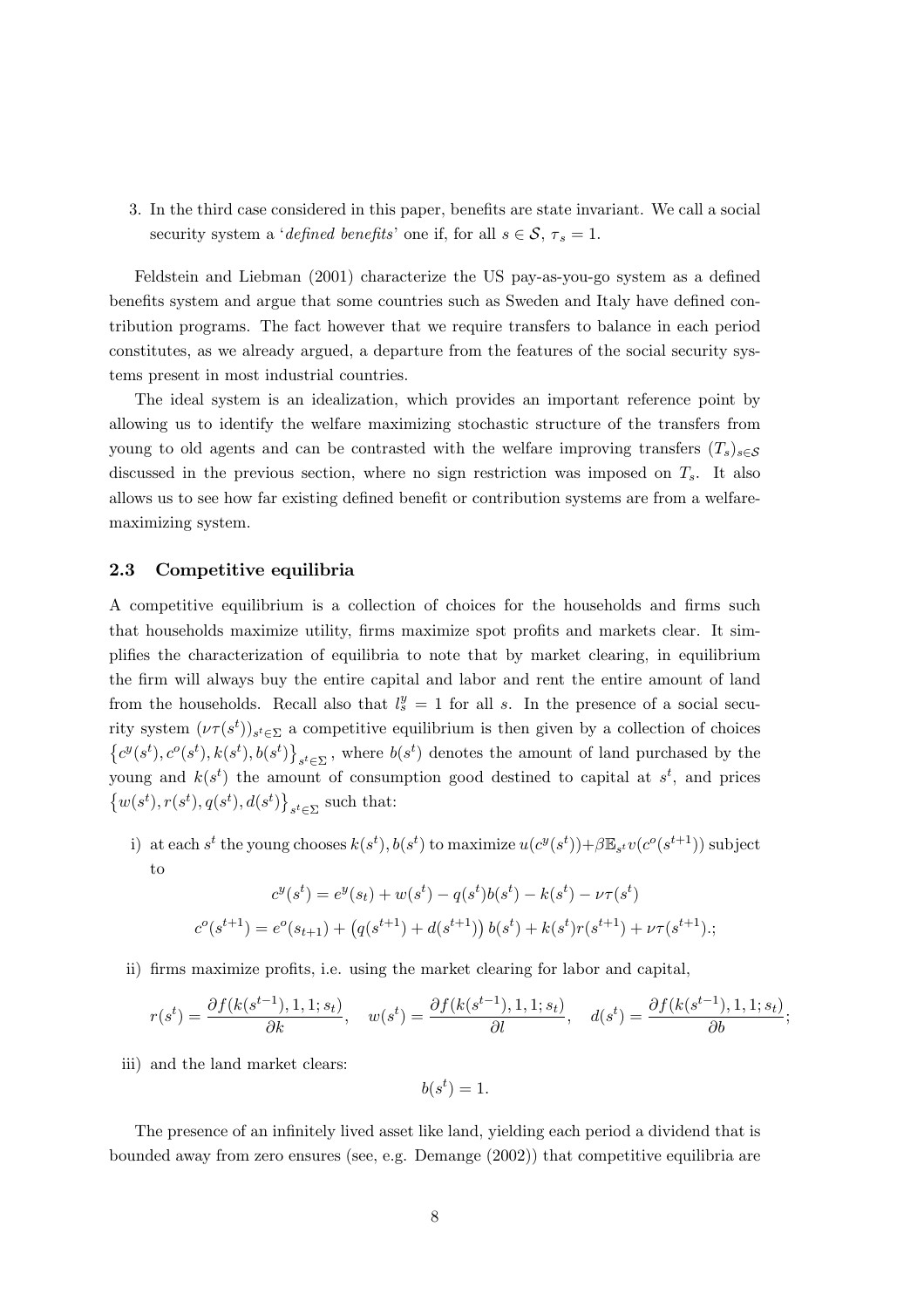conditionally Pareto optimal, i.e. there is no possibility of welfare improvement conditionally on the state at birth of each generation. Hence the only possible source of inefficiency in the economy under consideration, when land is productive, is the fact that agents are unable to trade before they are born to insure against the state at their birth.

We intend to explore under what conditions in such an environment a social security system, that is a system of transfers from young to old agents of the kinds described in Section 2.2, allows to improve intergenerational risk sharing and then to generate a welfare improvement, ex ante. The effects of social security can be decomposed into the *direct intergenerational transfer* prescribed by the social security scheme,  $\tau(s^t)\nu$ , and the effects generated by the changes in equilibrium prices and capital investment induced by the change in social security, i.e. its general equilibrium effects.

With regard to the latter, from the specification of the individual budget constraints in i) above, we see that a change in the price of land  $q$  entails a pure transfer to the young from the old or vice-versa, depending on its sign. A change in the stock of capital, on the other hand, induces both a redistribution of resources between young and old agents and a change in the total amount of resources available for consumption. The general equilibrium effects can thus be decomposed in turn into an *indirect intergenerational transfer* generated by the change in  $q$ , another indirect transfer generated by the change in  $k$  and a change in total resources available, which we can denote as *crowding-out* effect as we expect that such change will typically be negative (as capital investment typically decreases and, in a dynamically efficient economy as the one under consideration, so does the output level).

In addition, whenever the equilibrium allocation is non stationary, in the sense that it depends not only on the current but also on past shocks, so will the general equilibrium effects described above. We need then to consider also how such effects vary over time and can refer to such component as the *nonstationarity* effect.

To gain some understanding over the factors at play, and in particular the welfare consequences of the various effects identified above, it will be useful to analyze each of them in isolation. This will allow us to derive some qualitative results on the conditions under which they are, or are not, beneficial. To this end we will consider first some special cases of the economy described above (where capital and/or land are not productive, in which case the economy reduces to a pure exchange one, with or without land, or to one only with capital), where only some of the above effects are present.

In most of the analysis we will focus our attention on the effects of the introduction on a small scale of a social security system of one of the three types described above. We will then discuss the optimal size as well as the optimal design of the system in the final section.

#### Stationary equilibria  $2.4$

As mentioned above, the analysis is much simpler when the competitive equilibrium is stationary in the strong sense that individual consumption only depends on the current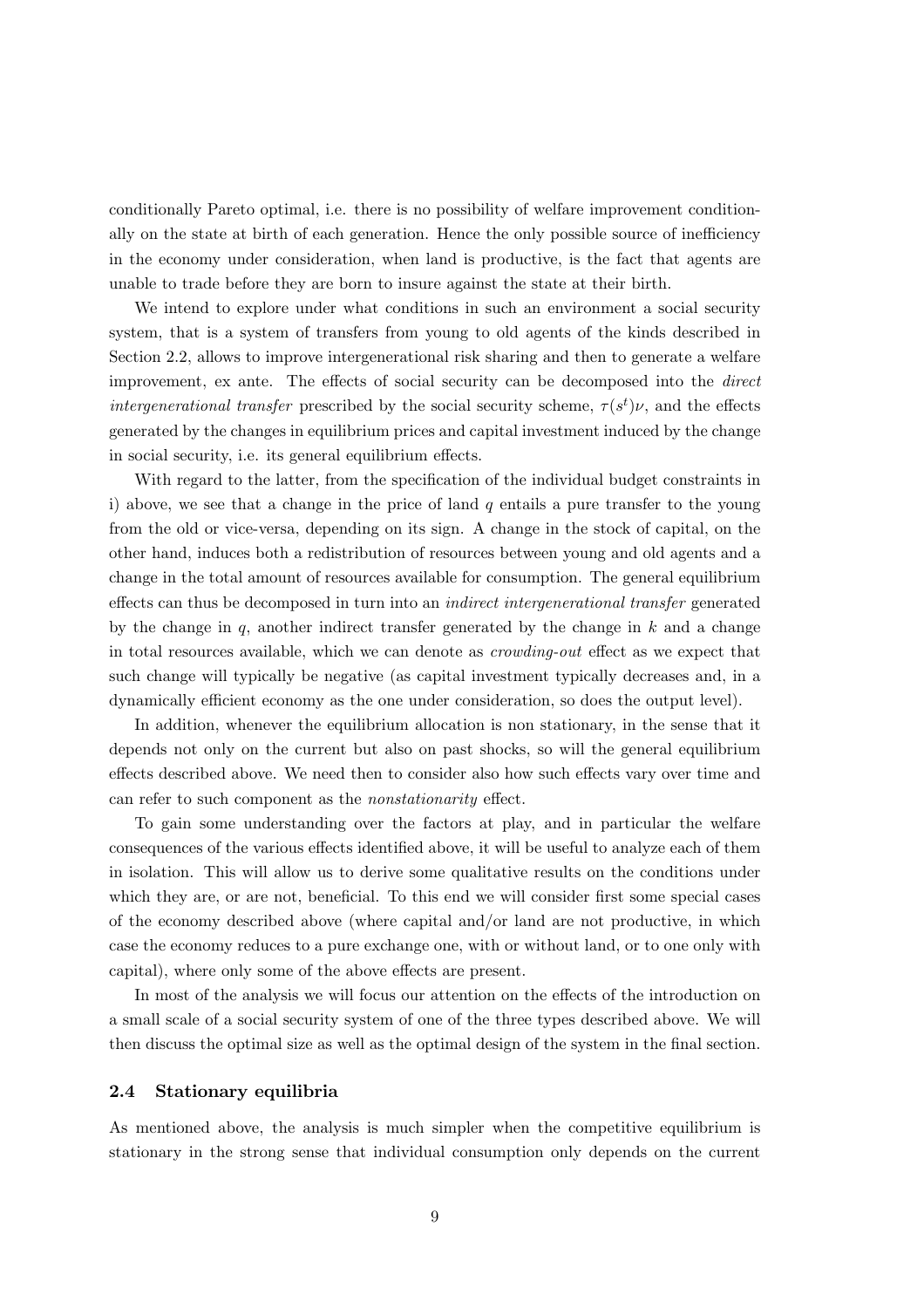shock,  $s$ , i.e.

$$
(c^y(s^t), c^o(s^t)) = (c^y_{s_t}, c^o_{s_t}), \quad \forall s^t.
$$

In such situations we can easily derive the conditions for CPO and ex ante optimality of competitive equilibria and study the welfare effects of stationary taxes and transfers.

Given our assumption that shocks are i.i.d., stationary equilibria always exist in the special case where capital is not productive (pure exchange), whether or not land is productive. However as it is well known this is no longer true, except in some special cases, in the presence of capital accumulation (production), when only the existence of ergodic Markov equilibria can be established under general conditions (see Wang (1993) for a proof of existence in an economy without land).

# Conditional optimality

As shown by Aiyagari and Peled (1991), Chattopadhyay and Gottardi (1999) (see also Demange and Laroque (2000) for a model with production), a stationary equilibrium (in the above sense) is conditionally Pareto optimal if and only if the matrix of the representative agent's marginal rate of substitutions  $\left\{\frac{\beta \pi_{s'} v'(c_{s'}^o)}{u'(c_s^y)}; s, s' \in S\right\}$  has a maximal eigenvalue less<br>or equal than 1. In our set-up, the separability of the agent's utility function and the fact that shocks are i.i.d. imply that this matrix has always rank 1, and its largest eigenvalue is given by the sum of its diagonal elements. It then follows that a stationary equilibrium is CPO if and only if:

$$
\beta \sum_{s \in \mathcal{S}} \pi_s \frac{v'(c_s^o)}{u'(c_s^y)} \le 1,\tag{1}
$$

a condition that can be readily verified. We can then say the economy is 'at the golden rule' if  $\beta \sum_{s \in \mathcal{S}} \pi_s \frac{v'(c_s^o)}{u'(c_s^y)} = 1.$ 

It is useful to rewrite condition  $(1)$  as follows:

$$
cov(\beta v'(c^o), \frac{1}{u'(c^y)}) + \mathbb{E}\left(\beta v'(c^o)\right) \mathbb{E}\left(\frac{1}{u'(c^y)}\right) \le 1; \tag{2}
$$

which implies then, by Jensen's inequality:

$$
cov(\beta v'(c^o), \frac{1}{u'(c^y)}) + \mathbb{E}\left(\beta v'(c^o)\right)\left(\frac{1}{\mathbb{E}(u'(c^y))}\right) \le 1.
$$
\n(3)

The advantage of this formulation is that it clearly shows that CPO requires that at least one of the two following properties is satisfied:

- i) on average the marginal utility of consumption when old is smaller than the marginal utility of consumption when young,
- ii) the marginal utilities of consumption when old and the inverse of the marginal utility of consumption when young are negatively correlated.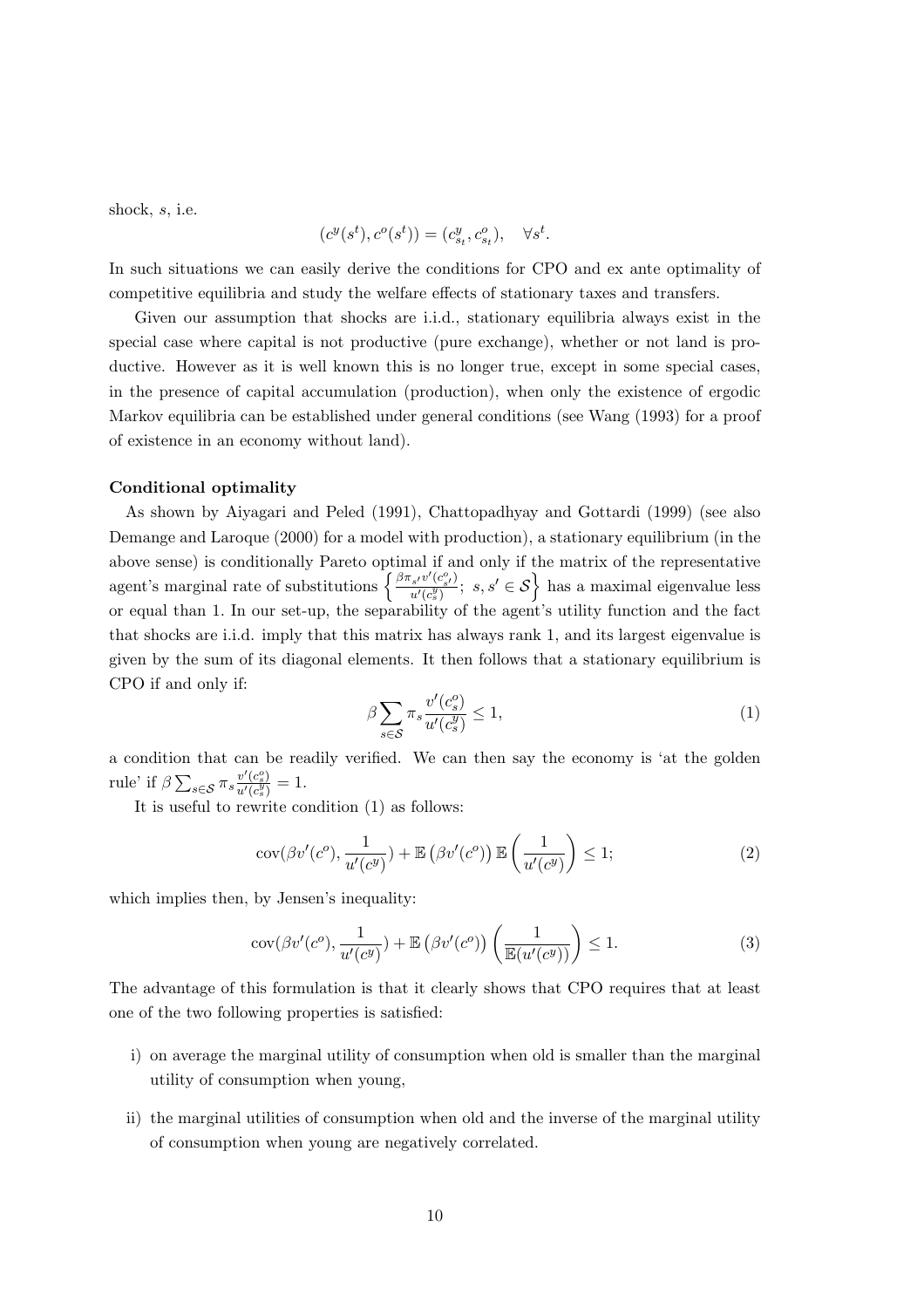While i) is analogous to the condition for optimality found under certainty (agents should be on average richer when old than when young), ii) identifies some specific properties of the allocation of risk within each generation. The condition is stated in term of correlation between marginal utility when old and the inverse of marginal utility when young. One way to translate this into a condition on endowments is to assume that  $c^y$  and  $c^o$  are comonotonic, i.e. either  $c_s^y \geq c_{s'}^y \Leftrightarrow c_s^o \geq c_{s'}^o$  for all  $s, s'$  or  $c_s^y \geq c_{s'}^y \Leftrightarrow c_s^o \leq c_{s'}^o$  for all  $s, s'$ . In this case, condition ii) is the equivalent to requiring that  $c^y$  and  $c^o$  are positively correlated.

# Ex Ante Improving Transfers

At a stationary equilibrium the welfare, evaluated at the ex ante stage, is the same for all generations and given by:

$$
\mathbb{E}_0 U^{s^t} (c^y(s^t), c^o(s^{t+1})) = \sum_{s \in \mathcal{S}} \pi_s (u(c_s^y) + \beta v(c_s^o)).
$$

We derive in what follows a simple condition under which a stationary allocation cannot be improved by direct stationary transfers between young and old agents. Considering direct transfers is only a necessary condition for the ex ante optimality of an allocation, as a welfare improvement could be found by changing also the level of production and investment, as well as with nonstationary transfers. Since our focus is on the possibility that a stationary social security system is welfare improving, it is of particular interest to consider first the conditions where an improvement can be found only with stationary transfers.

Welfare improving stationary transfers do not exist if there isn't a vector  $(T_s)_{s \in \mathcal{S}}$  such that an infinitesimal net transfer from the young to the old agents in the direction of  $(T_s)_{s\in\mathcal{S}}$ has a (weakly) positive effect on the (ex ante) welfare of the representative generation:

$$
\sum_{s \in \mathcal{S}} \pi_s(-u'(c_s^y) + \beta v'(c_s^o))T_s \ge 0
$$
\n(4)

as well as on the agents who are old when the transfers are introduced:

$$
\sum_{s \in \mathcal{S}} \pi_s v'(c_s^o) T_s \ge 0. \tag{5}
$$

with one at least of the two inequalities being strict.

Obviously, a vector  $(T_s)_{s \in \mathcal{S}}$  satisfying conditions (4) and (5) exists if, for some s,  $(-u'(c_s^y) + \beta v'(c_s^o)) > 0$ . Moreover, one can easily see that, since the transfers  $(T_s)_{s \in \mathcal{S}}$ are not restricted to be positive, an improvement is also possible if the vectors of the marginal utilities when young and old are not collinear. Therefore we have:

PROPOSITION 1 At any stationary allocation  $(c_s^y, c_{s'}^o)_{s,s' \in S}$ , a necessary and sufficient condition for the non-existence of welfare improving stationary transfers is that the vectors  $(u'(c_s^y))_{s \in S}$ and  $(v'(c_s^o)_{s\in\mathcal{S}})$  are collinear and that for all  $s\in\mathcal{S}$ ,  $\beta v'(c_s^o) \leq u'(c_s^y)$ .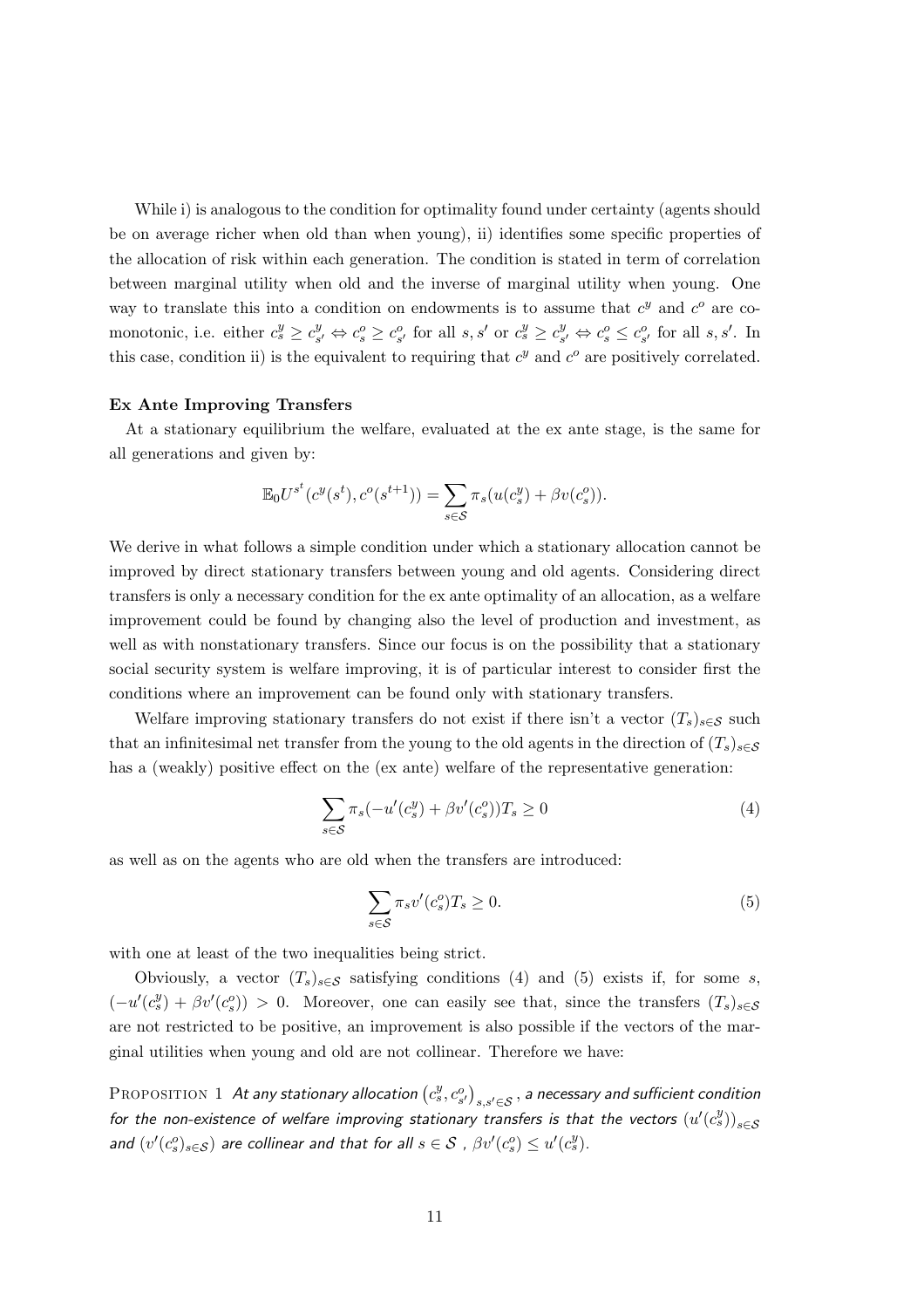Condition  $(4)$  can be rewritten as follows:

$$
Cov\left\{\beta v'(c^o) - u'(c^y), T\right\} \ge \mathbb{E}\left(T\right) \left[\mathbb{E}\left(u'(c^y)\right) - \beta \mathbb{E}\left(v'(c^o)\right)\right]
$$
(6)

Thus an improving transfer  $T$  should be characterized by a sufficiently high covariance with  $v'(c^o)$  and a low covariance with  $u'(c^y)$ .

In what follows, however, we will not allow for any possible transfer but only for those transfers which can be generated via a social security system. When a stationary equilibrium exists the transfers prescribed by the stationary social security systems specified above are also stationary. We will focus our attention on the welfare effects of the introduction of a social security system at an infinitesimally small scale, that is an increase of the scale of the social security system,  $d\nu > 0$ , starting from a level  $\nu = 0.4$  We show that the economy reaches a new stationary equilibrium in at most one period after the change in the social security system. Furthermore, the welfare effects are only given by the effects of the total transfers generated by the infinitesimal policy change. These transfers can be described by a vector  $(T_s)_{s \in \mathcal{S}}$  where, in each state  $s \in \mathcal{S}$ ,  $T_s$  is given by the sum of the direct transfer  $\tau_s$  prescribed by the policy, always non negative, and of the indirect transfer which may be induced by the general equilibrium effects of the policy change (the changes in  $q$  and  $k$ ), which may be positive or negative. Once the pattern  $(T_s)_{s \in \mathcal{S}}$  of the total transfers induced by an infinitesimal increase of the scale of a social security scheme  $(\tau_s)_{s\in\mathcal{S}}$  is identified, we can use the analysis in this section to ascertain whether or not such policy changes improve welfare (in the ex ante sense). For this, it suffices to verify whether the conditions we found for transfers to be improving are satisfied.

**Remark 1** The Timing of the Intervention. When ex ante welfare is considered the timing of the introduction of the transfers also plays a role. In particular,  $(5)$  applies to the case where, at the time in which the transfer scheme is introduced, the transfer starts operating at a given date in all possible states. We can understand this as describing a situation where the transfer scheme is announced one period in advance, say at the end of some date t, after some history  $s^t$ , and will be implemented starting from date  $t+1$  at every successor node of  $s^t$  (hence there will be a transfer from the young to the old at date  $t+1$  for each possible realization s of the uncertainty at date  $t+1$ . If on the other hand the transfer scheme were not announced in advance, but began to operate at date  $t+1$ , when say the current shock is  $\bar{s}$ , the scheme would be welfare improving if the following conditions hold, in addition to  $(4)$ :

$$
\pi_{\bar{s}}v'(c_{\bar{s}}^o)T_{\bar{s}} \ge 0,\tag{7}
$$

saying that the agents who are old at  $t + 1$  are not worse off, and:

$$
-u'(c_s^y)T_{\bar{s}} + \sum_{s \in \mathcal{S}} \beta \pi_s v'(c_s^o) T_s \ge 0.
$$
\n
$$
(8)
$$

<sup>&</sup>lt;sup>4</sup>It should be clear however that our findings can be immediately extended to the case where the policy change is evaluated at some  $\nu > 0$ .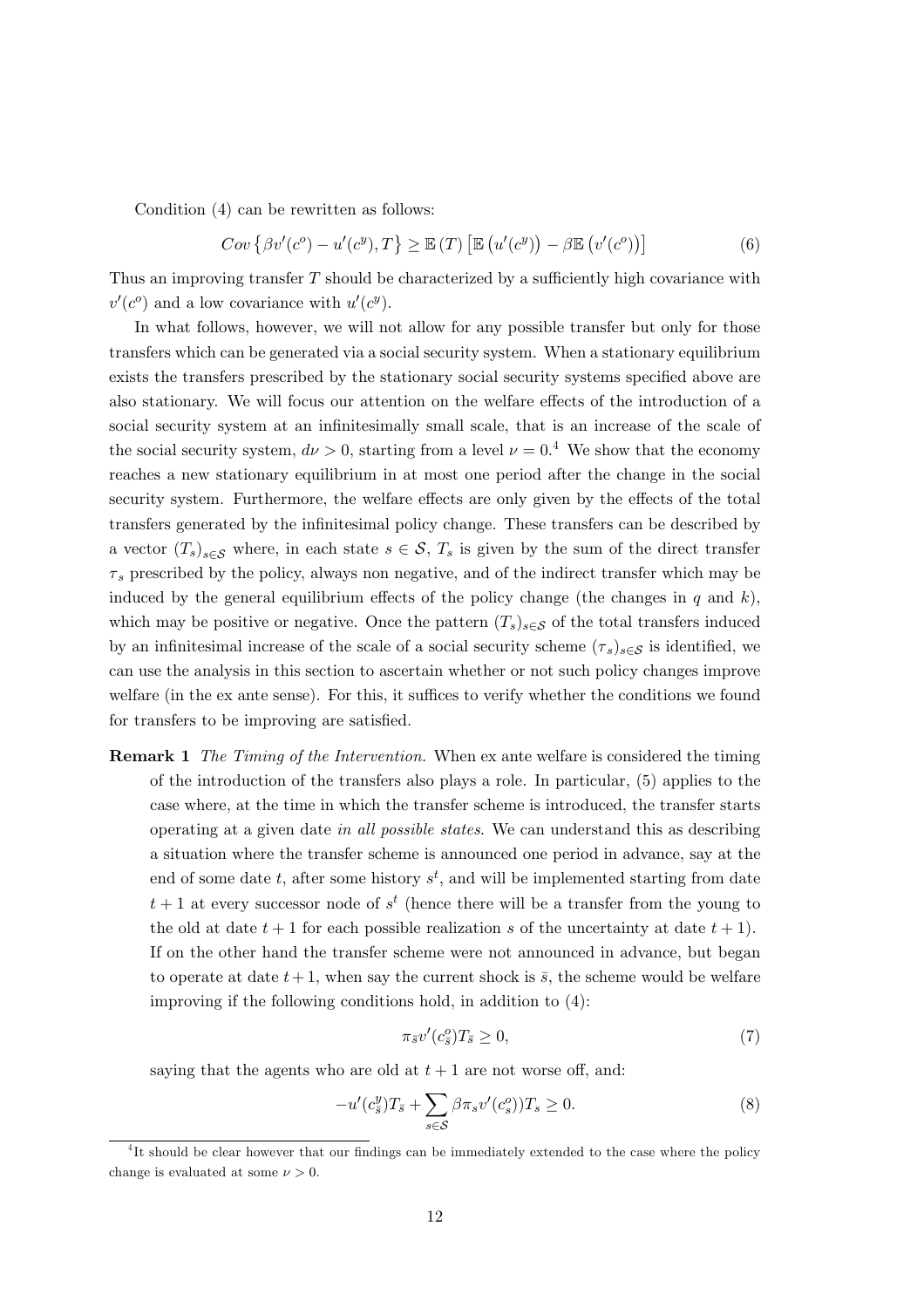stating that the agents who are young at  $t + 1$  are also not worse off. Note that (7) is equivalent to  $T_{\overline{s}} \geq 0$ , and given this it follows from (8) that (5) holds. The reverse however is not necessarily true. We conclude that the set of transfer schemes which are welfare improving when announced one period before their introduction includes the set of transfer schemes which are improving when they are introduced at the time of their announcement.

#### 3 Direct Effects of Social Security

In this and the next two Sections, we will consider some special cases of the economy described where a stationary equilibrium exists. We will consider first the case of pure exchange, without land (no factor is productive<sup>5</sup>): there is a unique equilibrium, which is stationary, and given by autarky<sup>6</sup>. While this case is almost trivial to analyze, it helps in identifying some of the main conditions needed for social security to be Pareto-improving. In this case in fact the total net transfer  $T_s$  induced by the policy in equilibrium in any state s coincides with the direct transfer  $\tau_s$  prescribed by the policy. The welfare consequences of social security can then just be determined on the basis of the relationship between the direct transfers  $(\tau_s)_{s \in S}$  and the stochastic pattern of the agents' marginal utility for consumption (in this case coinciding with their endowments). In the light of the discussion at the end of the previous section, we consider the case where the introduction of the social security scheme is announced one period in advance. Hence to determine whether the scheme is Pareto improving, we only have to verify that conditions (4) and (5) are satisfied when  $T_s$ is replaced by  $\tau_s$ , for all s:

$$
\sum_{s \in S} \pi_s(-u'(e_s^y) + \beta v'(e_s^o))\tau_s > 0,
$$
  

$$
\sum_{s \in S} \pi_s v'(e_s^o)\tau_s \ge 0,
$$

(one of the two inequalities being strict).

Since the direct transfers  $\tau_s$  from young to old agents prescribed by a social security scheme are required to be non-negative, the initial old are always at least weakly better off as a result of the introduction of the scheme  $(\tau(s))_{s\in\mathcal{S}}$ , i.e. the second of the two above inequalities is always satisfied.

#### $3.1$ Ideal social security system

All what is required for the existence of a Pareto improving ideal social security system is that the first of the two above condition holds. The circumstances under which this is possible are readily obtained:

<sup>&</sup>lt;sup>5</sup>That is,  $\partial f(k, l, b; s)/\partial k = \partial f(k, l, b; s)/\partial l = \partial f(k, l, b; s)/\partial b = 0$  for all  $b, l, k$  and s.

<sup>&</sup>lt;sup>6</sup>That is, no trade:  $c = e$ .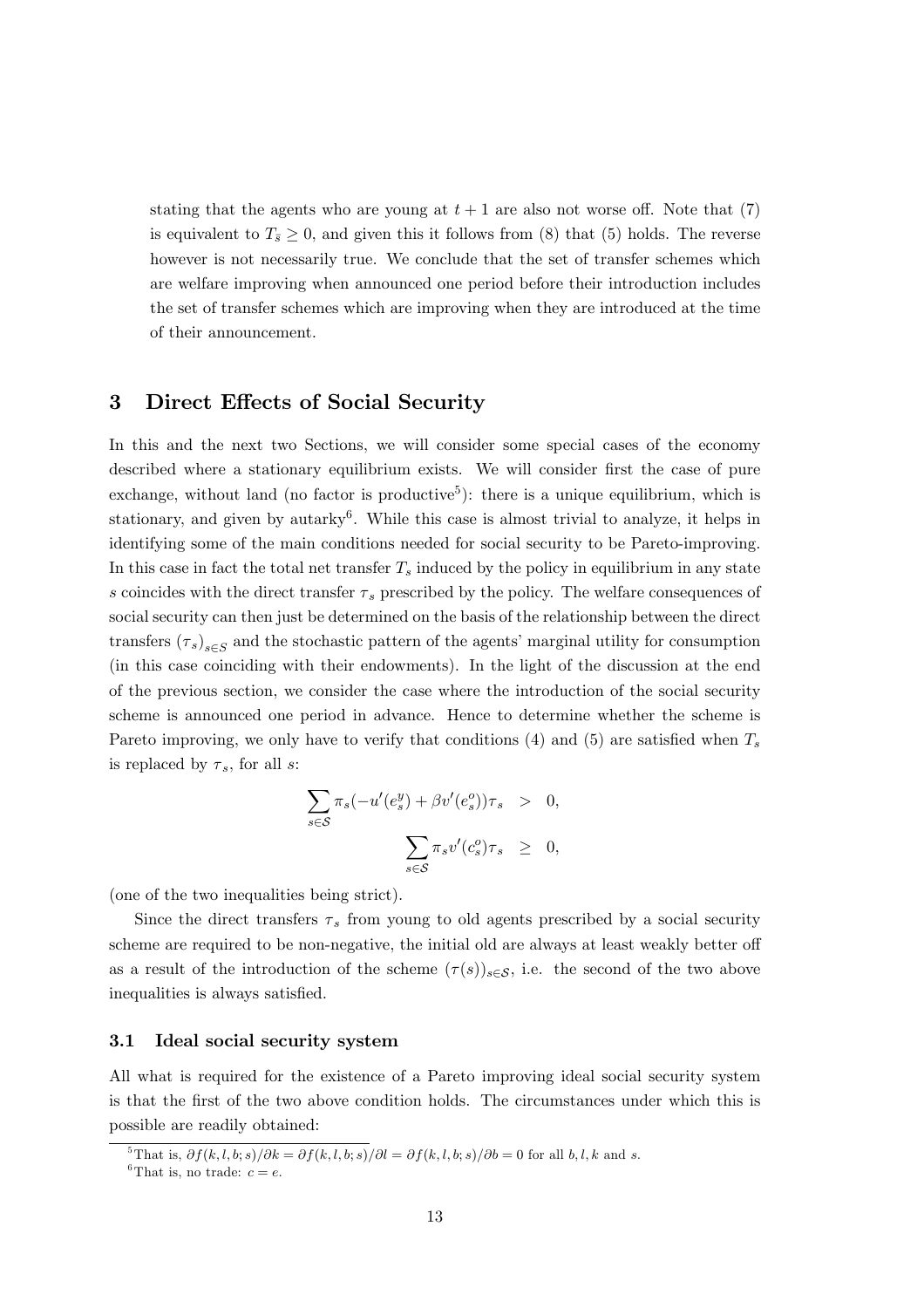PROPOSITION 2 At an autarkic equilibrium, a Pareto improving ideal social security system exists if and only if there is at least one state  $\overline{s}$  for which

$$
\beta v'(e_{\bar{s}}^o) > u'(e_{\bar{s}}^y).
$$

Intuitively this is a very weak condition: it only requires the existence of one state, where the time *(but not* probability) discounted marginal utility of the old is larger than the marginal utility of the young, i.e. where we can say the old are 'poorer' than the young.

It is useful to contrast this condition with the necessary and sufficient condition (1) for the conditional optimality of the competitive equilibrium which, in the case of an autarkic equilibrium, reduces to:

$$
\beta \sum_{s \in \mathcal{S}} \pi_s \frac{v'(e_s^o)}{u'(e_s^y)} \le 1
$$

Obviously, for a large subset of the economies for which the (autarkic) equilibrium is CPO we can find a Pareto-improving social security system. Conditional optimality, as we saw, requires that on average the old are 'richer' than the young, or alternatively that  $\text{cov}(\beta v'(c^o), \frac{1}{u'(c^y)}) < 0$ . As long as there is one shock  $\bar{s}$  for which the old are 'poorer' than the young, social security can be Pareto-improving. The improvement can be attained with nonzero transfers from the young to the old only in that one state  $\bar{s}$ . Hence, for all  $s \neq \bar{s}$ the young agents are better off conditionally on the state at birth; if the initial allocation is CPO the the agents born in state  $\bar{s}$  must be worse off with social security.

While the analysis shows that an optimally designed social security system can be Pareto-improving for a large range of parameter values, actual social security systems are somewhere between defined benefits and defined contribution. We therefore examine now these two more realistic cases.

#### $3.2$ Defined benefits

When transfers are constant across all shocks, the simple analysis of the autarky case reveals one surprising necessary condition for a defined benefits social security system to be Pareto improving.

The necessary and sufficient condition for a defined benefits system to be Pareto improving, at an autoric equilibrium, is again readily obtained from (4), setting  $T_s = 1$  for all  $s$ :

$$
\sum_{s \in \mathcal{S}} \pi_s \left( -u'(e_s^y) + \beta v'(e_s^o) \right) > 0. \tag{9}
$$

Thus the average marginal utility of consumption has to be larger when old than when young. If this is the case, i.e. if  $\mathbb{E}(\beta v'(c^o))\left(\frac{1}{\mathbb{E}u'(c^y)}\right) \geq 1$ , recall that the necessary condition<br>for CPO, given by equation (3), implies that  $cov(\beta v'(c^o), \frac{1}{u'(c^y)}) < 0$  must hold for the allocation to be CPO.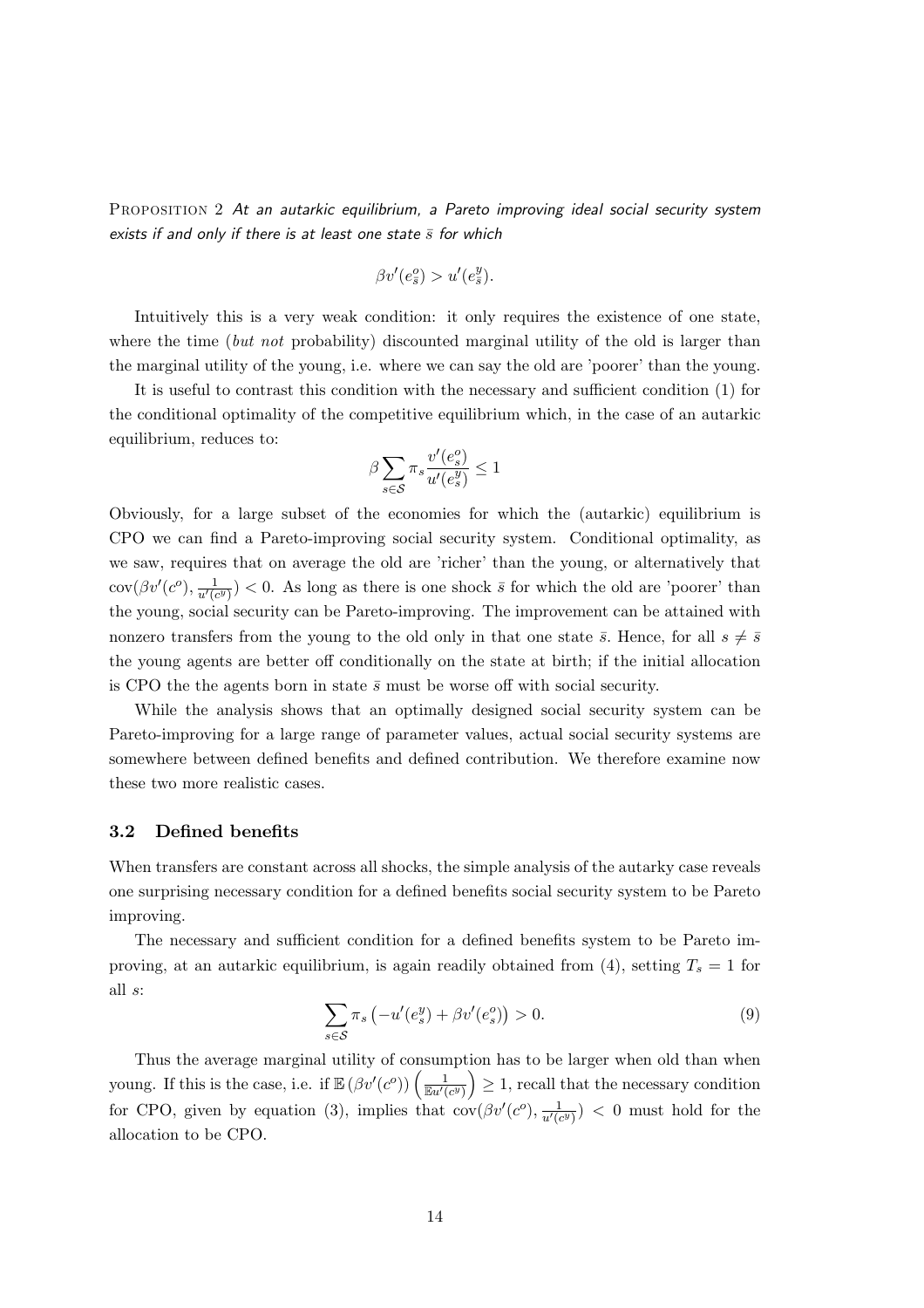In addition, we can rewrite  $(9)$  as:

$$
\sum_{s \in \mathcal{S}} \pi_s u'(e_s^y) \left( -1 + \beta \frac{v'(e_s^o)}{u'(e_s^y)} \right) = \mathbb{E} \left( u'(e^y) \right) \mathbb{E} \left( -1 + \beta \frac{v'(e^o)}{u'(e^y)} \right) + Cov \left( u'(e^y), \beta \frac{v'(e^o)}{u'(e^y)} \right) > 0. \tag{10}
$$

Since the necessary and sufficient condition for CPO, (1), requires that  $\mathbb{E}\left(-1+\beta \frac{v'(e^o)}{u'(e^y)}\right) \leq$ 0, the second term in  $(10)$  has to be strictly positive for  $(9)$  to hold.

We have thus shown:

PROPOSITION 3 At a conditionally Pareto optimal autarkic equilibrium, a defined benefits social security system can be Pareto improving only if:

$$
cov(\beta v'(e^o), \frac{1}{u'(e^y)}) < 0 < cov(u'(e^y), \beta \frac{v'(e^o)}{u'(e^y)}).
$$
 (11)

The first inequality in (11) says that a welfare improving defined benefits system can only be found when the marginal utility of the old and the inverse of the marginal utility of the young are *negatively* correlated. Hence, when the variables describing the endowment when young and when old are co-monotone, marginal utilities when young and when old must be positively correlated, i.e., in all states where the old are rich, the young must also be rich and vice versa! This may come a bit as a surprise as we might have expected that the margins for welfare improving transfers between young and old, enhancing risk sharing, would be greater when their income is negatively correlated. We should bear in mind though that we are limiting our attention here to deterministic transfers, so that mutual insurance cannot be properly achieved; moreover, the conditional optimality of the equilibrium imposes some restrictions on the pattern of the variability of consumption when young and when  $old<sup>7</sup>$ . Notice furthermore that, when the utility function is linear-concave or concave-linear (in that either  $u(c) = c$  or  $v(c) = c$ ), or when  $e^y$  or  $e^o$  are deterministic, condition (11) can never be satisfied, so that an improvement will never be possible with a defined benefit system.

The second inequality in (11) requires that  $u'(e^y)$  and  $\frac{v'(e^o)}{u'(e^y)}$  are positively correlated. Thus, when the endowments when young and when old vary co-monotonically, we must have that not only  $u'(e^y)$  and  $v'(e^o)$  are positively correlated, as shown above, but that whenever  $u'(e^y)$  increases,  $v'(e^o)$  also increases, and more than  $u'(e^y)$ . The endowment when old must then vary in the same direction of the endowment when young, as we saw, but also has to exhibit a greater variability and/or the old must be more risk averse than the young. Given this feature, the fact that a deterministic transfer from the young to the old is welfare improving should not be surprising, since the old are bearing more risk than the young and it is beneficial for the young to provide them some insurance, even in the form of a deterministic transfer of income. Since adding a riskless stream of consumption to some

<sup>&</sup>lt;sup>7</sup>As we already noticed, the left hand inequality in (11) is in fact one of the two alternative necessary conditions for CPO we obtained from  $(3)$ .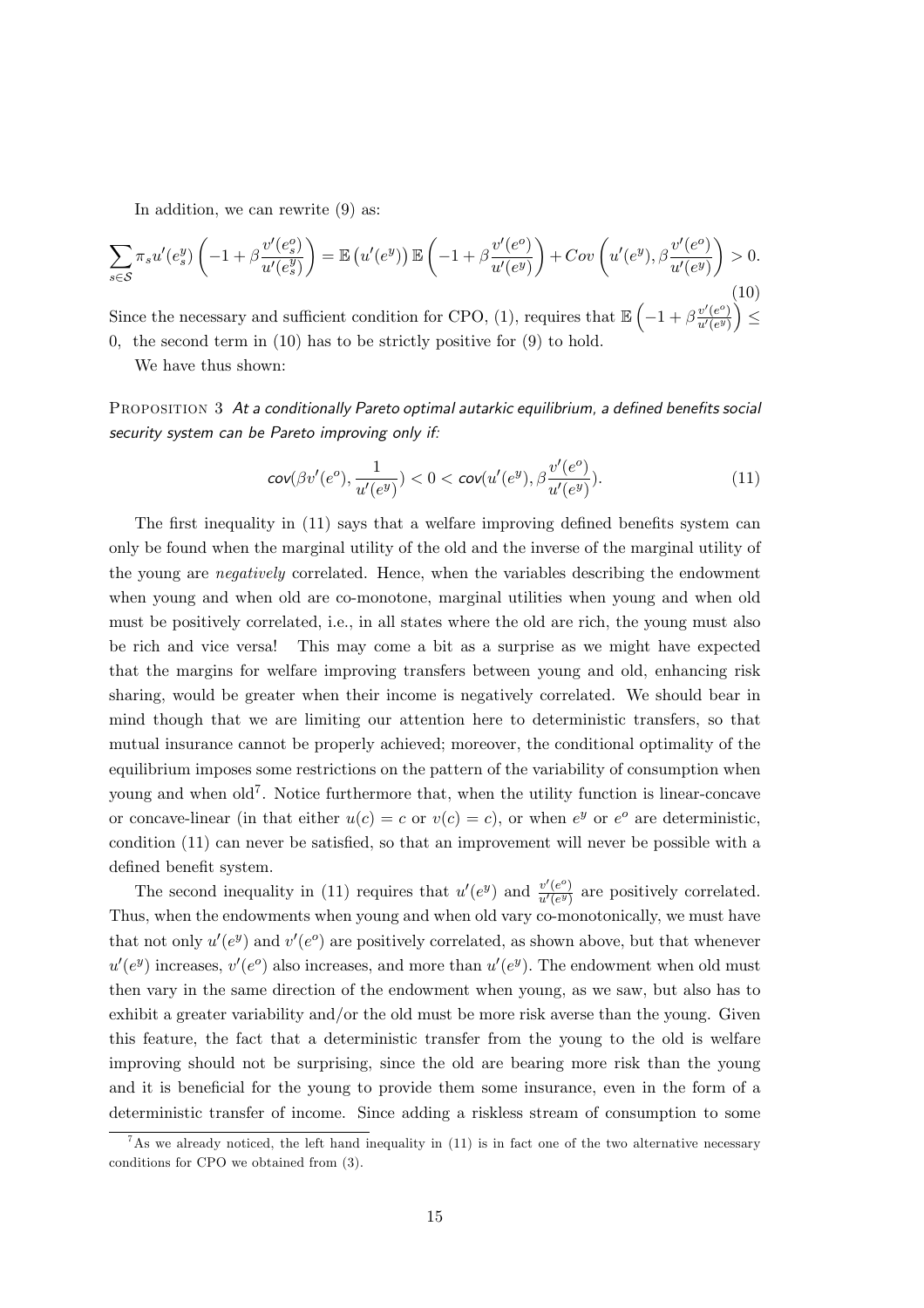risky level tends to decrease risk, there is a sense in which a defined benefits scheme shifts risk from the old to the young.

If the necessary condition  $(11)$  above is satisfied, it is indeed easy to construct examples where the introduction of a defined benefit system is Pareto-improving. In this regard, notice that at the golden rule the inequality on the right hand side of  $(11)$  is also a sufficient condition for the existence of an improving policy, so for any allocation close enough to the golden rule, an improvement is possible. Consider for example the case where  $u(c) = v(c)$  $log(c)$ ,  $\beta = 1$ ,  $S = 2$  and  $\pi_1 = \pi_2 = 1/2$ . If endowments are

$$
(e^y(1), e^y(2)) = (1, 2), \quad (e^o(1), e^o(2)) = (0.75, 4)
$$

it is immediate to verify that the economy is conditionally optimal and (11) is satisfied. Also, condition (9) holds, so we can say that the introduction of a defined benefits social security system is Pareto improving. The wealth (and hence the consumption) of young and old agents are clearly positively correlated, and exhibits a higher variability for the old than for the young agents.

#### $3.3$ Defined contributions

Under a defined contributions system the young pay, in each state, a constant fraction of their income, i.e.  $\tau_s = e_s^y$  for all shocks  $s \in \mathcal{S}$ . Hence the necessary and sufficient condition for a defined contributions system to be welfare improving, at an autarkic equilibrium, is obtained from (4), setting  $T_s = e_s^y$  for all s:

$$
\sum_{s \in S} \pi_s(-u'(e_s^y) + \beta v'(e_s^o))e_s^y > 0.
$$
\n(12)

The existence of an improving policy requires in this case a condition on the joint pattern of the agent's endowment and its marginal utility, so that the elasticity of the agents' utility function will play a role. Proceeding along similar lines to the previous subsection, we note first that the CPO condition (1), applied to the autarkic equilibrium allocation, can also be rewritten as

$$
1 \geq \operatorname{cov}(\beta v'(e^o)e^y, \frac{1}{u'(e^y)e^y}) + \mathbb{E}\left(\beta v'(e^o)e^y\right) \mathbb{E}\left(\frac{1}{u'(e^y)e^y}\right),\tag{13}
$$

and implies, by Jensen's inequality, an expression analogous to  $(3)$  above:

$$
1 \geq \operatorname{cov}(\beta v'(e^o)e^y, \frac{1}{u'(e^y)e^y}) + \mathbb{E}\left(\beta v'(e^o)e^y\right)\left(\frac{1}{\mathbb{E}\left(u'(e^y)e^y\right)}\right),\tag{14}
$$

where, if  $(12)$  holds, the second term is greater than one and hence the first one has to be negative.

Moreover, using the CPO condition (1) we obtain this other implication:

$$
cov(u'(e^y)e^y, \beta \frac{v'(e^o)}{u'(e^y)}) \ge \mathbb{E}\left(e^y \beta v'(e^o)\right) - \mathbb{E}\left(u'(e^y)e^y\right),\tag{15}
$$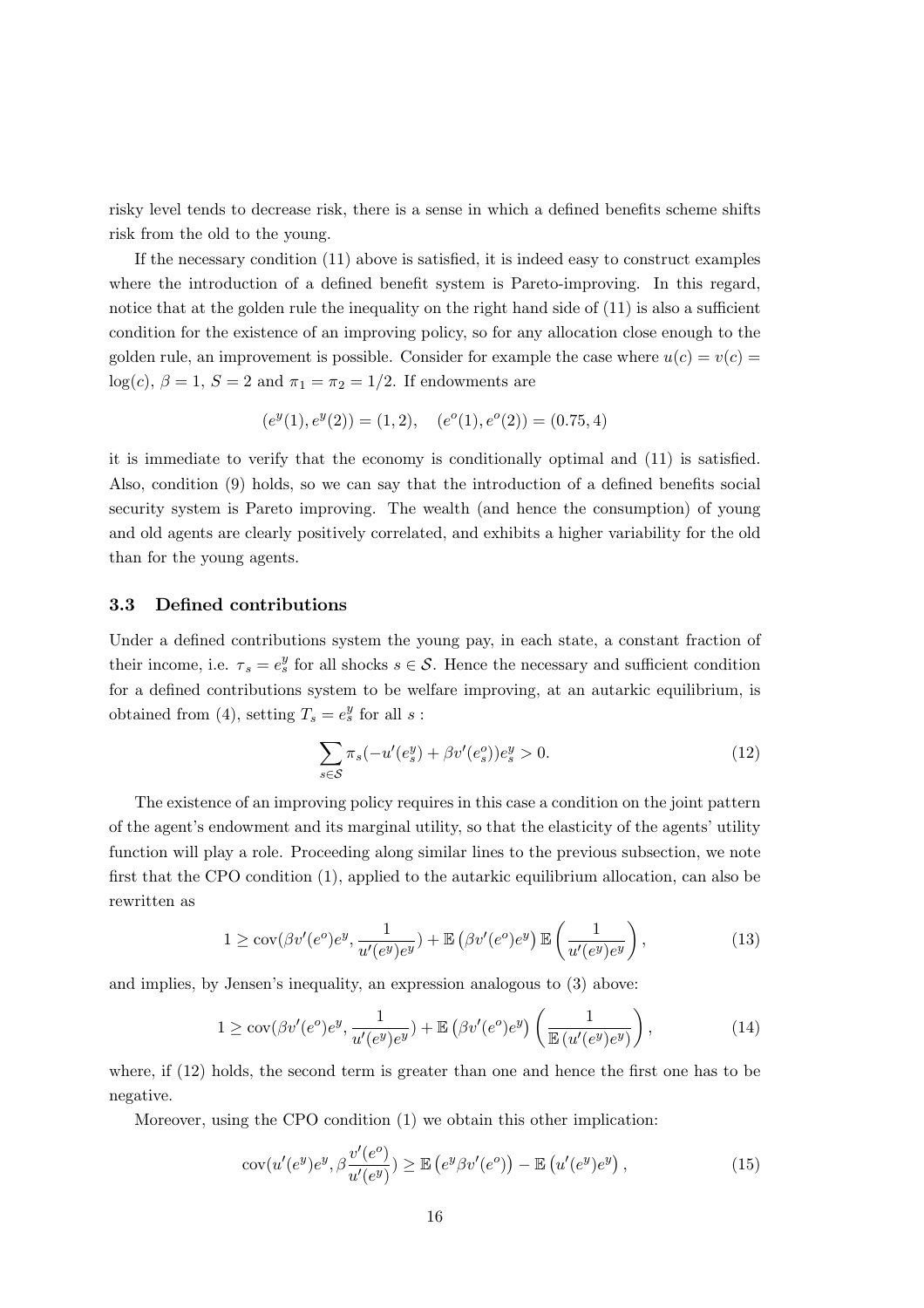whose term on the right hand side is positive whenever the necessary and sufficient condition  $(12)$  for the policy to be improving is satisfied.

We have proved so the following:

PROPOSITION 4 A necessary condition for a defined contributions system to be Pareto improving, at a conditionally Pareto optimal autarkic equilibrium, is. $8$ 

$$
\text{cov}(\beta v'(e^o)e^y, \frac{1}{u'(e^y)e^y}) < 0 < \text{cov}(u'(e^y)e^y, \beta \frac{v'(e^o)}{u'(e^y)}). \tag{16}
$$

Note that the condition does not rule out the possibility that in this case an improvement may be found even when the agents' utility function is linear - concave (in which case,  $e^y$ ) and  $e^o$ , if co-monotonic, have to be negatively correlated), or concave - linear, i.e. whatever the pattern of the risk aversion over the agents' lifetime, or if the endowment when old is deterministic. On the other hand, a defined contributions policy can never be welfare improving if the endowments when young are riskless.

Condition (16) is somewhat harder to interpret than the analogous condition we obtained in the case of defined benefits. It is useful to consider the special case where agents have the same constant relative risk aversion utility function when young and old, given by

$$
u(c) = v(c) = \frac{c^{1-\sigma}}{1-\sigma},\tag{17}
$$

when the coefficient of risk aversion is  $\sigma \neq 1$  and by  $u(c) = v(c) = \log(c)$  when  $\sigma = 1$ . In this case, condition  $(16)$  simplifies to:

$$
cov(\beta \frac{e^y}{(e^o)^\sigma}, \frac{1}{(e^y)^{1-\sigma}}) < 0 < cov((e^y)^{1-\sigma}, \beta \left(\frac{e^y}{e^o}\right)^\sigma). \tag{18}
$$

Note that when  $\sigma = 1$  this inequality can never hold, thus a defined contributions social security system can never be Pareto-improving when consumers have logarithmic preferences.

When  $\sigma < 1$  (18) implies that an improvement is only possible, when the endowment of the young and the old vary co-monotonically, if in all states where the endowment when young is high (resp. low), the endowment when old is low (resp. high), i.e. the two are negatively correlated, or the endowment when old is also high but exhibits less variability than the endowment when young. Observe that, somewhat surprisingly, in this case an improvement is always possible if the endowment when old is riskless, the endowment when young is risky and the economy is sufficiently close to the golden rule. With social security, consumption when old becomes risky; however, the 'representative agent' is compensated for this by having less risk when young.

 ${}^8$ Again if we are at the golden rule, the inequality on the right hand side of (16) is also a sufficient condition for the existence of an improving defined contributions policy.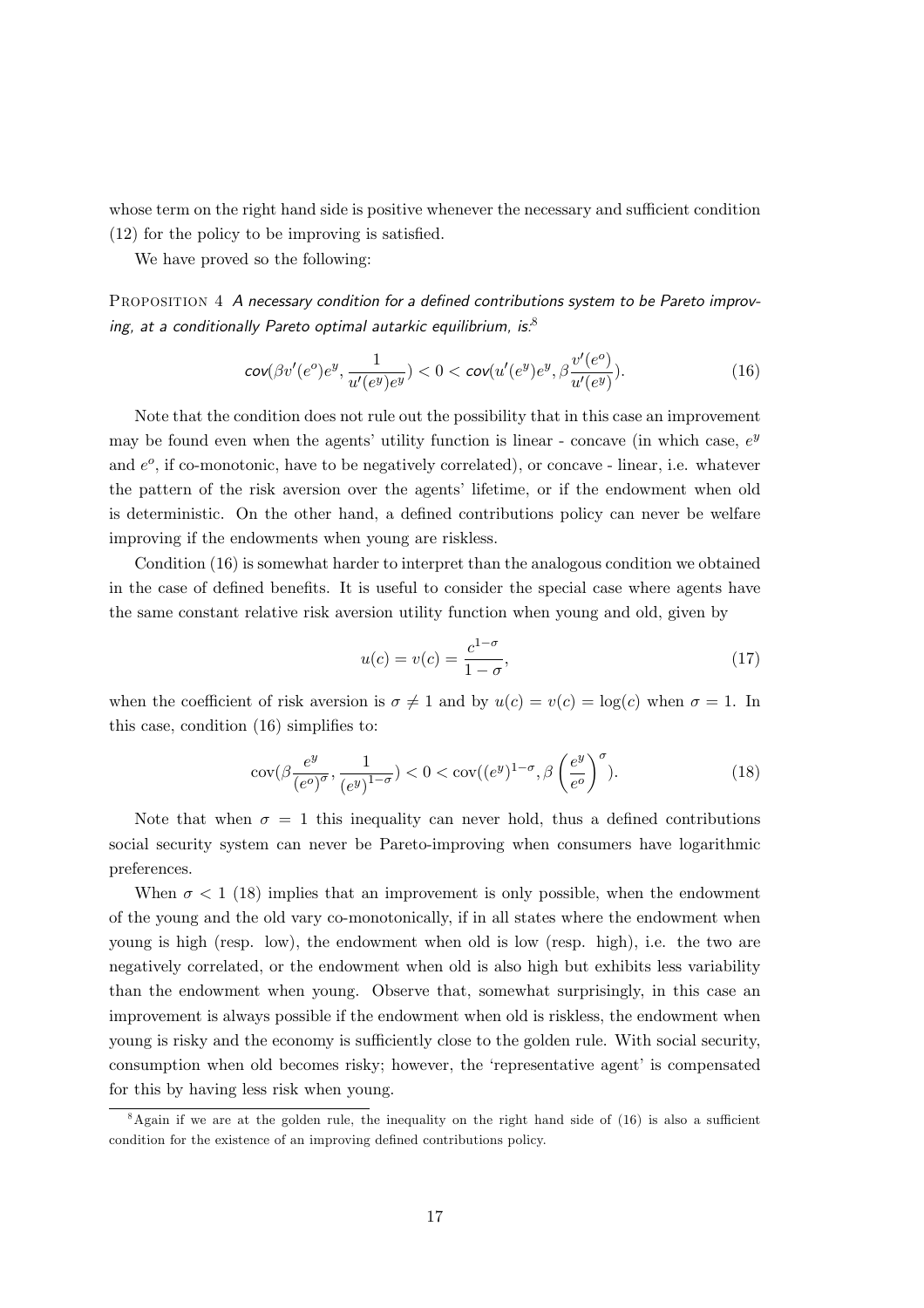On the other hand, when  $\sigma > 1$  the situation is somewhat analogous to the one we found in the case of defined benefits: an improvement is only possible (again under the comonotonicity assumption) if whenever the endowment when young is high the endowment when old is even higher, thus when endowments when young and old are *positively* correlated and the endowment when old fluctuates more than the endowment when young. Note that in this case an improvement is impossible if the endowment when old is riskless. Here the intuition from the defined benefits case carries over.

#### Effects on the Price of Long-lived Assets  $\boldsymbol{4}$

As explained in the introduction, the analysis of the direct transfer effect neglects many important general equilibrium effects of the introduction of a social security system. In this section we examine the effect of the introduction of social security on the price of longlived assets such as land. Hence we maintain the restriction that capital and labor are not productive but suppose now that land is productive, and constitutes an infinitely-lived asset in unit net supply paying each period a dividend  $d_s \equiv \partial f(0,1,1;s)/\partial b$  whenever shock s realizes.

In the presence of land a stationary equilibrium still exists both without and with a (stationary) social security system. We still consider the case where the introduction of social security is announced at some date t, after some history  $s<sup>t</sup>$ , and after all trades have taken place at that date, and will start being implemented from date  $t+1$ , at every successor node of  $s^t$ ; at  $t+1$  the price of land q varies and settles immediately at its new stationary equilibrium level. The correct timing of the introduction turns out to be even more crucial here; as shown at the end of the section (see Fact 1), the timing considered turns out to be the optimal one.

The net transfer  $T_s$  induced by the introduction of social security is now equal to the sum of the direct transfer  $\tau_s$  prescribed by it and the indirect transfer induced by the change in the equilibrium price of land (the price effect). Since the total outstanding amount of land is 1, we have:

$$
T_s = \tau_s + \frac{dq_s}{d\nu}.
$$

To simplify the analysis, we will consider first the case in which agents' preferences are linear concave, i.e.  $u(x) = x$ ,  $v(x)$  concave. In this case, it is easy to solve explicitly for the equilibrium price of land:

$$
q = \beta \sum_{s \in \mathcal{S}} \pi_s (q + d_s) v'(e_s^o + q + d_s + \nu \tau_s). \tag{19}
$$

The price of land is constant across states and the price change is given by

$$
\frac{dq}{d\nu} = -\frac{\beta \sum_{s \in \mathcal{S}} \pi_s \tau_s (q + d_s) v''(e_s^o + d_s + q)}{-1 + \beta \sum_{s \in \mathcal{S}} \pi_s (v'(e_s^o + q + d_s) + (q + d_s) v''(e_s^o + q + d_s))}
$$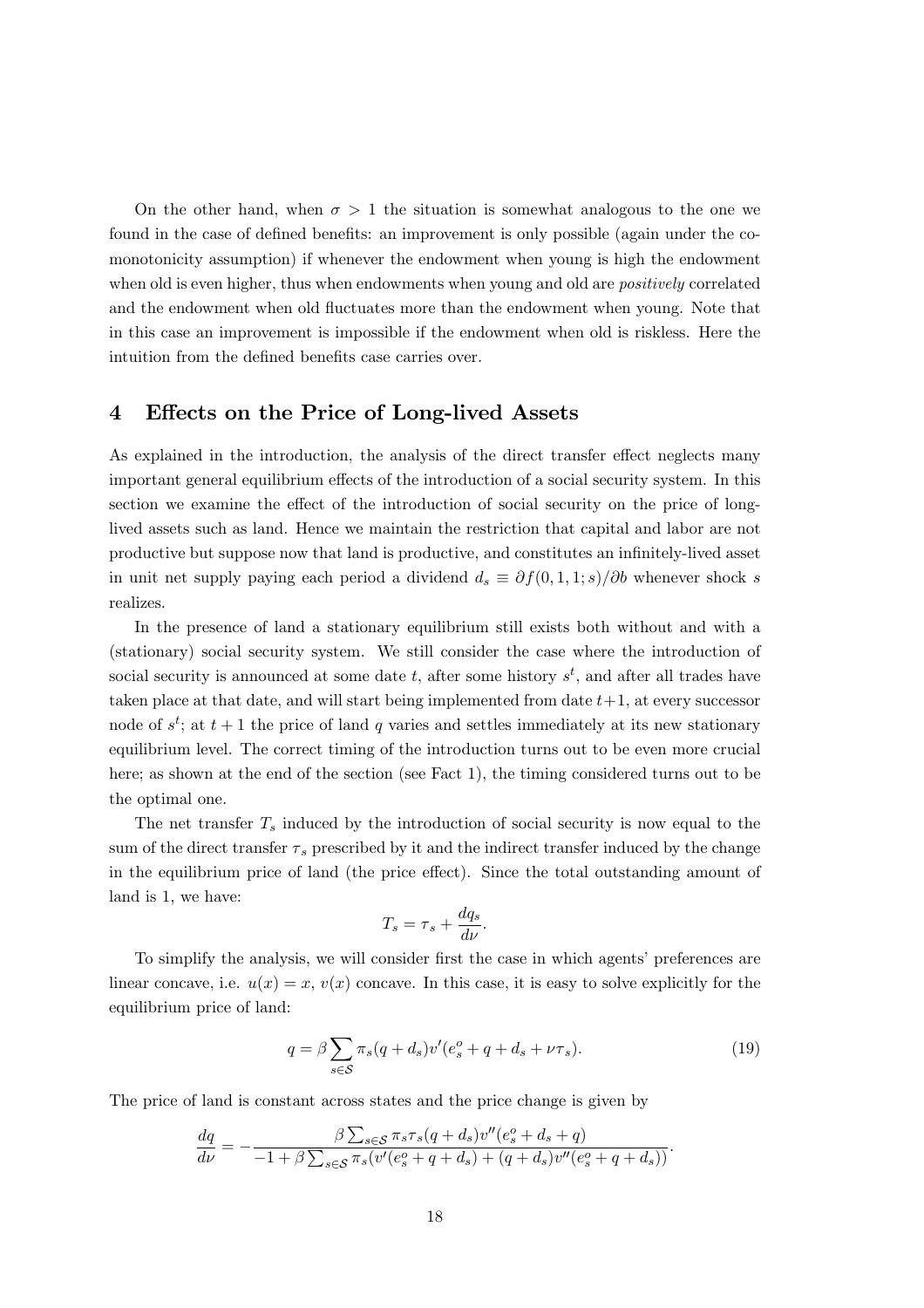Hence the indirect transfer induced by the introduction of social security is deterministic in this case. Moreover, since equilibria are always CPO, from  $(1)$  we get that the following must hold,  $-1 + \beta \sum_{s \in \mathcal{S}} \pi_s v'(c_s^0) \leq 0$ , so that the price effect is always negative. Thus in the current set-up the indirect transfer is in the opposite direction of the direct one.

On the basis of the above, we can explicitly determine the total transfer generated by the policy. For any  $\bar{s} \in \mathcal{S}$ :

$$
T_{\bar{s}} = \tau_{\bar{s}} + \frac{dq}{d\nu} = \frac{\tau_{\bar{s}}(1 - \beta \sum_{s \in \mathcal{S}} \pi_s v'(c_s^o)) + \sum_{s \in \mathcal{S}} \pi_s(\tau_s - \tau_{\bar{s}}) \beta v''(c_s^o)(q + d_s)}{1 - \beta \sum_{s \in \mathcal{S}} \pi_s [v'(c_s^o) + (q + d_s)v''(c_s^o)]},
$$
(20)

where  $c_s^o = e_s^o + q + d_s$  is the equilibrium consumption of the agents when old in the initial equilibrium. This term might have a negative sign and hence it is possible that a social security transfer scheme might make the initial old (i.e., the agents who are old at date  $t$ ) worse off, since the transfer they receive from the scheme may be more than offset by the reduction in the value of their land holdings. Substituting the expression of  $(20)$  into  $(5)$ , and noting that its denominator is always positive (given CPO), and independent of  $\bar{s}$ , we find that the introduction of social security improves the initial old if and only if

$$
\sum_{\bar{s}\in\mathcal{S}}\pi_{\bar{s}}v'(c_{\bar{s}}^o)\left(\tau_{\bar{s}}(1-\beta\sum_{s\in\mathcal{S}}\pi_{s}v'(c_{s}^o))+\sum_{s\in\mathcal{S}}\pi_{s}\beta(\tau_{s}-\tau_{\bar{s}})v''(c_{s}^o)(q+d_{s})\right)>0.\tag{21}
$$

Such condition always holds if, for instance,  $\tau_s = \tau$  for all s, that is in the case of a defined benefits system.

If we then substitute  $(20)$  into  $(4)$ , we obtain the following necessary and sufficient condition for the introduction of social security to improve all future generations:

$$
\sum_{\bar{s}\in\mathcal{S}}\pi_{\bar{s}}(-1+\beta v'(c_{\bar{s}}^o))\left(\tau_{\bar{s}}(1-\beta\sum_{s\in\mathcal{S}}\pi_{s}v'(c_{s}^o)) + \sum_{s\in\mathcal{S}}\pi_{s}\beta(\tau_{s}-\tau_{\bar{s}})v''(c_{s}^o)(q+d_{s})\right) > 0.
$$
 (22)

As we saw in the previous section, the necessary and sufficient condition for an optimally designed ideal social security system to be Pareto improving, at an autarkic equilibrium, with linear concave preferences, is that there is some state  $\hat{s}$ , for which  $\beta v'(c_2^o) > 1$ . We will show that, in the presence of land, this same condition also suffices for the existence of a welfare improving ideal system:

PROPOSITION 5 In the presence of land, with linear-concave preferences, a welfare improving ideal social security system exists if in the equilibrium without social security there exists some shock  $\hat{s}$  for which  $\beta v'(c^o_{\hat{s}}) > 1$ .

The proof can be found in the Appendix. In the presence of land, the condition stated in this proposition is only sufficient, no longer necessary for the existence of an improving ideal social security welfare scheme. This is because the indirect transfer generated by the policy is a negative transfer from the young to the old. Hence in this case it is possible to design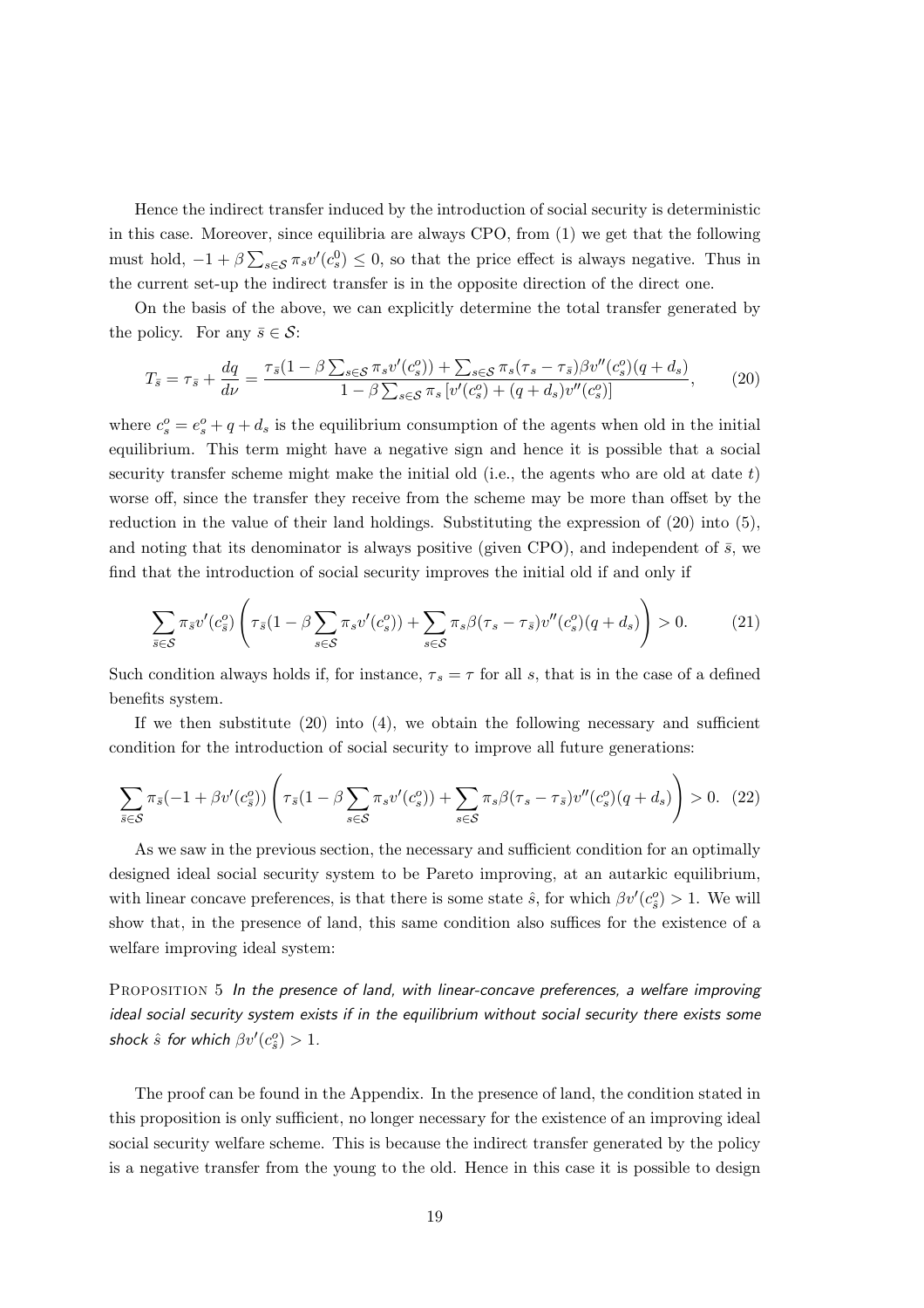social security schemes which have better insurance policies by implying a total transfer from the young to the old in the states where the young are rich, and a transfer from the old to the young when the latter are poor. As a consequence, a welfare improving scheme may exist even when, for all s, we have  $\beta v'(c_s^o) \leq 1$ . To see this consider the following simple:

EXAMPLE 1 Suppose  $v(c) = \log(c)$  and  $e_s^o = 0$  for all  $s \in S$ . From (19) we find that, in the absence of social security,  $q = \beta$ . It is clear that in this case, since  $d_s \geq 0$  for all s,  $\beta v'(c_s^o) = \frac{\beta}{\beta+d_s} \le 1$  for all s. Consider then an ideal social security system with  $\tau_{\bar{s}} = 1$  and  $\tau_s = 0$  for all  $s \neq \overline{s}$ ; we obtain,

$$
\frac{\partial q}{\partial \nu} = -\frac{\pi_{\bar{s}}\beta}{\beta + d_{\bar{s}}},
$$

and the condition for an improvement of the representative generation, equation  $(4)$ , becomes

$$
\sum_{s=1}^S \pi_s(1-\frac{\beta}{\beta+d_s})\frac{\pi_{\bar{s}}\beta}{\beta+d_{\bar{s}}}+\pi_{\bar{s}}(-1+\frac{\beta}{\beta+d_{\bar{s}}})>0.
$$

This is obviously satisfied if  $d_{\bar{s}}$  is sufficiently small compared to the other dividends (in particular, if  $d_{\overline{s}} = 0$  and  $d_s > 0$  for all  $s \neq \overline{s}$ ). The condition for the welfare of the initial old to increase,  $(5)$ , becomes in this case:

$$
\frac{\pi_{\bar{s}}}{\beta + d_{\bar{s}}} > \frac{\beta \pi_{\bar{s}}}{\beta + d_{\bar{s}}} \sum_{s=1}^{S} \frac{\pi_s}{\beta + d_s},
$$

which is always true.

Since at CPO allocations the old tend to be richer than the young, we can conclude that the indirect transfer is in the 'right direction' and its negative sign, combined with the positive sign of the direct transfer, allows to generate a richer pattern of transfers between young and old and hence to make an improvement in intergenerational risk sharing easier. We conclude the section by establishing the claim made earlier:

FACT 1 In the presence of land, announcing the social security policy one period before its introduction is always better - for ex ante welfare - than not announcing it; furthermore, if the policy is announced more than one period in advance, it can never be welfare improving.

The first part of the claim was already established in Remark 1 above. The argument for the second part of the claim is as follows. Suppose the policy were announced at date  $t$ and starts being implemented only at  $t + Z$ , for  $Z > 1$ . Then at date  $t + Z - 1$  the price of land will settle at its new stationary equilibrium level which, as we showed, will be lower. The prices at all intermediate dates (between  $t + 1$  and  $t + Z - 2$ ) may then also vary; whatever the direction in which they vary, since the price at  $t + Z - 1$  will be lower, we can say that for at least one generation the price, compared to the initial equilibrium, will be greater or equal when young and lower when old. The welfare of this generation will thus necessarily decrease, so that a welfare improvement cannot be attained in this case.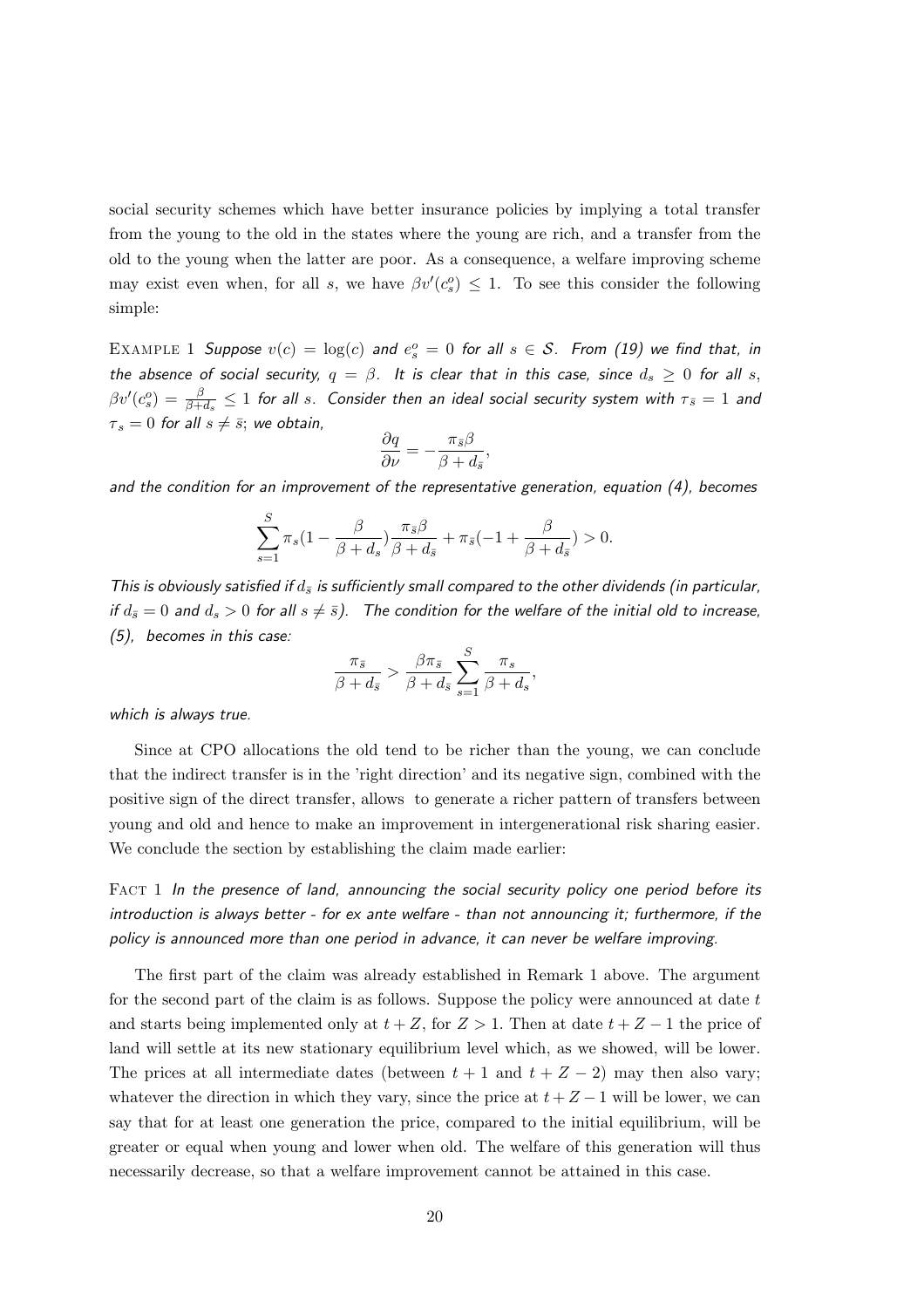With defined benefits and defined contribution systems, the overall transfer amounts to a combination of the transfer prescribed by the policy and an indirect transfer like in a negative defined benefit system. We can then use our findings for the autority case, when preferences are linear-concave, to show that the introduction of social security will be Pareto-improving under weaker conditions (on the pattern of covariances of consumption) than under autarky.

#### General preferences 4.1

When the utility over consumption when young is no longer linear, the price effect of the introduction of social security will typically depend on the current shock. Its stochastic structure, and in particular its correlation with consumption when young and old, will then play an important role in determining whether or not the introduction of social security is welfare improving.

For the case of utility functions that are strictly concave both in consumption when young and old, one cannot obtain, in general, closed-form solutions for the price of land across states. However it is easy to see from the expression of the first order conditions,

$$
q_s u'(e_s^y - q_s - \nu \tau_s) = \beta \sum_{s \in \mathcal{S}} \pi_s (q + d_s) \beta v'(e_s^o + q + d_s + \nu \tau_s). \qquad s \in \mathcal{S},
$$

that with i.i.d. shocks the price of land is higher when consumption of the young is higher. We should also expect, and this was indeed our finding in all the examples considered, that the price of land still decreases after the introduction of social security, and the magnitude of the absolute change in the price is positively correlated with consumption when young. The overall effect of the introduction of social security is then again a combination of the transfer (from the young to the old) prescribed by the policy and another transfer in the opposite direction, which is bigger when young agents' consumption is higher, i.e. somewhat analogous to the direct transfer of a negative defined contributions system. We can then use again the arguments developed above to determine when such transfers are improving.

To illustrate these features and the fact that the findings of the previous sections carry over to more general environments, we consider the following:

EXAMPLE 2 Agents have a constant relative risk aversion utility function with coefficient of risk aversion  $\sigma = 2$ ,  $u(c) = v(c) = -c^{-1}$ , and  $\beta = 1$ . There are 2 states with  $\pi_1 = \pi_2 = 0.5$ and land's dividends are deterministic:  $d_1 = d_2 = 0.05$ . Let  $e_1^y = 1$ ,  $e_2^y = 2$ ,  $e_1^o = 0.1$ ,  $e_2^o = 1$ . The first two columns of Table 1 below show the equilibrium consumption allocation as well as the prices of land. Note that consumption when old and when young are positively correlated and consumption when old is more volatile.

In this economy both the introduction of a defined contributions and of a defined benefits PAYGO system are Pareto-improving. Consider first the introduction of a defined contributions system at the scale  $\nu = 0.01$  (i.e. a social security tax of 1 percent of young agents' income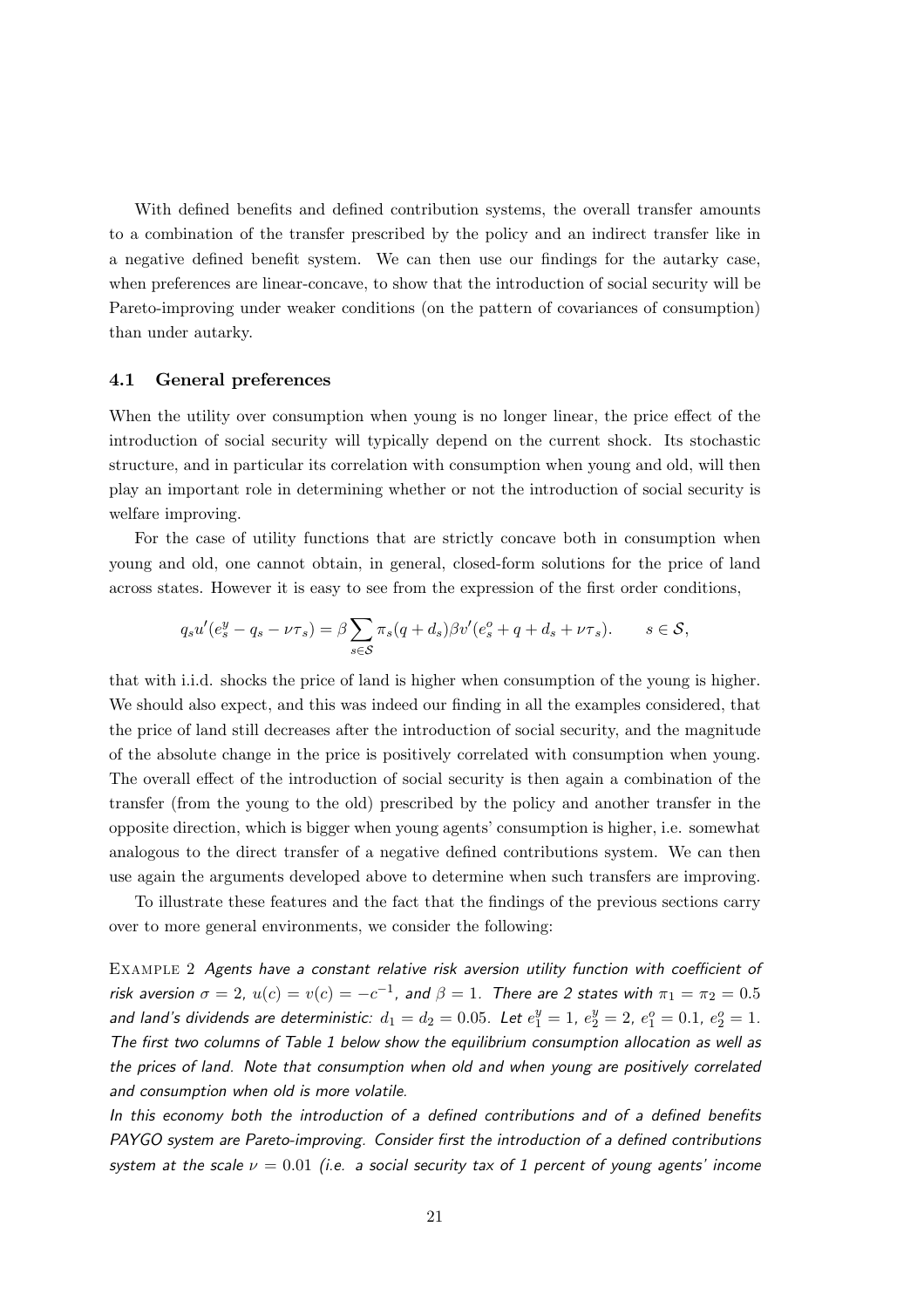$e_s^y$  in each state s whose revenue is paid to the current old)<sup>9</sup>. In the third column of Table 1 we see the effect of this scheme on the equilibrium price of land: the price of land always decreases and the magnitude of its change is larger in state 2, when young agents' consumption is higher. The large drop in the land price in state 2 leads to a reversal of the sign of the transfer – the total transfer to the old induced by this policy is positive in state 1 and negative in state 2. Thus we have a transfer from the young to the old in state  $1$  (where the young are richer) and from the old to the young in state 2 (where the old are richer), with a clear improvement in intergenerational risk sharing. Even though the direct transfer to the old agents is positively correlated with the old's, consumption, the total transfer is negatively correlated with it (the indirect transfer induced by the price effect proves then stronger than the direct transfer prescribed by the policy) - thus helping the old in hedging their risk. The total transfer is then also negatively correlated to consumption when young, so the young will face altogether more risk, but as we noticed their consumption was less volatile than that of the young to begin with. As a consequence, it can be verified that both the initial old and all future generations gain.

|                                     |  |  |  | States $c^y$ $c^0$ $q \mid T(0.01)$ defined contrib. $\mid T(0.01)$ defined benefit       |  |  |  |  |
|-------------------------------------|--|--|--|-------------------------------------------------------------------------------------------|--|--|--|--|
|                                     |  |  |  | 1   0.635 0.515 0.365   0.001 ( $\Delta q_1 = -0.009$ )   0.001 ( $\Delta q_1 = -0.009$ ) |  |  |  |  |
|                                     |  |  |  | 2   1.037 2.013 0.967   -0.001 $(\Delta q_2 = -0.021)$   -0.004 $(\Delta q_2 = -0.014)$   |  |  |  |  |
| TABLE 1: Social security with land. |  |  |  |                                                                                           |  |  |  |  |

Consider next the introduction of a defined benefits system, also at the scale  $\nu = 0.01$ , characterized then by a tax  $\tau_s = 0.01$  in each state s. We can see in the last column of Table 1 that, as in the case of defined contributions, the strong negative price effect in state 2 leads to a reversal of the sign of the total transfer to the old. Since the direct transfer is here constant and the size of the (negative) indirect transfer is again, in absolute value, positively correlated with the young's, as well as the old's, consumption, the stochastic properties of the total transfer are here unambiguously those of the price effect. The total transfer to the old is then smaller (in fact negative) when the old are richer. We have therefore an improvement in intergenerational risk sharing which increases the utility of all future generations. Finally, it is easy to verify that the welfare of the initial old also increases.

#### **Effects on Capital and Output**  $\overline{5}$

The preceding analysis abstracted from one important negative effect of social security. If the equilibrium is conditionally Pareto optimal, and if the introduction of a pay-as-you-go social security system leads to a reduction in savings, the stock of capital and hence aggregate equilibrium output and consumption will be lower for future generations. In this section we will explore, within a simple set-up, the interaction between these effects and those on risk sharing of social security. In addition, when the output is subject to productivity shocks, their properties contribute in an important way to determine the pattern

 $9$ Unlike in the previous analysis, the change in policy is here discrete, though small.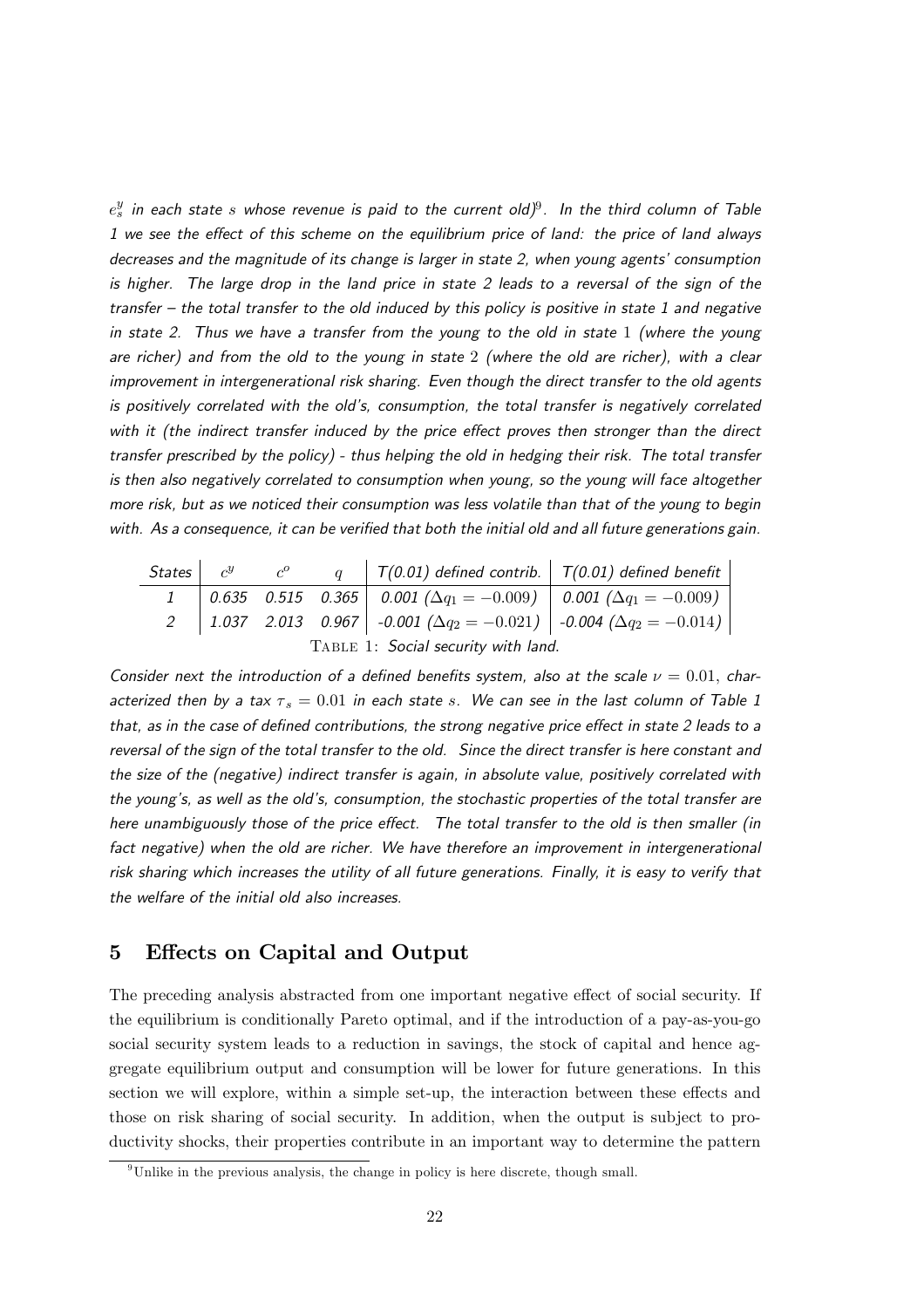of the correlation between consumption when old and when young and to the stochastic structure of the indirect transfers generated by social security.

To better focus on the effects of social security on capital and output, we consider here the case where capital and labor are productive but there is no land and agents have no endowments of the consumption good. Since young agents supply inelastically their (unit) endowment of labor and land is not productive, we can write  $f(k, s)$  to denote the firm's production function  $f(k,1,1,s)$ ; its first and second derivatives with respect to k are then denoted by  $f_k(k, s)$  and  $f_{kk}(k, s)$ , its derivative with respect to l by  $f_l(k, s)$  and the cross derivative by  $f_{kl}(k, s)$ .

We consider again the case where agents have a quasi-linear (linear concave) utility function since under this condition a stationary equilibrium still exists<sup>10</sup>, both without and with a (stationary) social security system. Given the stationarity of allocations, we can use many of the results obtained in Sections 2 and 3 above. A slight difference is that the transition to the new steady state is now not immediate but takes one period. If social security is introduced at some time  $t<sup>11</sup>$ , in that period the current old only receive the direct transfers, there is no additional transfer induced by general equilibrium effects since the stock of capital is determined by the previous period's savings decisions. The agents who are young at date  $t$  have to pay the transfer but their wage does not change; when old, at  $t+1$ , they will receive the transfer prescribed by the policy and will also be affected by the change in the interest rate induced by the change in the stock of capital. The new steady state is then reached at  $t + 1$  when prices also change.<sup>12</sup>

Let  $k$  denote the level of savings of an agent when young (or, equivalently, the amount invested in the firms' technology, which will yield the same amount of capital next period). Since shocks are i.i.d., the first order condition for the consumer of the representative generation at a stationary equilibrium is

$$
-1 + \beta \sum_{s \in \mathcal{S}} \pi_s f_k(k, s) v'(f_k(k, s)k + \nu \tau_s) = 0.
$$
 (23)

We see from (23) that the agents' supply of capital is state invariant. As a consequence the stationary equilibrium is characterized by a constant amount of capital.

The effect on the equilibrium stock of capital of the introduction of an infinitesimal amount of social security is then:

$$
k_{\nu} = \frac{\partial k}{\partial \nu} = -\frac{\sum_{s \in \mathcal{S}} \pi_s f_k(k, s) v''(c_s^o) \tau_s}{\sum_{s \in \mathcal{S}} \pi_s [f_{kk}(k, s) v'(c_s^o) + f_k(k, s) (f_{kk}(k, s)k + f_k(k, s)) v''(c_s^o)]}
$$

where  $c_s^o$  is again the equilibrium level of consumption of the representative agent when old before the introduction of social security, now given by  $c_s^o = f_k(k, s)k$ . Observe that this

 $10$ With capital accumulation this is no longer true with general preferences.

 $11$ Whether or not the policy were previously announced does not matter in this case.

 $12$ Due to the absence of income effects given the assumed quasilinearity of preferences the transition only takes one period.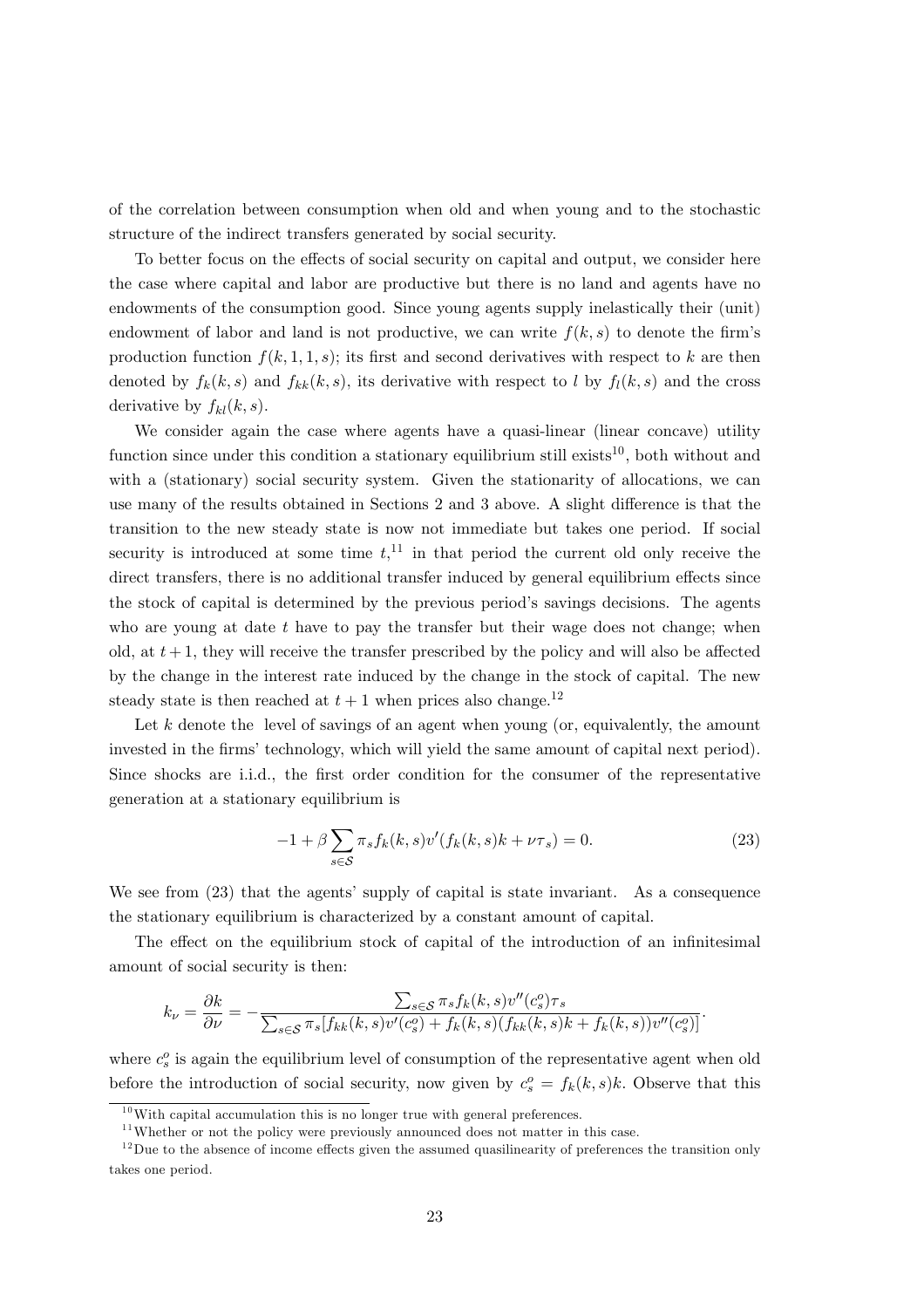effect is negative whenever  $\frac{f_{kk}k}{f_k} \ge -1$ , a condition that in the rest of this section we will assume is always satisfied<sup>13</sup>.

What is the effect of the change in  $k$  on the level of the young and old agents' consumption? For the young, since the equilibrium wage is given by  $f_l$  and  $c_s^y = f_l(k, s) - k$ , it is  $(f_{lk}(k, s) - 1) k_{\nu}$ , while for the old it is  $(f_k(k, s) + kf_{kk}(k, s)) k_{\nu}$ . The constant returns to scale property of the production function implies that  $kf_{kk} = -f_{lk}$ . Hence the total change in the amount of resources available for consumption of the agents when young is:

$$
-\tau_s - k_\nu \left(k f_{kk}(k, s) + 1\right),\tag{24}
$$

and for the old it is:

$$
\tau_s + k_\nu \left( k f_{kk}(k, s) + f_k(k, s) \right). \tag{25}
$$

Note that in this case the changes do not add to zero, but to  $k_{\nu}(f_k(k, s) - 1)$ , thus we do not only have a transfer but a change in available resources. Since, whenever competitive equilibria are CPO we have  $^{14}$   $\mathbb{E}(f_k) > 1$ , we see that the introduction of social security, by reducing the stock of capital, also lowers the expected value of output and average consumption.

However, it is important to notice that, as long as the policy is introduced at an infinitesimal level, the welfare consequences of the induced change in output are zero, by the envelope theorem. The first order conditions for an agent's optimum (23) imply that the effect on the agent's expected utility of increasing consumption when young by  $d\nu$  and lowering it when old by  $f_k(k, s)dv$  in each state  $s \in S$  is zero. Thus, in evaluating the welfare consequences of the changes in the consumption when young and old given in  $(24)$  and  $(25)$ we can ignore the last term, so that the change in resources available to the young is exactly equal to the opposite of the change in resources available to the old. We can then say that the overall effect of the policy is a pure transfer effect from the young to the old, given by:

$$
T_s = \tau_s + k_{\nu} k f_{kk}(k, s), \qquad (26)
$$

which is strictly positive for all  $s$ .

We should stress that the above property follows from the fact that we are considering the introduction of an infinitesimal amount of social security, starting from a situation where its level is zero. When on the other hand a discrete change in policy is considered, its effect is not simply that of a transfer among generations, but the welfare consequences of the change in the output level, and hence in the resources available for consumption, have also to be taken into account. This will become clear in the next section.

<sup>&</sup>lt;sup>13</sup>The condition is equivalent to capital income,  $f_k k$ , being increasing in k and is always satisfied, for instance, by Cobb-Douglas and in fact by all CES production functions as long as the elasticity of substitution is not too small.

 $14$ Recalling the necessary and sufficient condition for the equilibrium to be CPO, with linear - concave preferences given by  $1 \ge \beta \sum_{s \in S} \pi_s v'(c_s)$ , and using the first order conditions for the agents' optimization problem, (23), we obtain  $-Cov(\beta v'(c^o), f_k) \leq \mathbb{E}(f_k) - 1$ . Since  $c^o = f_k k$ , the variables  $v'(c^o)$  and  $f_k$  are clearly comonotonic and negatively correlated, so we get  $\mathbb{E}(f_k) > 1$ .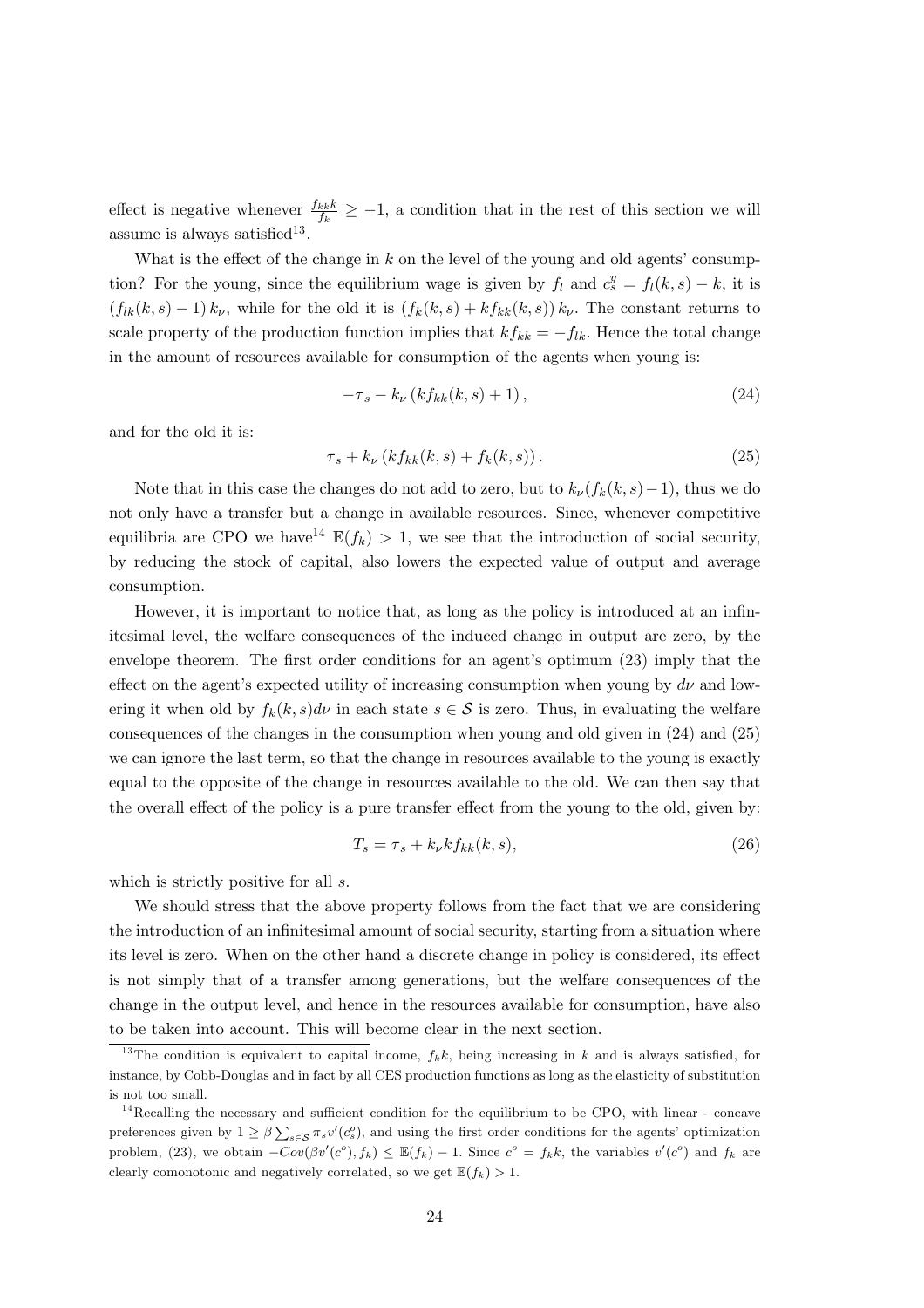On the basis of the above argument, equation (4) can still be used (now with T as in  $(26)$ ) to evaluate whether or not the introduction of a social security scheme is welfare improving. We see from  $(26)$  that the indirect transfer induced by the policy has always a positive sign and varies with the state, according to the stochastic properties of  $f_{kk}$ . This is the opposite of what we found in the case of land, where the indirect transfer was negative and, with linear concave preferences, deterministic. The fact that the indirect transfer is always non-negative makes the possibility of an improvement harder (since the overall transfer will then also be non-negative in every state, which limits the possibilities of improving intergenerational risk sharing; moreover, at conditionally Pareto efficient allocations, since the old tend to consume more than the young it is easier to improve the welfare of the representative generation with a transfer from the old to the young).

The stochastic properties of the indirect transfer, which depend on how the technology shocks affect  $f_{kk}$ , also matter. To see this more precisely, notice first that the necessary and sufficient condition for the introduction of social security to improve the utility of the representative generation at the new stationary equilibrium is obtained by substituting (26) for  $T$  in equation (4):

$$
\sum_{s \in S} \pi_s (-1 + \beta v'(c_s^o)) (\tau_s + k_\nu k f_{kk}(k, s)) > 0.
$$
 (27)

As discussed above, the initial old cannot lose since they only obtain the direct transfer. For the initial young (i.e. born in the period social security is introduced, before the new steady state is reached) the analogous condition is obtained:

$$
-\sum_{s\in\mathcal{S}}\pi_s\tau_s + \sum_{s\in\mathcal{S}}\pi_s\beta v'(c_s^o)\left(\tau_s + k_\nu k f_{kk}(k,s)\right) > 0,\tag{28}
$$

and is always satisfied whenever (27) holds, since  $k_{\nu}$  is negative. Hence in the presence of production, to find an improvement it suffices to consider equation  $(27)$ .

The fact that the total transfer  $T_s$  is always nonnegative implies:

PROPOSITION 6 A necessary condition for a stationary (ideal) social security scheme to be welfare improving (when preferences are linear - concave) is that for at least one state  $\bar{s}$ 

$$
\beta v'(c_{\bar{s}}^o) > 1
$$

While in the pure exchange case the above condition is also sufficient for the existence of an ideal welfare improving scheme, this is no longer true in the presence of production and capital, because the (positive) indirect transfer induced by the policy implies that it is now more difficult to fully control the risk sharing characteristics of the total transfer.

Having determined in (26) the value of the total transfer associated to any social security scheme, by a very similar argument to the one of the proof of Proposition 4 we can show that a necessary condition for scheme  $(\tau_s)_{s \in \mathcal{S}}$  to be welfare improving is:

$$
\operatorname{cov}(\beta v'(f_k k)\left(\tau + k_{\nu} k f_{kk}\right), \frac{1}{\tau + k_{\nu} k f_{kk}}) < 0 < \operatorname{cov}(\tau + k_{\nu} k f_{kk}, \beta v'(f_k k)).\tag{29}
$$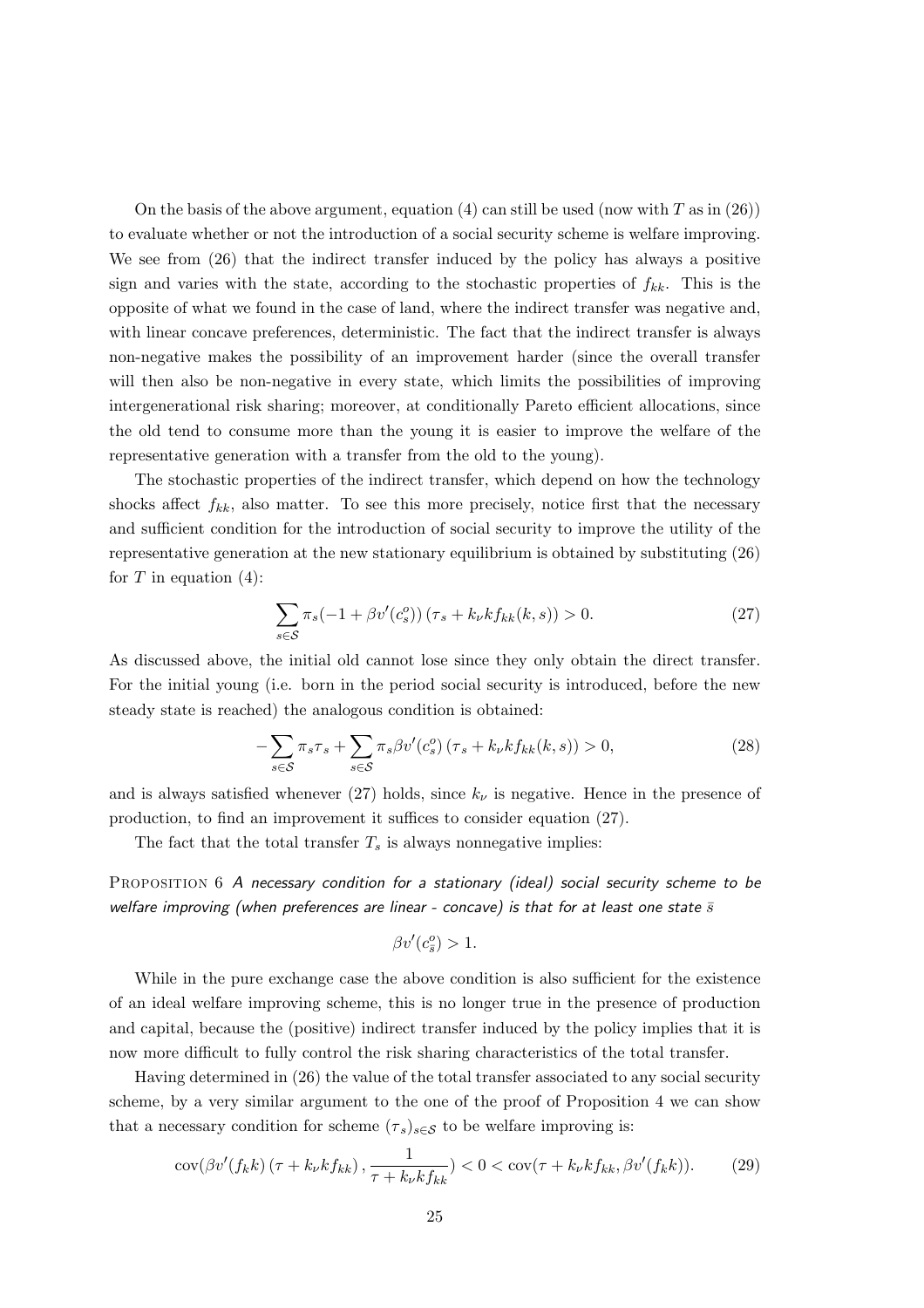From  $(29)$  we see that:

PROPOSITION 7 At a CPO equilibrium with production, when preferences are linear - concave:

- an improving defined benefits social security system only exists if the production shocks are such that  $(-f_{kk})$  and  $v'(c^o)$  are positively correlated;

- an improving defined contributions system only exists if either  $(-f_{kk})$  or  $w = f - f_k k$ , is positively correlated with  $v'(c^o)$ .

When  $f_k$  and  $f_{kk}$  are co-monotonic, the above necessary condition for defined benefits to be improving is equivalent to the condition that  $(-f_{kk})$  and  $f_k k$  are negatively correlated. A similar property holds for defined contribution.

On this basis we can look at various alternative specification of the production function, and in particular of the form of the technology shocks. We examine first the case of TFP shocks, with a Cobb-Douglas production function with capital share  $\alpha \in (0,1)$ :

$$
f(k,s) = \xi_s k^{\alpha}, \ s \in \mathcal{S}.
$$

Note that in this case  $f_k = \alpha k^{\alpha-1} \xi$ ,  $-f_{kk} = \alpha (1-\alpha) k^{\alpha-2} \xi$  and  $w = (1-\alpha) k^{\alpha} \xi$  are all perfectly and positively correlated, so the above necessary conditions are all violated, which implies that neither defined benefits nor defined contributions can ever be improving in this set-up. The fundamental problem lies in the fact that with TFP shocks the marginal utility when old and the total transfer-payment induced by a defined benefits or defined contributions scheme are negatively correlated: when the old are rich, the transfer-payment is high and vice-versa.

Alternatively, consider the case where technological shocks are given by a combination of shocks to the depreciation rate of capital and of TFP shocks:

$$
f(k,s) = \xi_s k^{\alpha} + (1 - \delta_s)k, \quad s \in \mathcal{S}
$$
\n(30)

If  $\xi$  and  $1-\delta$  are sufficiently negatively correlated,  $-f_{kk} = \alpha(1-\alpha)k^{\alpha-2}\xi$  and  $v'(f_k k) =$  $v'(\xi \alpha k^{\alpha} + k(1 - \delta))$  may be positively correlated. So we can show that in this case we can have an improvement both with defined benefits and defined contributions.

EXAMPLE 3 Let  $v(c) = \log(c)$ ,  $\beta = 1$ ,  $\pi_1 = 0.093$ ,  $\alpha = 0.3$ ,  $\xi_1 = 1.1$ ,  $\xi_2 = 0.9$ ,  $\delta_1 = 1$ ,  $\delta_2 = 0$ . The equilibrium values are reported in the following table:

| <i>States</i> | W | $-f_{kk}$                              |  |
|---------------|---|----------------------------------------|--|
|               |   | $0.33$   $0.77$   $0.231$   $1.230$    |  |
|               |   | $1.27 \mid 0.63 \mid 0.189 \mid 1.188$ |  |

TABLE 2  $\cdot$ : Defined Benefits SS with shocks to TFP and capital depreciation.

The consumption of the old agents  $c^{\circ}$  is now negatively correlated with the indirect transfer induced by the policy (which is proportional to  $-f_{kk}$ ). So will be then the total transfer  $(T_s)_{s \in S}$ ,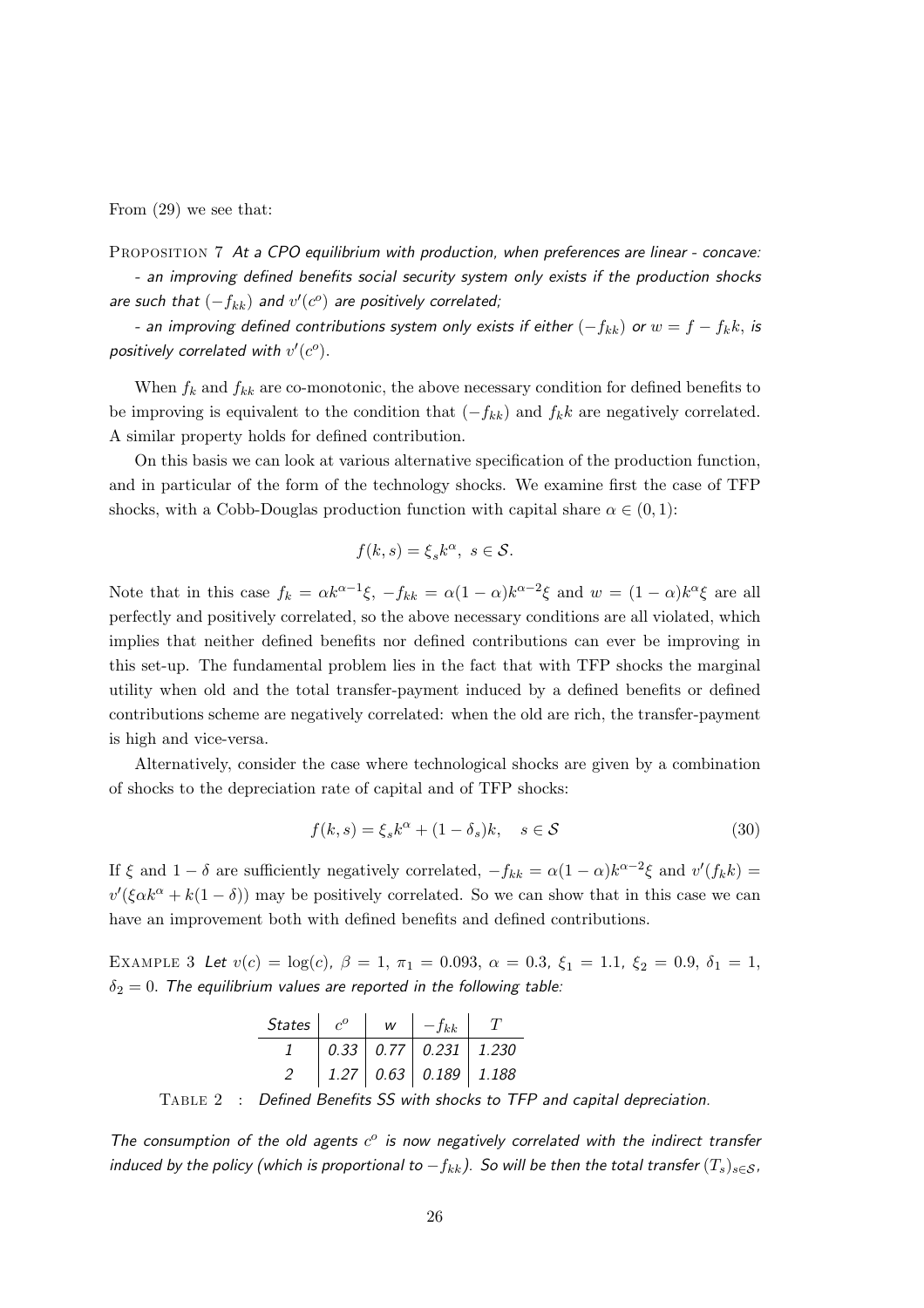reported in the last column of the table, in the case of a defined benefits scheme; such a scheme is thus improving in this example. Notice that wages are negatively correlated with  $c^{\circ}$  and it can be shown that a defined contributions system will also be improving.

We assumed so far that the agents' utility is linear-concave. When on the other hand the utility is strictly concave both with respect to the consumption when young and when old, the stochastic structure of the production shocks also affects the correlation between the marginal utility of consumption when young and when old which, as we saw in Section 3, plays a crucial role for the welfare effects of social security. Since in such case equilibria are no longer strictly stationary, a proper examination of it is postponed to the next section.

However, it is still useful to relate the results in this section to the findings of Bohn (2003), who considers a situation where agents have logarithmic preferences, both over consumption when young and old,  $u(c) = v(c) = \log(c)$  and that the production function is as in  $(30)$  but with deterministic depreciation. In this situation, equilibrium consumption values are  $\tilde{c}^y(s^{t+1}) = \chi(1-\alpha)\xi_{s_{t+1}}k(s^t)^{\alpha}, \tilde{c}^o(s^{t+1}) = \alpha\xi_{s_{t+1}}k(s^t)^{\alpha} + (1-\delta)k(s^t)$  (where  $1-\chi$ is the constant savings rate). These can be approximated abstracting from the variability of  $k$ , so that the second of the two necessary conditions derived in Proposition 3 for the direct effect of a defined benefit scheme to be welfare improving can be applied, yielding  $\operatorname{cov}(\frac{1}{\chi(1-\alpha)\xi},\frac{\frac{1}{2}(1-\alpha)\xi}{\alpha\xi+(1-\delta)k^{1-\alpha}})>0$ , which can never hold. This shows that it is difficult to make a case for a defined benefits social security system in the framework considered by Bohn. The intuition behind this is that such system, as we argued, shifts risk from the old to the young. When income when old is less risky to begin with and risk aversion is the same when old and young, this can never be improving.

#### Is Social Security Welfare Improving? 6

We now investigate whether the introduction of some social security scheme is Pareto improving in more realistic set-ups where there is production which uses labor, capital and land as inputs. The environment is the one described in Section 2. As no stationary equilibrium exists for this model, we have to compute equilibria numerically (we describe the algorithm in the Appendix).

Since we consider economies with two period - lived agents (i.e. a period corresponds to 30 years) and without population or technology growth it is not sensible to properly calibrate the model to match historic prices and quantities. However, we still want to consider a specification of preferences and technology which is roughly consistent with the calibrations of stochastic OLG models in the existing literature (e.g. Bohn (2003), Smetters  $(2004)$  or, to some extent, Constantinides et al  $(2002)$ ).

There are 4 i.i.d. shocks,  $s = 1, ..., 4$ , preferences are age-invariant:  $u(.) = v(.)$  and exhibit constant relative risk aversion, of the form (17), with  $\beta = 1$  and  $\sigma = 2$ . In order to allow for the possibility of different patterns for the correlation of returns to capital and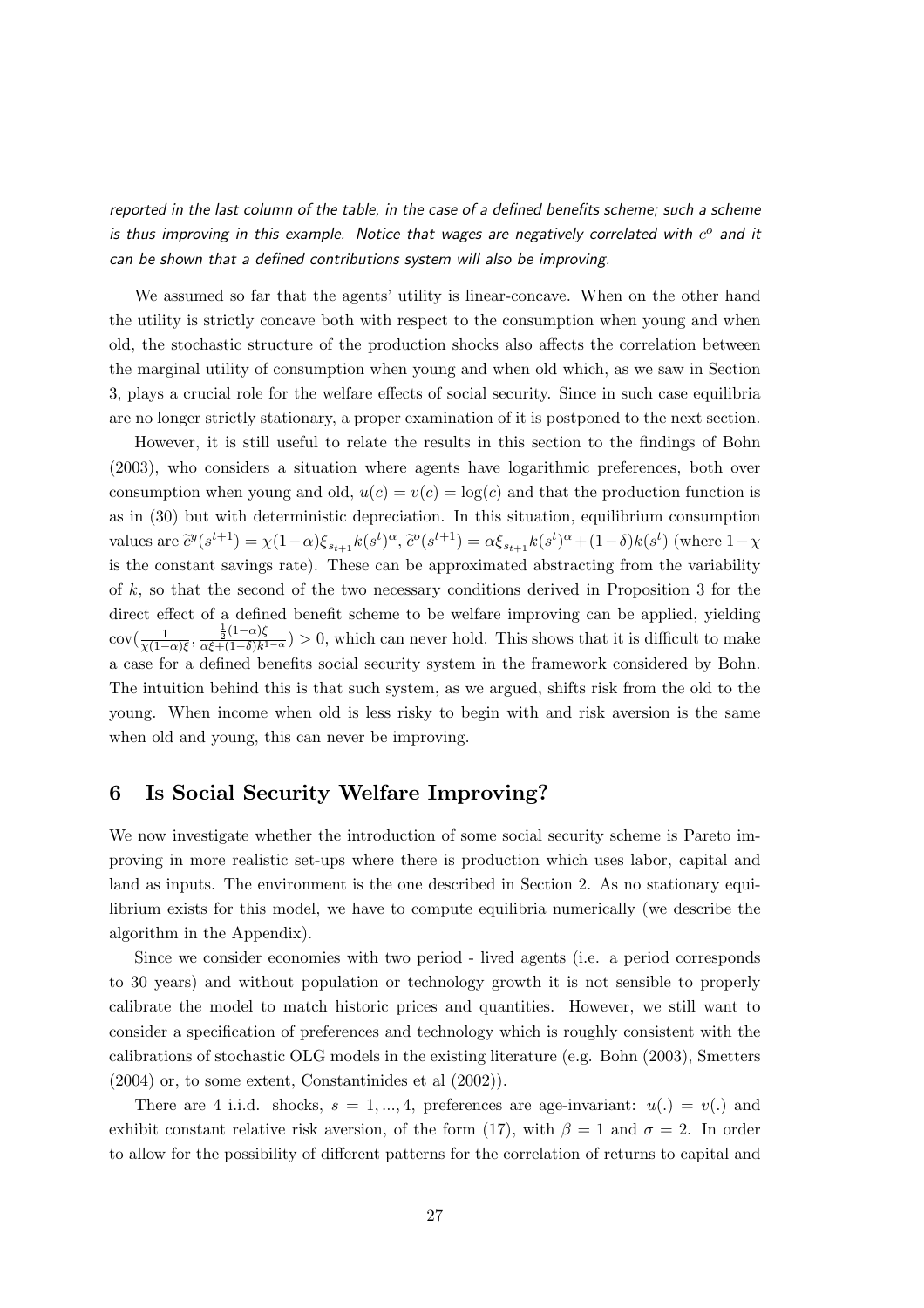wages, we consider a specification of the production shocks as at the end of the previous Section, where there is stochastic depreciation, in addition to TFP shocks<sup>15</sup>:

$$
f(k, l, b; s) = \xi_s k^{\alpha} l^{\gamma} b^{1-\alpha-\gamma} + (1-\delta_s)k, \quad s = 1, \dots, 4
$$

Consistently with the existing literature (e.g. Imrohoroglu et al.  $(2002)$ ) we consider  $\alpha = 0.28$  and  $\gamma = 0.69$ , i.e. the land share is 3 percent, the capital share 28 percent. We fix the TFP shocks to be  $\xi_1 = \xi_2 = 1.15$ ,  $\xi_3 = \xi_4 = 0.85$  and the depreciation shocks to be  $\delta_1 = \delta_3 = \bar{\delta} + \zeta$  and  $\delta_2 = \delta_4 = \bar{\delta} - \zeta$ . We set average depreciation  $\bar{\delta}$  to equal 0.9. Given an average annual depreciation of 5 percent, this is a bit too low for a 30-year time-interval; however, as we will discuss below a literal interpretation of  $\delta$  as depreciation is difficult in a model with two period - lived agents. The size of the TFP shocks is roughly consistent with what is usually assumed in the literature, and so is the resulting coefficient of variation of wages. In Section 6.4 below we discuss how sensitive our findings are with respect to the specification of the size of the TFP shocks and of the preference parameters.

Given our previous analysis, it is clear that the welfare implications of different social security schemes will crucially depend on the vector  $(\pi, \zeta)$ , i.e. on the size of the depreciation shocks and the correlation properties of TFP and depreciation shocks, since this will govern the pattern of the volatilities and covariance of consumption when old and consumption when young. In the following we will show how different values for this vector will result in different welfare implications. There is no clear-cut empirical guidance in the choice of these parameters. First, it not possible to obtain good estimates of prices or quantities for 30-year periods. Secondly, it is well known that it is impossible to match both the Sharpe ratio and the volatility of consumption in this model. Smetters (2004) who matches average returns (and considers a model very similar to ours) takes  $\zeta$  to be around 5, which in turn leads to unrealistically high consumption volatility. Furthermore, allowing  $\delta$  to take values larger than 1 makes it difficult to interpret it as actual depreciation. On the other hand Bohn (2003) examines the case where depreciation is non-stochastic and close to 1 (i.e.  $\zeta$  is close to 0). In this paper we consider therefore a variety of different parameter specifications: three possible values for the size of the depreciation shock,  $\zeta \in \{0,1,2\}$ , and three specifications of the probabilities,  $\pi \in \{(1/4, 1/4, 1/4, 1/4), (0, 1/2, 1/2, 0), (0, 1/2, 0, 1/2)\}\,$ , describing the cases where TFP  $(\xi)$  and depreciation  $(1-\delta)$  shocks are, respectively independent, positively and negatively correlated. For each value of the 'variable parameters'  $(\pi, \zeta)$ , we compute the competitive equilibrium and evaluate the welfare effects of introducing different types of social security systems.

<sup>&</sup>lt;sup>15</sup> Such specification was earlier considered by Smetters  $(2004)$  and Krueger and Kubler  $(2006)$ . We should stress that the linear term appearing in it should not necessarily be taken literally as describing capital depreciation but rather as capturing more generally situations where the correlation of the returns to capital and labor is not perfect.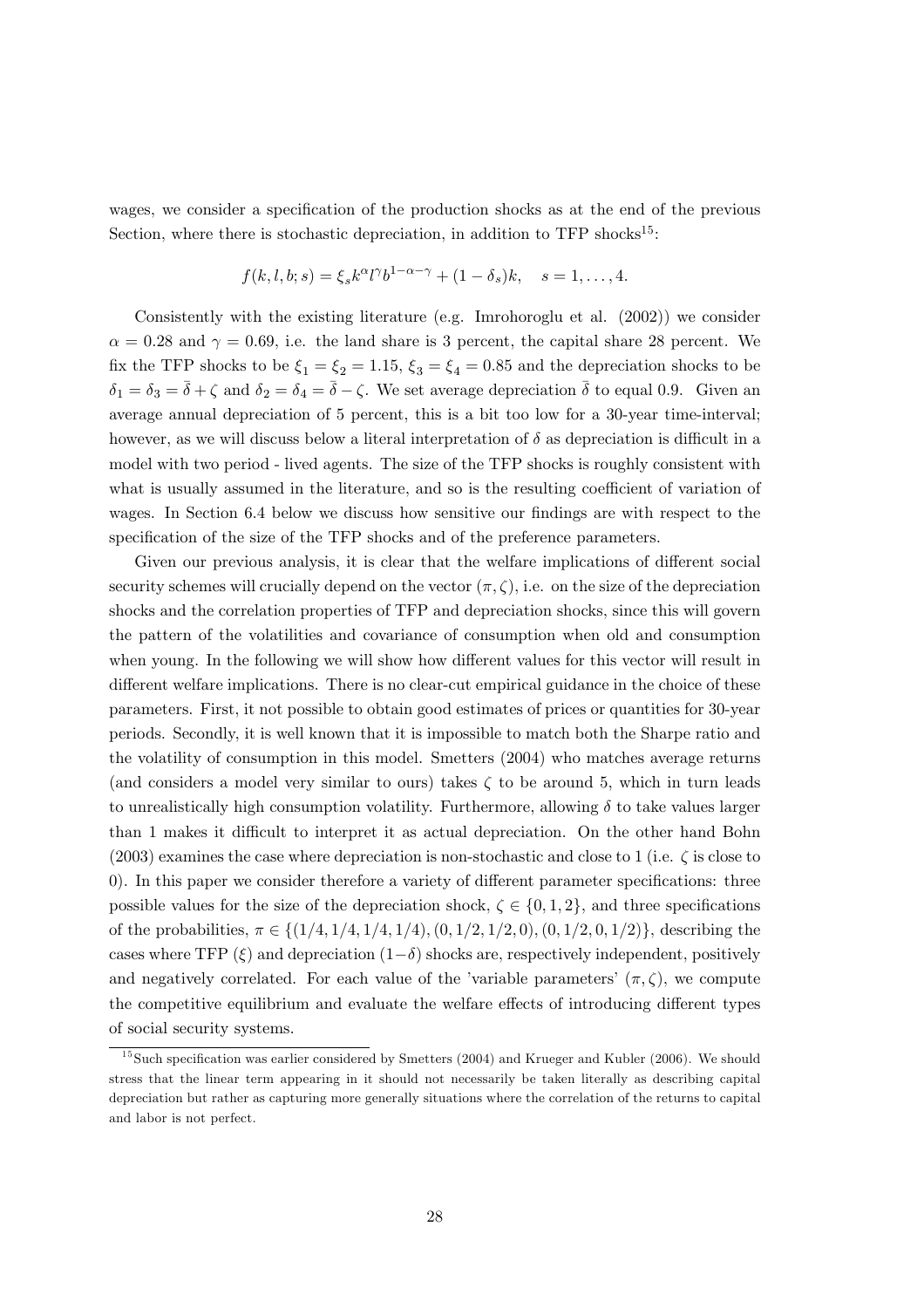#### $6.1$ Equilibrium prices and allocations

In order to get a first idea of how the different specifications of the parameters  $(\pi, \zeta)$ imply different patterns for equilibrium prices and allocations, we report in Table 3 the resulting summary statistics for average returns to capital, coefficient of variation of returns, coefficient of variation of aggregate consumption and wages, the riskfree rate and correlation of returns and wages. These values can then be compared to estimates from the literature. Smetters (2004) estimates the 'true' average return to capital to be 1056 percent (for a 30-year horizon, this corresponds to 8.5 percent p.a.), and the coefficient of variation to be 0.87. He also estimates the correlation between returns and wage-income to be 0.75. We will not match any of these numbers in our specifications below, but it is instructive to see how the different choices of the parameters could be judged more or less realistic, depending on the resulting pattern of the equilibrium values.

In the table and the rest of the analysis, we use  $\pi^1$  to refer to  $(1/4, 1/4, 1/4, 1/4)$ ,  $\pi^2$ refers to  $(0, 0.5, 0.5, 0)$  and  $\pi^3$  to  $(0.5, 0, 0.0, 0.5)$ . Since for  $\zeta = 0$  equilibria for these three cases are identical, we only report the results for  $(0, \pi^1)$ .

| $(\zeta,\pi)$ | avg return | coeffyar | coeffyar | coeffyar                                                  | avg risk- | corr. returns |
|---------------|------------|----------|----------|-----------------------------------------------------------|-----------|---------------|
|               | on capital | return   | wages    | agg. cons                                                 | free rate | wages         |
| $(0, \pi^1)$  | 1.32       | 0.05     | 0.20     | 0.25                                                      | 1.26      | 0.27          |
| $(1, \pi^1)$  | 1.84       | 0.54     | 0.19     | 0.29                                                      | 1.09      | 0.08          |
| $(2,\pi^{1})$ | 2.71       | 0.74     | 0.18     | 0.30                                                      | 1.02      | 0.10          |
| $(1, \pi^2)$  | 2.02       | 0.57     | 0.19     | 0.38                                                      | 1.005     | 0.996         |
| $(2,\pi^2)$   | 2.96       | 0.76     | 0.17     | 0.40                                                      | 0.98      | 0.999         |
| $(1, \pi^3)$  | 1.67       | 0.56     | 0.19     | 0.04                                                      | 1.29      | $-0.9998$     |
| $(2,\pi^3)$   | 2.31       | 0.79     | 0.18     | 0.054                                                     | 1.10      | $-0.9998$     |
|               |            |          |          | TABLE 3: Summary statistics of equilibrium values (no SS) |           |               |

TABLE 3: Summary statistics of equilibrium values (no SS)

As we see from the table, in all specifications we are far from matching the average return to capital or its variation. However, it is also clear that higher values of  $\zeta$  lead to more realistic values for these statistics. In this sense, higher values of  $\zeta$  appear more realistic. At the same time, they lead to unrealistically high coefficients of variation in aggregate consumption. When probabilities are given by  $\pi^2$  the correlation of returns and wages is excessively high, but this case is still interesting given the fact that part of the literature takes that correlation to be significantly positive. On the other hand, specification  $\pi^3$  yields very low variation in consumption and a correlation of  $-1$ , which is quite unrealistic, but allows to clearly see what role the correlation plays for the welfare effects of social security. The table also reports the risk-free rate, i.e. the return on a one-period bond. Intuitively, the smaller this number, the closer the economy is to dynamic inefficiency.<sup>16</sup> We will see

<sup>&</sup>lt;sup>16</sup>Since the table reports average returns, a number smaller than 1 (as in  $\pi^1$ , 2) does not imply dynamic inefficiency.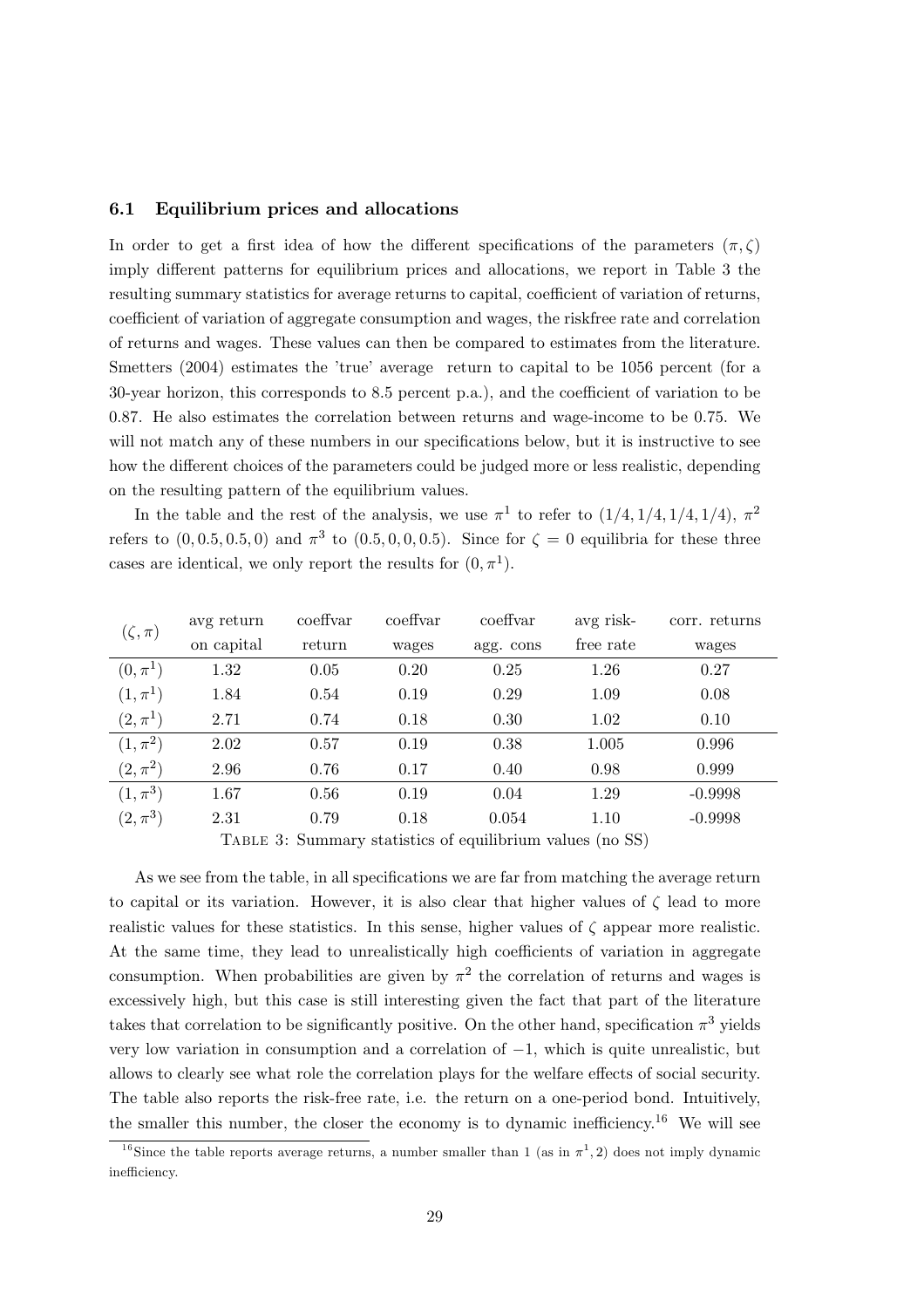below that the crowding out effect of social security depends crucially on this level of the risk-free rate.

Given the analysis in the previous sections, it is also of interest to know the implications of the correlation of returns and wages for the correlation of consumption when young and consumption when old. We report its values below for the case where the depreciation shock takes its intermediate value:

> $(1, \pi^1)$   $(1, \pi^2)$   $(1, \pi^3)$ 0.4897 0.9856 -0.8374

#### $6.2$ Decomposing direct and indirect effects

Since we approximate equilibria numerically, we will consider a small but discrete change in the size of the social security system, starting from a zero level. As described in Sections 2 and 4 above, we assume that the social security policy starts operating after the end of a given period, at all possible direct successor nodes (i.e. for all realizations of the shocks). Its introduction is not anticipated at the previous date. We trace the effects of the introduction of the policy along the event tree. We report welfare gains and losses (in wealth equivalents – the exact computations of welfare changes is reported in the Appendix) for the current generation and for the next 6 generations. After 5-6 periods welfare changes seem to stabilize.

In order to understand the sources of these welfare changes for the generations far in the future, we consider a first order approximation of such changes and decompose it, as already explained in Section 2.2, into changes induced by intergenerational transfers (in turn divided into direct and indirect transfers), changes induced by the crowding-out of capital investment and changes due to nonstationarity. The fact that we consider a discrete variation from zero to positive social security contributions implies that the welfare effects of the changes in the output level can no longer be ignored.

Suppose social security is introduced immediately after some node  $s^{t'}$ . For all  $t >$ t', denote the consumption in the equilibrium without social security by  $c(s^t)$  and the consumption in the equilibrium with social security by  $\tilde{c}(s^t)$ . Denote the total transfer to the old (given by the sum of the direct and indirect effects of the policy) as  $T^{\sigma}(s^t)$  =  $\tilde{c}^{\circ}(s^t) - c^{\circ}(s^t)$  and the one from the young by  $T^y(s^t) = c^y(s^t) - \tilde{c}^y(s^t)$ . In the presence of capital, we also need to define the total change in the level of aggregate consumption,  $L(s^t) = T^{\rho}(s^t) - T^{\nu}(s^t)$ . A first order approximation of the effects of the introduction of social security on the welfare of generation  $t$  is given by:

$$
\mathbb{E}_{s^0} \left\{ \left( -u'(c^y(s^t, s_{t+1})) + \beta v'(c^o(s^t, s_{t+1})) \right) T^y(s^t, s_{t+1}) \right\} + \tag{31}
$$

$$
\mathbb{E}_{s^0} \left\{ \beta u'(c^o(s^t, s_{t+1})) [T^o \left( s^t, s_{t+1} \right) - T^y \left( s^t, s_{t+1} \right)] \right\} + \tag{32}
$$

$$
\mathbb{E}_{s^0} \left\{ -u'(c^y(s^t))T^y(s^t) + u'(c^y(s^t, s_{t+1}))T^y(s^t, s_{t+1}) \right\}
$$
(33)

The last term, (33), captures the welfare effect due to non-stationarity, i.e. the difference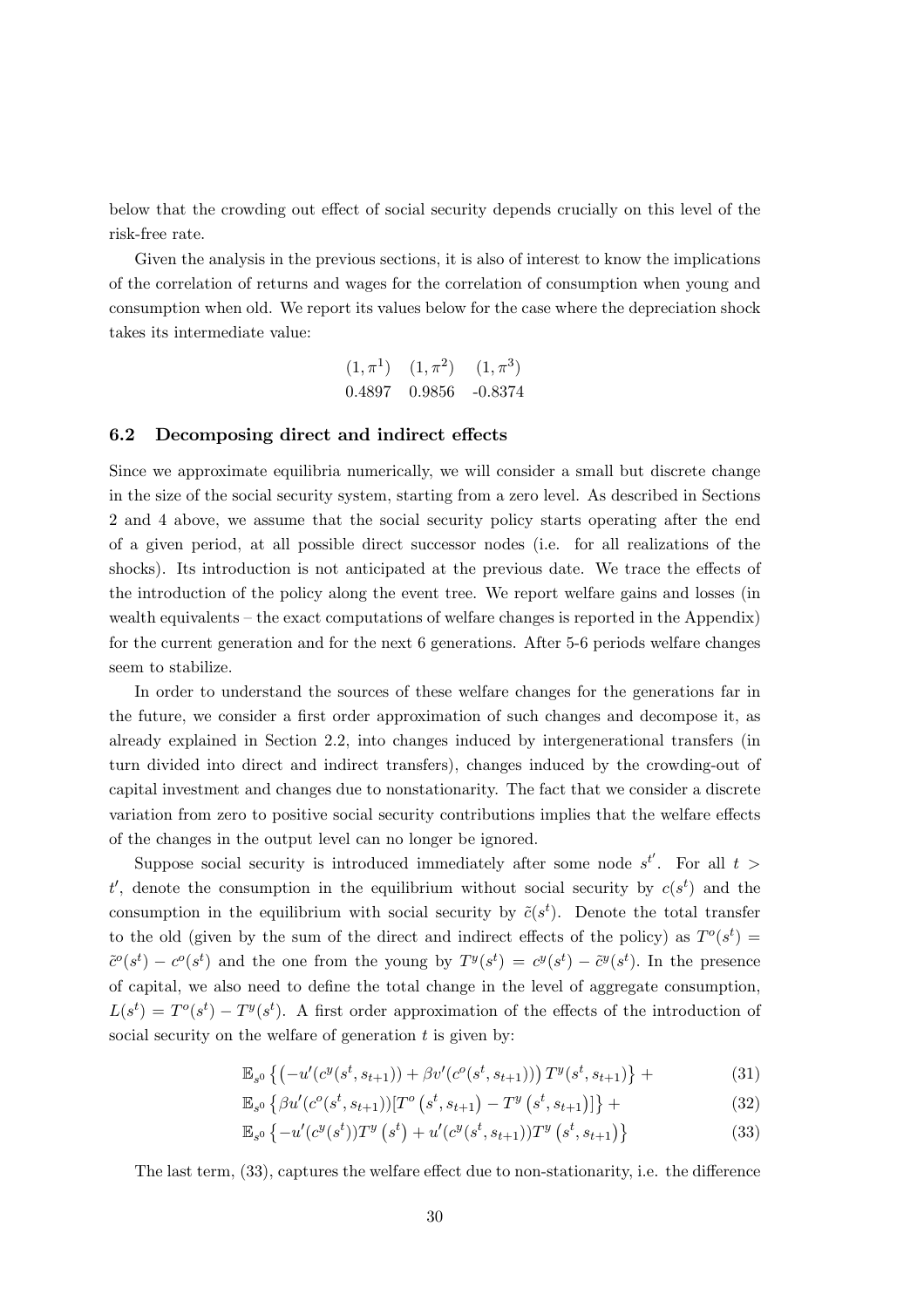between the effect on the young agents of generation  $t$  and the one on the agents who will be young at date  $t + 1$ . Under the assumption that there exists a ergodic Markov equilibrium, as  $t \to \infty$ , this last term tends to zero because for any ergodic Markov process  $(x_t)$  we have that  $E_0x_t - E_0x_{t+1} \rightarrow 0$ 

The second term, (32), captures the welfare effect of the change in the aggregate level of resources available for consumption as a result of the policy (crowding-out effect):

$$
C(t) = \mathbb{E}_{s^0} \left\{ \beta u'(c^o(s^{t+1})) L(s^{t+1}) \right\}.
$$

Finally, the first term,  $(31)$ , measures the welfare effect of the total transfer from the young to the old at date  $t + 1$ . This term can be decomposed further noting that the total transfer from the young  $T^y(s^{t+1})$  is in turn equal to  $\tau(s^{t+1}) + \Delta q(s^{t+1}) + [\Delta k(s^{t+1}) \Delta w(s^{t+1})$ .  $\tau(s^{t+1})$  is the direct transfer prescribed by the social security scheme,  $\Delta q(s^{t+1})$ the indirect transfer induced by the change in the price of land (i.e. it is the difference between the price of land with and without social security), and  $[\Delta k(s^{t+1}) - \Delta w(s^{t+1})]$  is the indirect transfer induced by the change in the stock of capital (i.e. by the changes in the equilibrium levels of wages and savings). As a consequence we obtain:

$$
\mathbb{E}_{s^0} \left\{ \left( -u'(c^y(s^t, s_{t+1})) + \beta v'(c^o(s^t, s_{t+1})) \right) T^y \left( s^t, s_{t+1} \right) \right\} = D_d(t) + D_q(t) + D_k(t)
$$

with

$$
D_d(t) = \mathbb{E}_{s^0} \left\{ \left( -u'(c^y(s^t, s_{t+1}) + \beta v'(c^o(s^t, s_{t+1})) \tau(s^{t+1}) \right\} D_q(t) = \mathbb{E}_{s^0} \left\{ \left( -u'(c^y(s^t, s_{t+1}) + \beta v'(c^o(s^t, s_{t+1}))) \Delta q(s^{t+1}) \right\} D_k(t) = \mathbb{E}_{s^0} \left\{ \left( -u'(c^y(s^t, s_{t+1})) + \beta v'(c^o(s^t, s_{t+1})) \Delta k(s^{t+1}) - \Delta w(s^{t+1}) \right\} \right\}
$$

These are the three effects we discussed in Sections 3, 4 and 5.

In our computations, the changes are not infinitesimal and we cannot compute  $D_d(t)$ ,  $D_q(t)$ ,  $D_k(t)$  and  $C(t)$  as  $t \to \infty$ . Nevertheless, it turns out that after 6 periods the changes in these numbers are very small. We can then report the values of  $D_d(t'+6)$ ,  $D_q(t'+6)$ ,  $D_k(t'+6)$  and  $C(t'+6)$ , which allows us to relate the findings in this section to the results obtained in the previous sections.

#### 6.3 Analyzing the welfare effects

We report in this section the welfare effects of the introduction of a small pay-as-you-go system. We consider first the case of a defined benefits system and then the one of defined contributions.

#### 6.3.1 Defined benefits

We compute the equilibrium for  $\nu = 0.01$  and compare it with the computed equilibrium for  $\nu = 0$ . As explained above, to verify that the change is Pareto-improving we compute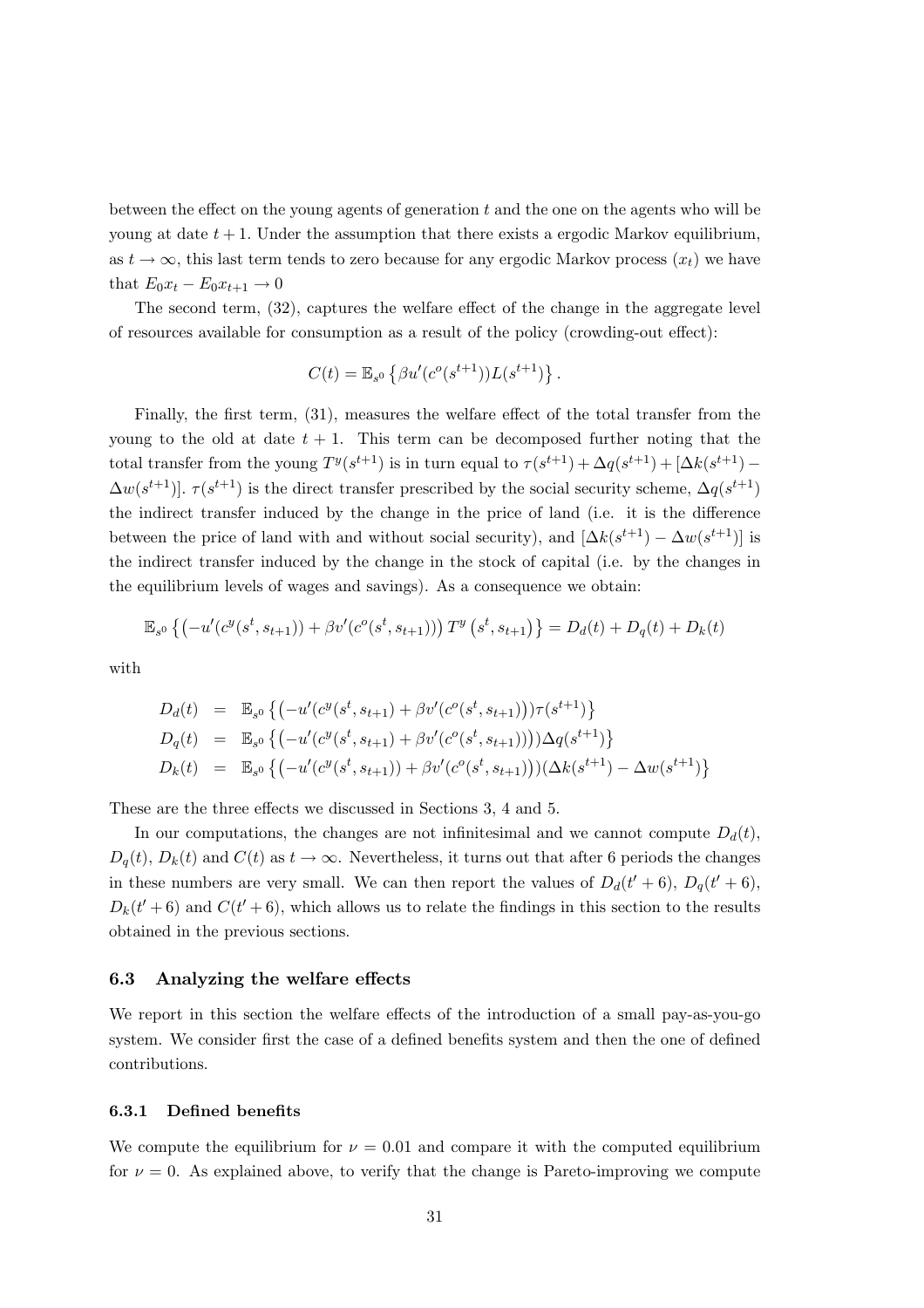the total welfare changes for the next 6 generations after the introduction of the policy. The following table reports, for generation  $t' + 6$ , the total change in welfare as well as its decomposition into the various effects explained in the previous section; the average change in the capital stock,  $\Delta k$ , in the land price  $\Delta q$  and in aggregate consumption  $\Delta C$ are also reported in the last three columns. All changes, in this table and the rest of this section, are reported in percentages; moreover, in order to make the results easier to read, the percentage changes are multiplied by  $10^2$ .

| $(\zeta,\pi)$ | total change | $D_k$     | $D_q$ | $D_d$    | crowding out $C$ | $\Delta k$ | $\Delta q$ | $\Delta C$ |
|---------------|--------------|-----------|-------|----------|------------------|------------|------------|------------|
| $(0, \pi^1)$  | $-5.5$       | 0.58      | 4.57  | $-6.73$  | $-3.78$          | $-65.2$    | $-68.5$    | $-18.9$    |
| $(1, \pi^1)$  | 0.18         | $-0.61$   | 4.87  | $-4.03$  | $-0.05$          | $-7.8$     | $-98.4$    | $-7.9$     |
| $(2,\pi^{1})$ | 1.13         | $-0.56$   | 4.05  | $-2.37$  | 0.34             | $-2.1$     | $-99.9$    | $-0.9$     |
| $(1, \pi^2)$  | 2.10         | $-1.29$   | 3.29  | $-0.47$  | 1.01             | $-2.9$     | $-103.1$   | $-3.7$     |
| $(2,\pi^2)$   | 2.64         | $-0.87$ . | 1.02  | 2.61     | 0.78             | $-1.1$     | $-99.5$    | $-0.3$     |
| $(1, \pi^3)$  | $-5.1$       | 0.92      | 6.01  | $-9.52$  | $-2.77$          | $-22.0$    | $-84.8$    | $-16.2$    |
| $(2,\pi^3)$   | $-4.5$       | 0.61      | 8.03  | $-11.99$ | $-1.91$          | $-12.2$    | $-92.5$    | $-9.5$     |

TABLE 4: Welfare effects of introducing a defined benefits system

In all the cases reported above where the total welfare change of generation  $t' + 6$ is positive we do have in fact a Pareto improvement, since both the current old and all generations in the transition also gain. For instance, for the parameter value  $(1, \pi_1)$  the current old gain 9.4 and the next 6 generations gain  $(0.2, 0.08, 0.14, 0.17, 0.18, 0.18)$ . The results for the other cases are similar and not reported.

There are several features of the results which are worth commenting on. Both for  $\pi^1$  and  $\pi^2$ , there is a range of parameters generally considered realistic for which the introduction of social security is Pareto-improving. This is consistent with our earlier analysis as these are the cases where consumption when old is more volatile than consumption when young and they are positively correlated. On the other hand, with no depreciation shocks, social security is never improving. The reason is that in this case the old almost always consume more than the young. That is, the marginal utility when old is only very rarely above the marginal utility when young, and even then the difference is small, so that transfers from the young to the old are not improving.

To better understand our findings it is useful to consider the various components of the welfare effects of social security, by looking at the other columns of the table above. Note first that, in all cases, the welfare effect of the change in the land price  $(D_q)$  is positive, in line with our previous findings, and relatively large. On the other hand the effect of the transfer induced by the change in the stock of capital  $(D_k)$  is negative, with the main exception being the case of negatively correlated shocks,  $\pi^3$  (this is in line with our findings in the previous section, since  $-f_{kk}$  and  $f_k$  are negatively correlated only for  $\pi^3$ ). Quantitatively this second effect is relatively small. A crucial role in determining the sign of the total welfare change is played by the direct transfer  $D_d$ . As we saw in Section 3,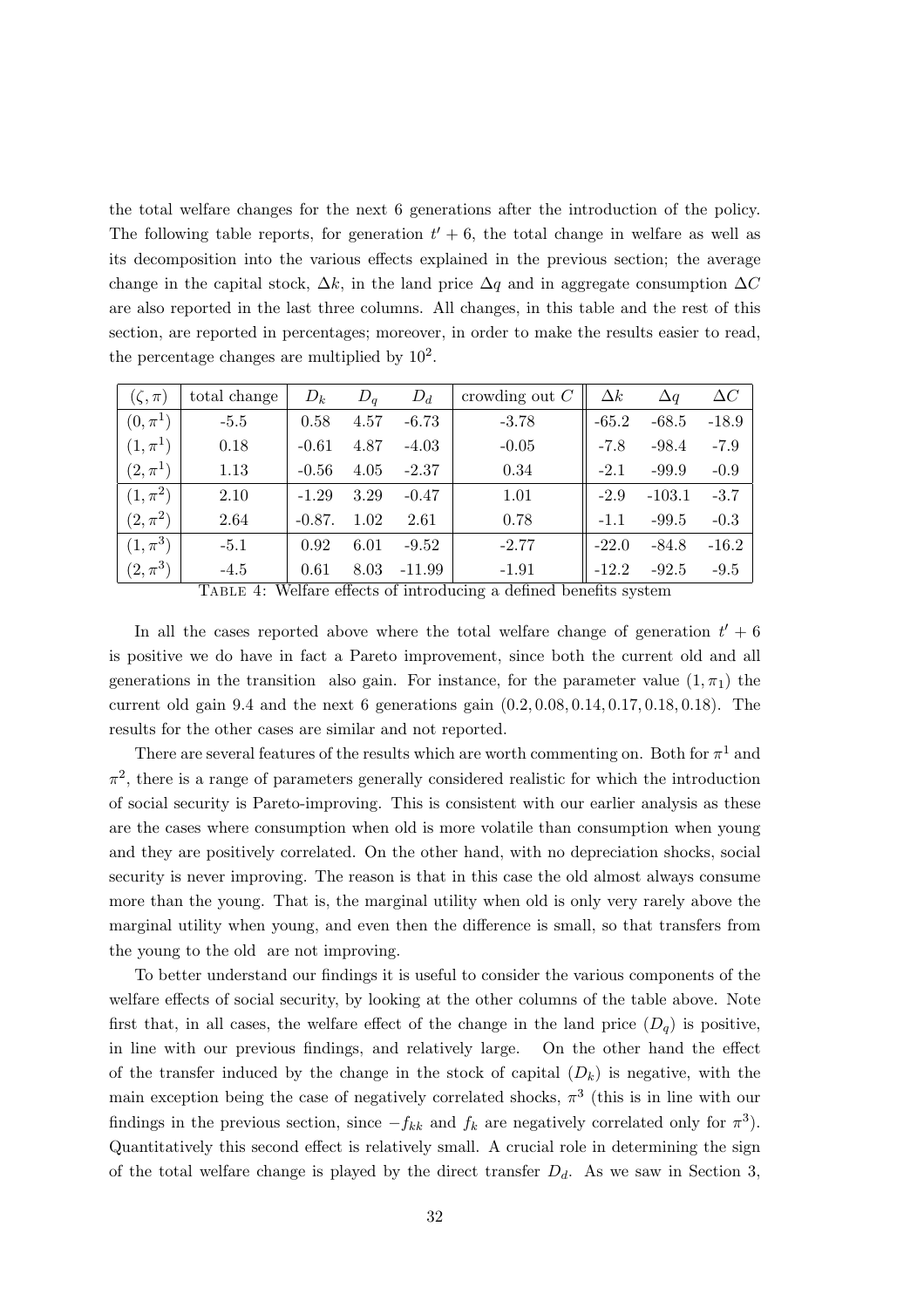this effect can only be positive if consumption when old and when young are positively correlated and consumption when old is sufficiently volatile. This explains why a welfare improvement is easiest to obtain for  $\pi^2$  and why it is impossible for  $\pi^3$ . It also explains why a sufficiently high size of the depreciation shock  $\zeta$  is needed for a positive welfare effects.

Turning then to the crowding out effect, in order to better understand how its sign and magnitude vary across the different specifications it is useful to consider also the average changes in  $k, q$  and C reported in the last columns. We see that the crowding out effect is actually positive in specifications  $\pi^1$  and  $\pi^2$ , when  $\zeta$  is sufficiently high, even though  $\mathbb{E}_{0}(L(s^{t}))$ , equal to the average change in aggregate consumption  $\Delta C$ , is negative in all specifications. To understand this, note that the covariance between  $L(s^t)$  and  $u'(c^o(s^t))$ is likely to be positive.  $L(s^t)$  is approximately  $\Delta k(s^{t-1}) f_k(s^t) - \Delta k(s^t)$ ; since on average  $\Delta k$  is negative, in states where the old are relatively poor and  $u'(c^o)$  is large,  $f_k$  is low and hence the term  $\Delta k(s^{t-1}) f_k(s^t)$  is also large. Thus whenever the reduction in C is small, the crowding out effect may actually be positive.

We also see that in specifications  $\pi^1$  and  $\pi^2$ , when  $\zeta$  is sufficiently high, the smaller decrease in  $C$  is associated with a significantly smaller reduction in the capital stock than in the other specifications and, at the same time, with a larger drop in the price of land. Hence, in such situations social security appears to affect much more consumers' demand for land than that for capital. Intuitively this is due to the fact that in these cases the returns on capital and land are highly correlated and, being also positively correlated with the old's consumption, they are bad hedging instruments; in addition, land is less risky and could then be viewed a closer substitute to social security. On the other hand, in specification  $\pi^3$  land is a much better hedging instrument than capital, since its return tends to be negatively correlated with the old's consumption; hence a closer substitute of social security in this case is an appropriate combination of land and capital and we see that consumers' response to social security is to reduce significantly not only their demand for land but also their demand for capital.<sup>17</sup> In addition, the economy is much farther away from the golden rule, therefore the effects of changes in  $k$  are also stronger.

#### 6.3.2 Defined contributions

We consider now the effects of introducing a defined contribution system. Since the equilibrium wages lie around 2.5-3 in most of the examples considered, to make the size of the system which is introduced comparable to the one of the previous section, we set the contribution rate at 0.35 per cent, i.e.  $\nu = 0.0035$ . The following table reports again the effects for generation  $t' + 6$ :

<sup>&</sup>lt;sup>17</sup>Similarly, in specification  $(0, \pi^1)$ , in contrast to  $(1, \pi^1)$  and  $(2, \pi^1)$ , capital and land are somewhat equally risky and hence the consumers' response is to reduce both their demand for capital and land.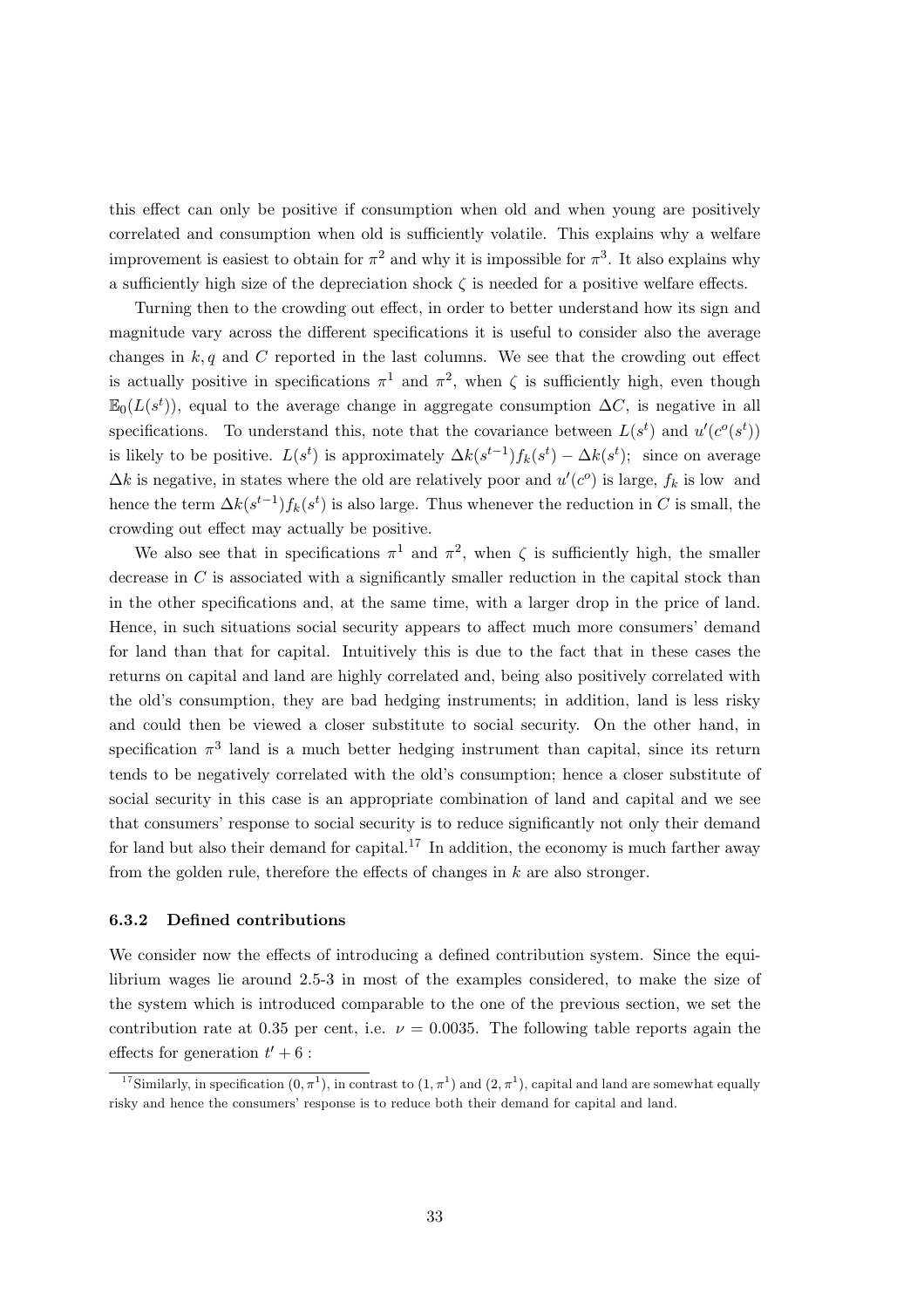| $(\zeta,\pi)$ | total change | $D_k$   | $D_q$ | $D_d$   | crowding out $C$ |
|---------------|--------------|---------|-------|---------|------------------|
| $(0, \pi^1)$  | $-6.95$      | 0.79    | 5.62  | $-8.46$ | $-4.64$          |
| $(1, \pi^1)$  | $-0.40$      | $-0.36$ | 5.76  | $-5.53$ | $-0.31$          |
| $(2,\pi^{1})$ | 0.35         | $-0.30$ | 4.96  | $-4.23$ | 0.33             |
| $(1, \pi^2)$  | 0.72         | $-0.68$ | 5.30  | $-4.05$ | 0.31             |
| $(2,\pi^2)$   | 1.01         | $-0.42$ | 4.12  | $-2.71$ | 0.33             |
| $(1, \pi^3)$  | $-2.99$      | 0.34    | 5.10  | $-6.88$ | $-1.42$          |
| $(2,\pi^3)$   | $-2.32$      | 0.24    | 6.21  | $-8.13$ | $-1.01$          |

TABLE 5: Welfare effects of introducing a defined contributions system

Just as in the previous section, in all cases where the total change is positive, the current old and all future generations gain from an introduction of social security. Comparing the table above with the previous one, we see that now it is slightly more difficult to obtain an improvement than in the case of defined benefits. The pattern of the welfare changes as well as of their components across the different specifications is largely analogous to the defined benefit case.

#### 6.4 Sensitivity analysis

We discuss in this section how sensitive our findings are with respect to the specification of the preference parameters  $\sigma$  (coefficient of relative risk aversion) and  $\beta$  (discount factor). We consider the values  $\sigma \in \{0.5, 2, 4\}$  and  $\beta = \{0.44, 1\}$ . These values cover the ranges considered realistic in the literature.

The analysis above showed that the higher the depreciation shock  $\zeta$ , the more likely it is that the introduction of a social security system is Pareto improving. Hence here, for any given specification of the preference parameters  $(\sigma, \beta) \in \{0.5, 2, 4\} \times \{0.44, 1\}$  and the probabilities  $\pi^i$ ,  $i = 1, 2, 3$ , we search for the smallest value of  $\zeta \in \{0, 0.1, 0.2, ..., 2\}$  for which the introduction of social security constitutes a Pareto-improvement in the implied economy. If there is no improvement for  $\zeta = 2$ , we report "> 2". The following table shows the results for the different specifications of  $(\sigma, \beta)$  and  $\pi^1, \pi^2$ .

| Defined benefits                |         |         |     |                                                   |     |     |  |  |  |
|---------------------------------|---------|---------|-----|---------------------------------------------------|-----|-----|--|--|--|
| $\pi \setminus (\sigma, \beta)$ | (0.5,1) |         |     | $(2,1)$ $(4,1)$ $(0.5,0.44)$ $(2,0.44$ $(4,0.44)$ |     |     |  |  |  |
|                                 |         | $1.0\,$ | 0.5 |                                                   |     |     |  |  |  |
|                                 | 1.9     | U.5     | 0.3 |                                                   | 0.8 | 0.4 |  |  |  |

| Defined contributions           |         |       |       |                                 |               |          |  |  |
|---------------------------------|---------|-------|-------|---------------------------------|---------------|----------|--|--|
| $\pi \setminus (\sigma, \beta)$ | (0.5,1) | (2,1) |       | $(4,1)$ $(0.5,0.44)$ $(2,0.44)$ |               | (4,0.44) |  |  |
|                                 |         | 1.3   | 0.6   | >2                              | $1.6^{\circ}$ | 0.8      |  |  |
|                                 |         | 0.7   | (0.4) | >2                              | 0.9           | 0.5      |  |  |

TABLE 6: Threshold of  $\zeta$  for which SS is improving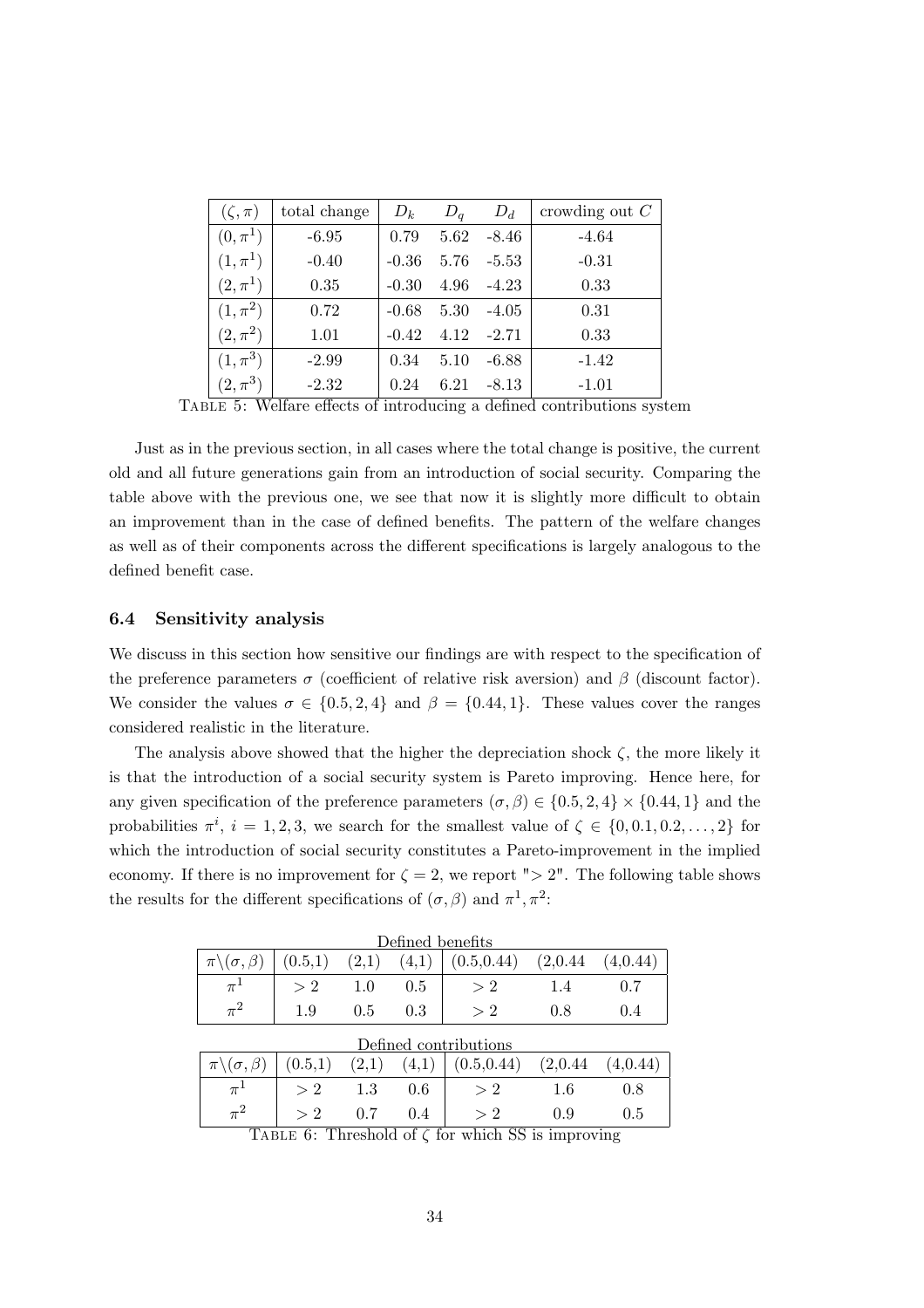The table shows that a higher degree of risk aversion always helps, as the set of values of  $\zeta$  for which social security is improving expands, while a higher discount rate slightly hurts. The positive role of  $\sigma$  is not surprising: improvements in risk sharing have a larger welfare effect for higher  $\sigma$ . Furthermore, in line with what we found earlier, we see that with defined contributions it is a bit more difficult to have an improvement, but it seems that for higher risk aversions the difference becomes very small. Note in particular, that for a coefficient of relative risk aversion of 4 and  $\pi^2$  an improvement is possible in an economy with only very modest depreciation shocks, where  $\delta_s \in \{0.6, 1.2\}$  for all s.

For the specification where probabilities are given by  $\pi^3$  we find that an improvement is not possible in any of the cases considered. For the case of low risk aversion this is somewhat surprising, since our previous analysis suggests that, for the case of defined contributions, a negative correlation between consumption when old and consumption when young should help. However, it should be pointed out that the condition found in Proposition 4 is only necessary, not sufficient for an improvement, and in the situation considered here it still turns out that the welfare effect of the direct transfer is significantly negative, which should also reflect the fact that the economy is in this case rather far from the golden rule. In fact, for  $\zeta = 1$ , we obtain  $D_l = 10.07$ ,  $D_k = 0.40$  and  $D_d = -13.05$ . As before, the direct effect is crucial for the overall welfare effect.

We perform a sensitivity analysis with respect to the variance of the TFP shock,  $\xi$ . We consider the case  $\xi_1 = \xi_2 = 1.08$ ,  $\xi_3 = \xi_4 = 0.92$ , where the TFP shock has a lower variance. We find that both with defined benefits and with defined contribution, it is a bit more difficult to obtain an improvement, but the differences are quantitatively quite small. For defined benefits, with  $\sigma = 2$ ,  $\beta = 1$  and  $\pi^2$  an improvement is obtained for all  $\zeta > 0.7$ . The results for other specifications are very similar.

Finally, we carry out a sensitivity analysis with respect to the capital share  $\alpha$ . Holding the land share,  $1-\alpha-\gamma$  fixed, the results are robust with respect to small variations in  $\alpha$  and  $\gamma$ . As the capital share increases, the crowding out effect becomes stronger and therefore the positive welfare effects smaller. For  $\alpha$  larger than 0.3, positive welfare effects are fairly difficult to obtain. For example, for  $\alpha = 0.33$ , for defined benefits, with  $\sigma = 2$ ,  $\beta = 1$  and  $\pi^2$ an improvement is obtained only for  $\zeta > 1.3$ . The results for other specifications are very similar. Smaller  $\alpha$ , on the other hand, make welfare improvements easier.

#### $\overline{7}$ **Optimal Design of Social Security**

In this section, we investigate how an ideal social security system, characterized by stationary transfers from the young to the old, looks like both in terms of the size of the system and in terms of the pattern of the transfer across states. We focus on the benchmark case of the preference parameters:  $\sigma = 2$ ,  $\beta = 1$  and  $(1, \pi^1)$ , where depreciation shocks are relatively small and independent of TFP shocks. We also evaluate the welfare gains of reforming the social security system, switching from an optimal (in terms of size) defined benefits system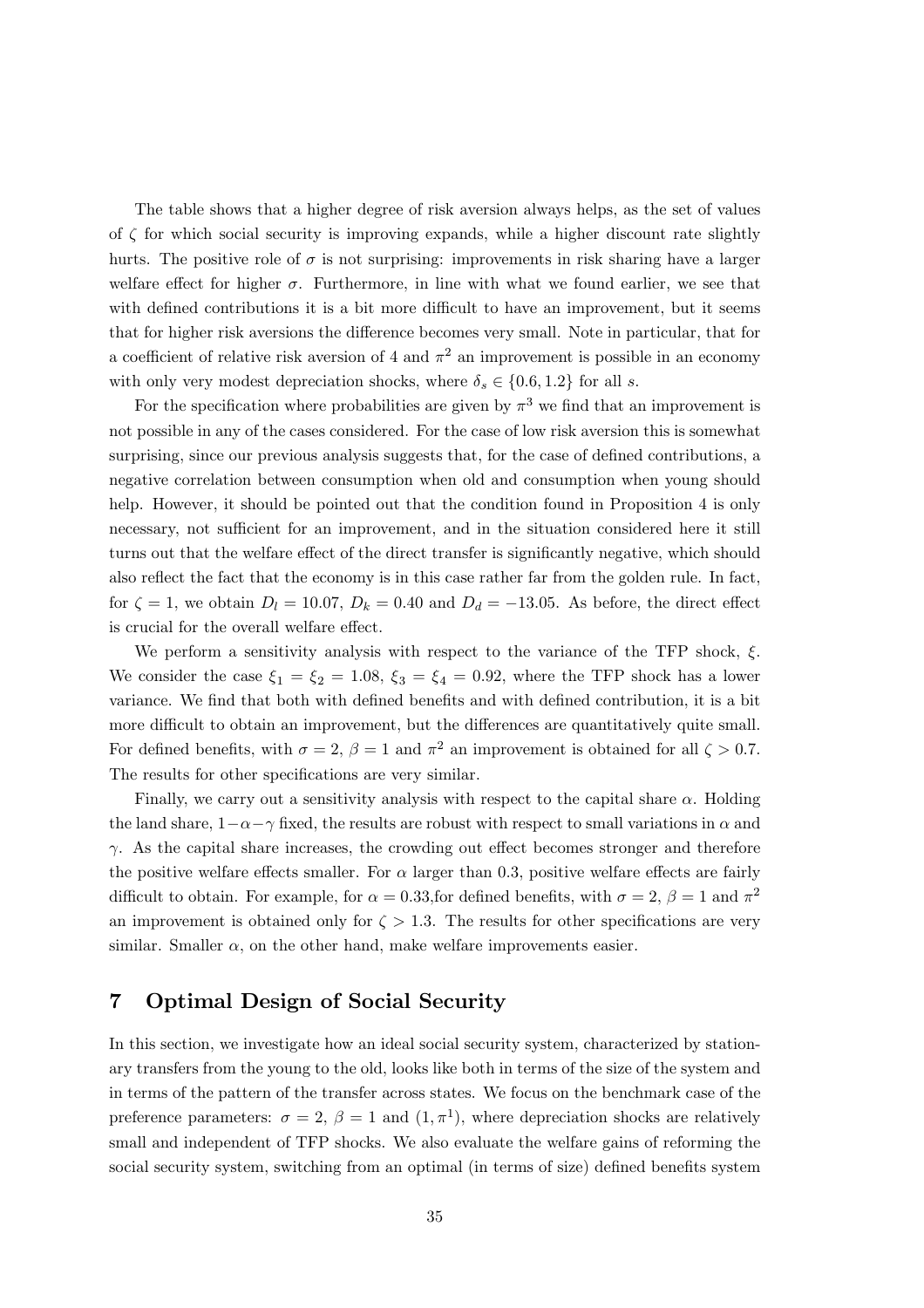to an optimally designed ideal system.

As Table 4 above already showed, the potential welfare gains for a defined benefits social security system are very small in the case of independent shocks to depreciation and to total factor productivity and of relatively small depreciation shocks, as in  $(1, \pi^1)$ . Searching over  $\nu \in \{0.01, 0.02, ..., 0.1\}$  it turns out that in this case the optimal (in terms of maximizing welfare of future generations) size of the system is  $\nu = 0.06$ , i.e., since average wages are around 2.85 on average, a transfer of 2 percent of average wages. Welfare gains (in percent<sup>18</sup>) for the current old are  $0.512$  and for the next six generations are  $(0.089, 0.016, 0.005, 0.005, 0.005, 0.005)$ , i.e. generations in the far future gain around  $5/1000$ of a percent. This seems still quite small, but one has to be a bit cautious in interpreting absolute numbers in this example since it is not meant to be a realistically calibrated model. In addition, for other specifications the optimal size of a defined benefit system turns out to be much larger, for instance for  $(1, \pi^2)$  and  $(2, \pi^1)$  we find that it is equal to, respectively, 12 percent and 11 percent of average wages, that is roughly the size of the current US system.

Let us turn next to analyzing the optimal reform of the system. Instead of making a transfer equal to 0.06 units of consumption whatever the realization of the shock, one could ask how a transfer with the same expected value could be optimally designed as a function of the different shocks' realizations. From the above analysis it seems that making a transfer of 0.24 units when the worst output shock occurs and zero otherwise might be a good candidate for an optimal system. This turns out to be correct. Searching over the grid

$$
\{\nu \in \{0, 0.01, ..., 0.24\}^4 : \sum_{s=1}^4 \nu_s = 0.24\},\
$$

we find that the optimal system, restricted to paying a total of 0.24 units of consumption across the four states, is to make a transfer only in state 3, i.e. when there is both a large negative depreciation shock and a negative TFP shock. Welfare gains for this system are much larger than for defined benefits: they are (again in percent) 1.16 for the current old and  $(1.13, 1.36, 1.43, 1.46, 1.47, 1.47)$  for the subsequent generations, i.e. they are about a factor 200 larger than in the defined benefits case. It is also interesting to observe that the welfare gains do not sharply decrease over time, as in the case of defined benefits, but actually slightly increase. This suggests that in such case we have a significant, permanent improvement in intergenerational risk sharing.

Finally we ask how an optimally designed social security system looks like, when we also let the size of the system vary. We search then over a grid  $\nu \in \{0, 0.01, ..., 1.0\}^4$ without imposing any constraint now on  $\sum_{s=1}^{4} \nu_s$ . Given our discussion in the previous sections, it seems natural to conjecture that now the system should involve transfers in both states where there is a negative depreciation shock since in both such states the

 $^{18}$ In comparing welfare changes to the ones of the previous section, we should bear in mind that there. unlike here, the reported numbers are changes in percent, multiplied by  $10^2$ .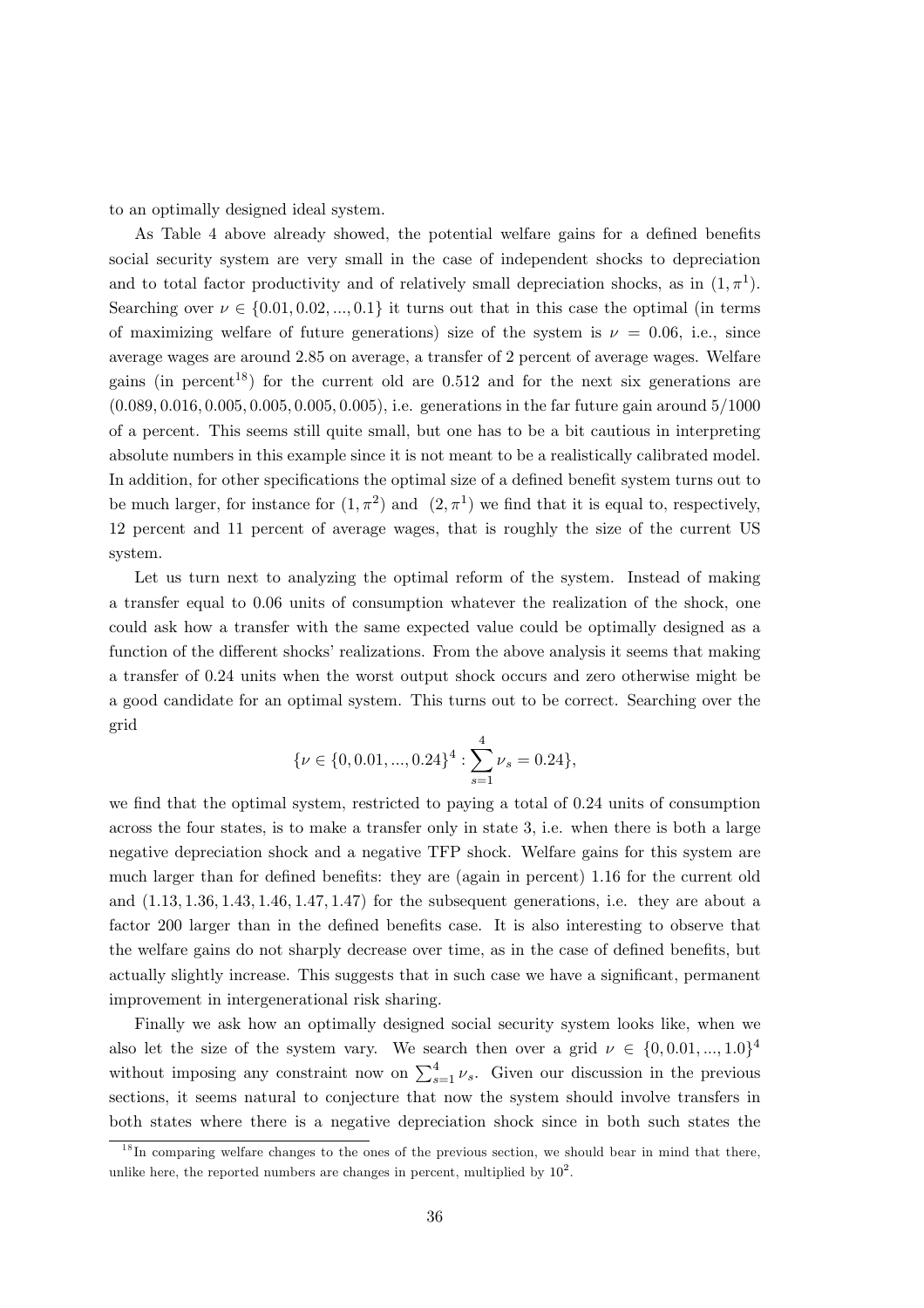marginal utility when old is likely to be larger than the marginal utility when young. We find that indeed the optimal social security system is given by a transfer equal to 0.61 units (17 percent of average wages) in the state where there are a negative depreciation shock and a negative TFP shock and 0.42 units in the state with a negative depreciation and positive TFP shocks. In this case, the welfare gains in percent are given by 4.8 for the current old and  $(3.0, 3.1, 3.1, 3.2, 3.2, 3.3)$  for the future generations, that is twice as large as in the intermediate case above. Thus with the introduction of an optimally designed system generations far in future will gain around 3.3 percent.

#### 8 Conclusion

The idea that a pay-as-you-go social security system can lead to enhanced intergenerational risk sharing has been formalized in various papers (see the literature review in the introduction). However, it is also well known that the general equilibrium effects of social security lead to lower capital formation and hence lower consumption for future generations if the economy is dynamically efficient. In most quantitative studies this second effect seems to overcompensate any beneficial effects of enhanced risk sharing.

We show that the presence of a durable good like land as an additional factor of production mitigates the crowding out effect and that intergenerational risk-sharing provides a normative justification of a pay-as-you-go social security system even if one takes into account the effects on the capital stock and equilibrium prices and if markets are complete. It is crucial to note that in our framework social security is only desirable under an ex-ante welfare criterion: in the economies considered competitive equilibria are in fact always interim efficient, the only possibility for an improvement is then due to agents' inability to trade before their birth, which prevents the attainment of efficient intergenerational risk sharing.<sup>19</sup> We also show that the welfare gains from an optimal design of a social security system, where contribution rates and hence benefits are allowed to be state contingent, are quite large.

# Appendix

# Details on computations

In Sections 6 and 7 we seek to find an admissible range for the capital stock  $\Theta \subset \mathbb{R}_{++}$  as well as functions from the current shock and the beginning of period capital stock to land prices and investments,  $\rho_q : \Theta \times \mathcal{S} \to \mathbb{R}_+, \rho_k : \Theta \times \mathcal{S} \to \Theta$  such that for all shocks  $\bar{s} \in \mathcal{S}$ 

 $19$ Under an interim criterion the presence of land tends to decrease rather than increase the scope for social security because it provides an important tool for self-insurance.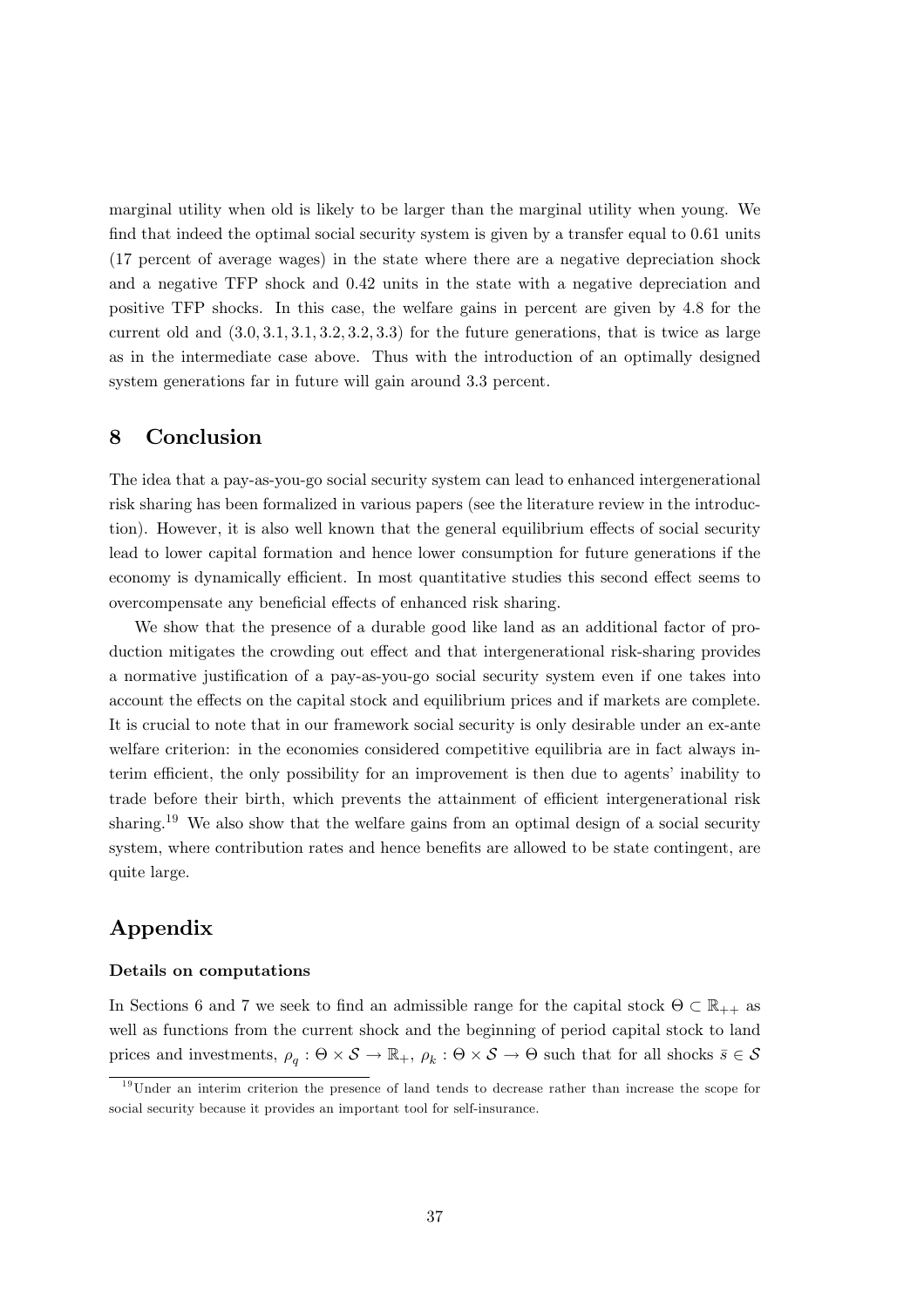and all  $k_-\in\Theta$  the following inequalities hold for small  $\epsilon>0$ 

$$
\| -1 + \beta \sum_{s \in \mathcal{S}} \pi_s f_k(\rho_k(k, \bar{s}), 1, 1; s) \frac{v'(c_s^*)}{u'(c^y)} \| < \epsilon
$$
  

$$
\| -\rho_q(k, \bar{s}) + \beta \sum_{s \in \mathcal{S}} \pi_s(\rho_q(\rho_k(k, \bar{s}), s) + f_b(\rho_k(k, \bar{s}), 1, 1; s)) \frac{v'(c_s^0)}{u'(c^y)} \| < \epsilon,
$$
 (A.1)

where  $c^y = f_l(k, 1, 1; \bar{s}) - \rho_k(k, \bar{s}) - \rho_q(k, \bar{s})$  and  $c_s^o = \rho_k(k, \bar{s}) f_k(\rho_k(k, \bar{s}), 1, 1; s) + \rho_q(\rho_k(k, \bar{s}), s)$ , for all  $s \in S$ ;  $f_b(\rho_k(k, \bar{s}), 1, 1; s)$  =  $\frac{\partial f(\rho_k(k, \bar{s}), 1, 1; s)}{\partial b}$ . The terms on the left hand side of  $(A.1)$ constitute the first order conditions for a competitive equilibrium without social security; suitably modified expressions hold in the case where a social security system is present.

We use a collocation algorithm as described for example in Krueger and Kubler (2004) to approximate these functions numerically. For this, we write  $\rho_k$  and  $\rho_q$  as cubic splines (i.e. piece-wise cubic polynomials) with 200 collocation points. We solve for the unknown spline coefficients using time-iteration, i.e. given an approximation for  $\rho_k$  and  $\rho_q$  next period,  $\rho_k^N$ and  $\rho_a^N$ , we solve for optimal choices and prices the current period on a grid of 200 points and interpolate the solution to obtain new functions  $\rho_k^{N+1}$  and  $\rho_q^{N+1}$ . This procedure is repeated until for some  $\bar{N}$ ,

$$
\|\rho_q^{\bar{N}}-\rho_q^{\bar{N}-1}\|_\infty+\|\rho_k^{\bar{N}}-\rho_k^{\bar{N}-1}\|_\infty<10^{-10}.
$$

With the candidate function  $\rho_{q}^{\bar{N}}$  and  $\rho_{k}^{\bar{N}}$ , we determine the error in the above system of equations. If  $\epsilon < 10^{-5}$ , we accept this as an approximate solution and report equilibrium prices and welfare levels for this approximation.

# **Welfare computations**

As already said in Section 6.2, we suppose that social security is introduced, unanticipated, at some time  $t' + 1$  for all possible realizations of the shocks, 1, ..., 4, i.e. at nodes  $(s^{t'}, 1), ..., (s^{t'}, 4)$ . Let  $\tilde{c}^y, \tilde{c}^o$  denote the equilibrium consumption levels in the economy with social security and  $c^y$ ,  $c^o$  the consumption levels in the economy without social security. Given our assumption of CRRA utility functions, the welfare change for the initial old, in wealth equivalent terms (i.e. the percentage change  $\Delta$  in consumption, uniform across all states, making agents indifferent between  $\tilde{c}^{\circ}$  and  $c^{\circ}(1+\Delta)$  is given by  $\left(\frac{\sum_{s \in \mathcal{S}} \pi_s(\tilde{c}^o(s^{t'}, s))^{1-\sigma}}{\sum_{s \in \mathcal{S}} \pi_s(c^0(s^{t'}, s))^{1-\sigma}}\right)^{\frac{1}{1-\sigma}} - 1$ . The welfare change for a generation born T generations after the introduction of social security  $T = 0, 1, ...$  is then given by

$$
\left(\frac{\sum_{s^{t'}+T_{\geq s^{t'}}}\pi(s^{t'+1+T}|s^{t'})((\tilde{c}^y(s^{t'+1+T}))^{1-\sigma}+\beta\sum_{s\in\mathcal{S}}\pi_s(\tilde{c}^o(s^{t'+1+T},s))^{1-\sigma})}{\sum_{s^{t'}+T_{\geq s^{t'}}}\pi(s^{t'+1+T}|s^{t'})((c^y(s^{t'+1+T}))^{1-\sigma}+\beta\sum_{s\in\mathcal{S}}\pi_s(c^o(s^{t'+1+T},s))^{1-\sigma})}\right)^{\frac{1}{1-\sigma}}-1.
$$

# Proof of Proposition 5.

In Proposition 2 we showed that, under the same condition of this Proposition, the following transfer scheme is always welfare improving, at an autorkic equilibrium:  $\tau_{\hat{s}} > 0$ ,  $\tau_s = 0$  for all  $s \neq \hat{s}$ . We will show that, in the presence of land, it is always possible to design an ideal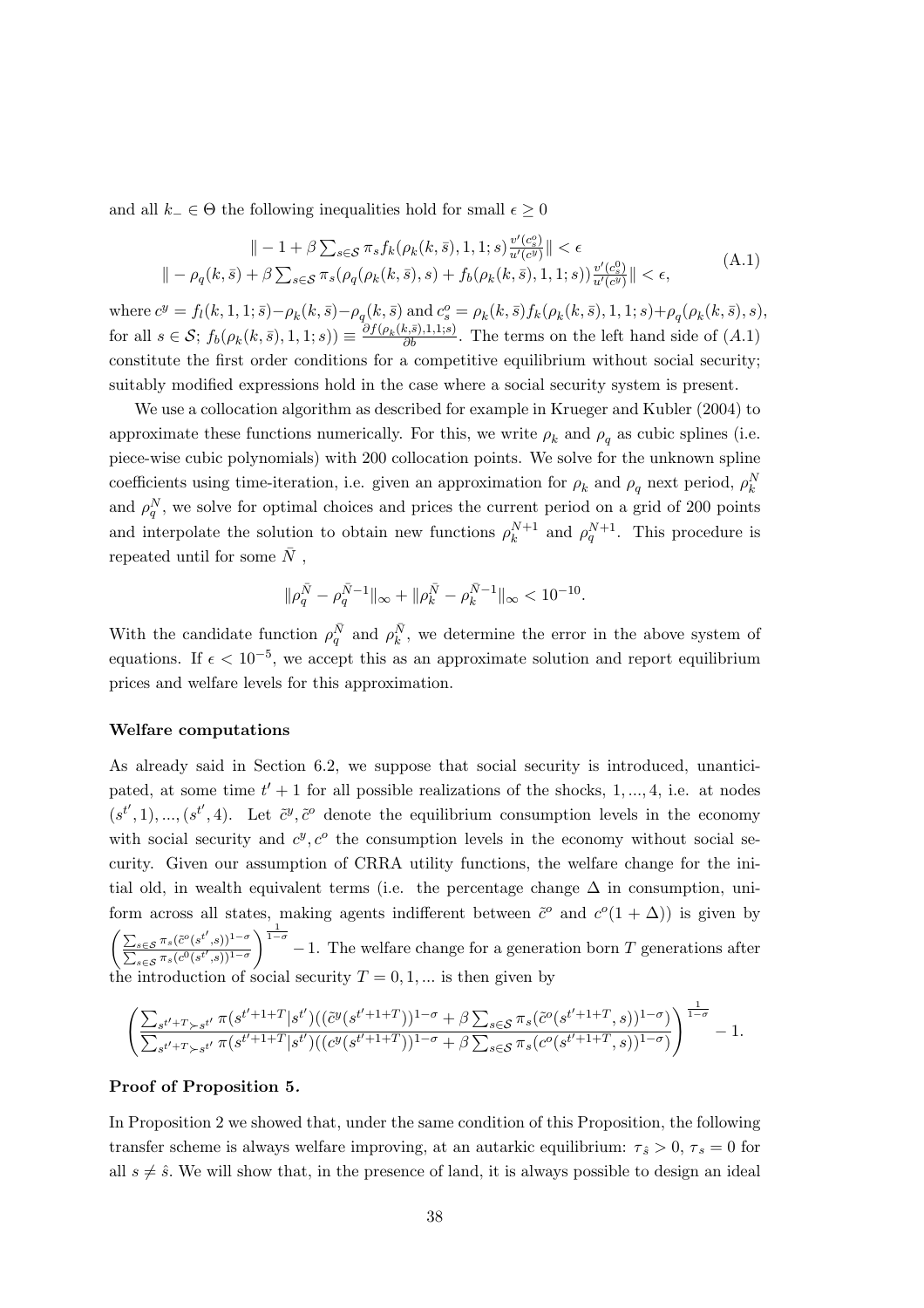social security system for which the set of total transfers is exactly the same (and hence will be Pareto improving).

To make the notation a bit simpler we will assume that for all other  $s \neq \hat{s}$ ,  $\beta v'(c_s^o) < 1$ (it should become clear that this is an innocuous assumption). It is immediate to see that we can always find some  $\delta$  < 1 such that

$$
\delta(1 - \beta \sum_{s \in S} v'(c_s^o)) + \pi_{\hat{s}}(1 - \delta) \beta v''(c_{\hat{s}}^o)(q + d_{\hat{s}}) = 0.
$$

Consider then a stationary social security system characterized by  $\tau_{\hat{s}} = 1$  and  $\tau_s = \delta$  for all  $s \neq \hat{s}$ . By substituting the previous expression in (20), we find that this system will induce the following total transfers across generations:

$$
T_s = \tau_s + \frac{dq}{d\nu} = \frac{\delta(1 - \beta \sum_{s \in \mathcal{S}} \pi_s v'(c_s^o)) + \pi_{\hat{s}}(\delta - 1)\beta v''(c_s^o)(q + d_{\hat{s}})}{1 - \beta \sum_{s \in \mathcal{S}} \pi_s \left[v'(c_s^o) + (q + d_s)v''(c_s^o)\right]},
$$
 for  $s \neq \hat{s}$ .

which, given the above specification of  $\delta$ , equals zero, and

$$
T_{\hat{s}} = \tau_{\hat{s}} + \frac{dq}{d\nu} = \frac{(1 - \beta \sum_{s \in \mathcal{S}} \pi_s v'(c_s^o)) + \sum_{s \neq \hat{s}} \pi_s (\delta - 1) \beta v''(c_s^o)(q + d_s)}{1 - \beta \sum_{s \in \mathcal{S}} \pi_s \left[ v'(c_s^o) + (q + d_s) v''(c_s^o) \right]} > 0
$$

where the sign follows from the conditional optimality of the equilibrium and the fact that  $\delta$  < 1. Under the condition  $\beta v'(c_{\hat{s}}^o) > 1$ , this policy will clearly improve future generations, as well as the initial old, i.e. satisfy (22) and (21).  $\blacksquare$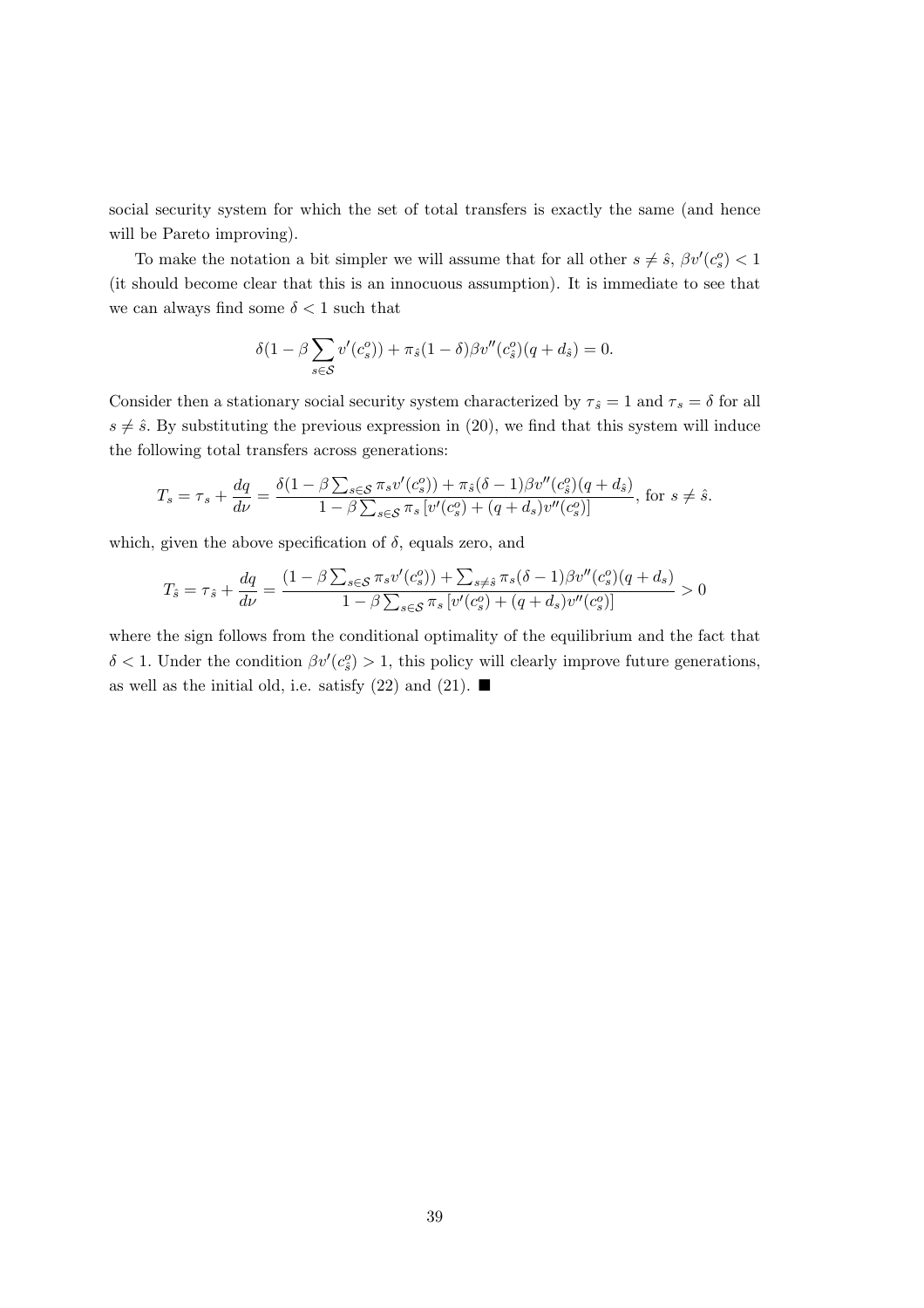# References

- [1] Aiyagari, S.R. and D. Peled, (1991), "Dominant root characterization of Pareto optimality and the existence of optimal equilibria in stochastic overlapping generations models," Journal of Economic Theory, 54, 69–83.
- [2] Ball, L. and G. Mankiw (2007): "Intergenerational Risk Sharing in the Spirit of Arrow, Debreu, and Rawls, with Applications to Social Security Design", *Journal of Political* Economy, 115, 523-547.
- [3] Bohn, H. (2003). "Intergenerational Risk Sharing and Fiscal Policy". Discussion Paper UCSB.
- [4] Chattopadhyay, S. and P. Gottardi (1999), "Stochastic OLG, Market Structure, and Optimality", Journal of Economic Theory, 89(1), 21-67.
- [5] Constantinides, G., J. Donaldson and R. Mehra (2002), "Junior Can't Borrow: A New Perspective of the Equity Premium Puzzle," Quarterly Journal of Economics, 117, 269-296.
- [6] Demange, G., (2002), "On Optimality of Intergenerational Risk Sharing," *Economic* Theory, 20, 1-27.
- [7] Demange, G. and G. Laroque, (2000), "Social Security, Optimality, and Equilibria in a Stochastic Overlapping Generations Economy", Journal of Public Economic Theory,  $2.1 - 23.$
- [8] DeMenil, G., F. Murtin and E. Sheshinski, (2005), "Planning for the optimal mix of paygo tax and funded savings", Journal of Pension Economics and Finance, 5, 1-25.
- [9] Diamond, P. and J. Geanakoplos (2003), "Social Security Investment in Equities", American Economic Review, 93, 1047-1074.
- [10] Enders, W. and H.E. Lapan, (1982), "Social Security Taxation and Intergenerational Risk Sharing", *International Economic Review*, 23, 647-658.
- [11] Feldstein, M. and J. Liebman (2001), "Social Security," NBER Working Paper 8451.
- [12] Gale, D. (1990), "The Efficient Design of Public Debt," in M. Draghi and R. Dornbusch, eds., Public Debt Management: Theory and History. Cambridge: Cambridge University Press.
- [13] Gordon, M. and H. Varian (1988). "Intergenerational risk sharing." Journal of Public Economics, 37, 185-202.
- [14] Imrohoroglu, A., S. Imrohoroglu and D. Joines (1999), "Social Security in an Overlapping Generations Economy with Land," Review of Economic Dynamics, 2, 638-665.